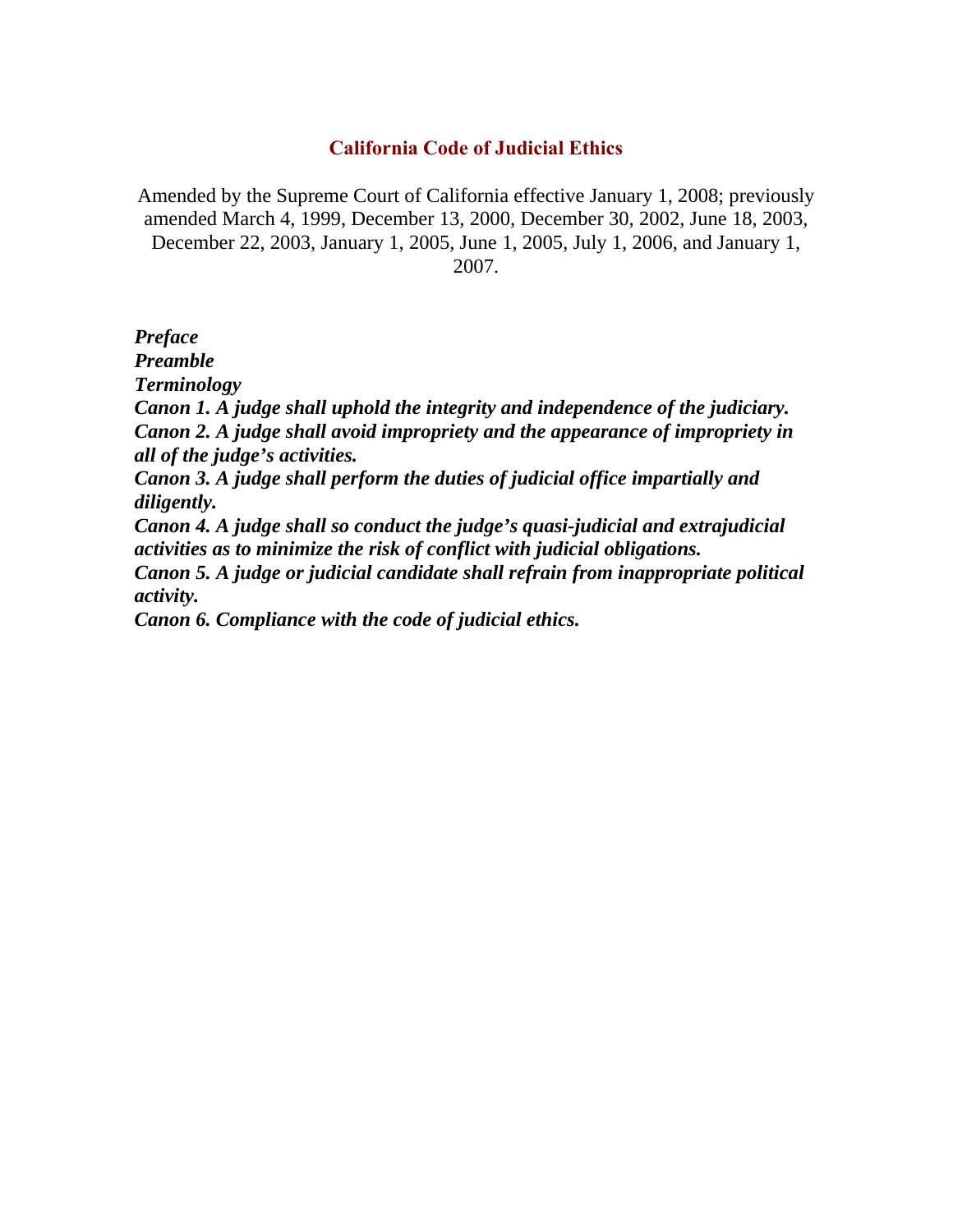#### **Preface**

 Formal standards of judicial conduct have existed for more than 50 years. The original Canons of Judicial Ethics promulgated by the American Bar Association were modified and adopted in 1949 for application in California by the Conference of California Judges (now the California Judges Association).

 In 1969, the American Bar Association determined that current needs and problems warranted revision of the Canons. In the revision process, a special American Bar Association committee, headed by former California Chief Justice Roger Traynor, sought and considered the views of the bench and bar and other interested persons. The American Bar Association Code of Judicial Conduct was adopted by the House of Delegates of the American Bar Association August 16, 1972.

 Effective January 5, 1975, the California Judges Association adopted a new California Code of Judicial Conduct adapted from the American Bar Association 1972 Model Code. The California code was recast in gender-neutral form in 1986.

 In 1990, the American Bar Association Model Code was further revised after a lengthy study. The California Judges Association again reviewed the model code and adopted a revised California Code of Judicial Conduct on October 5, 1992.

 Proposition 190 (amending Cal. Const., art. VI, § 18(m), effective March 1, 1995) created a new constitutional provision that states, "The Supreme Court shall make rules for the conduct of judges, both on and off the bench, and for judicial candidates<sup>\*</sup> in the conduct of their campaigns. These rules shall be referred to as the Code of Judicial Ethics."

 The Supreme Court formally adopted the 1992 Code of Judicial Conduct in March 1995, as a transitional measure pending further review.

 The Supreme Court formally adopted the Code of Judicial Ethics effective January 15, 1996.

 The Supreme Court formally adopted amendments to the Code of Judicial Ethics, effective April 15, 1996. The *Advisory Committee Commentary* is published by the Supreme Court Advisory Committee on Judicial Ethics.

<sup>\*</sup> Terms with an asterisk (\*) are defined in the Terminology section.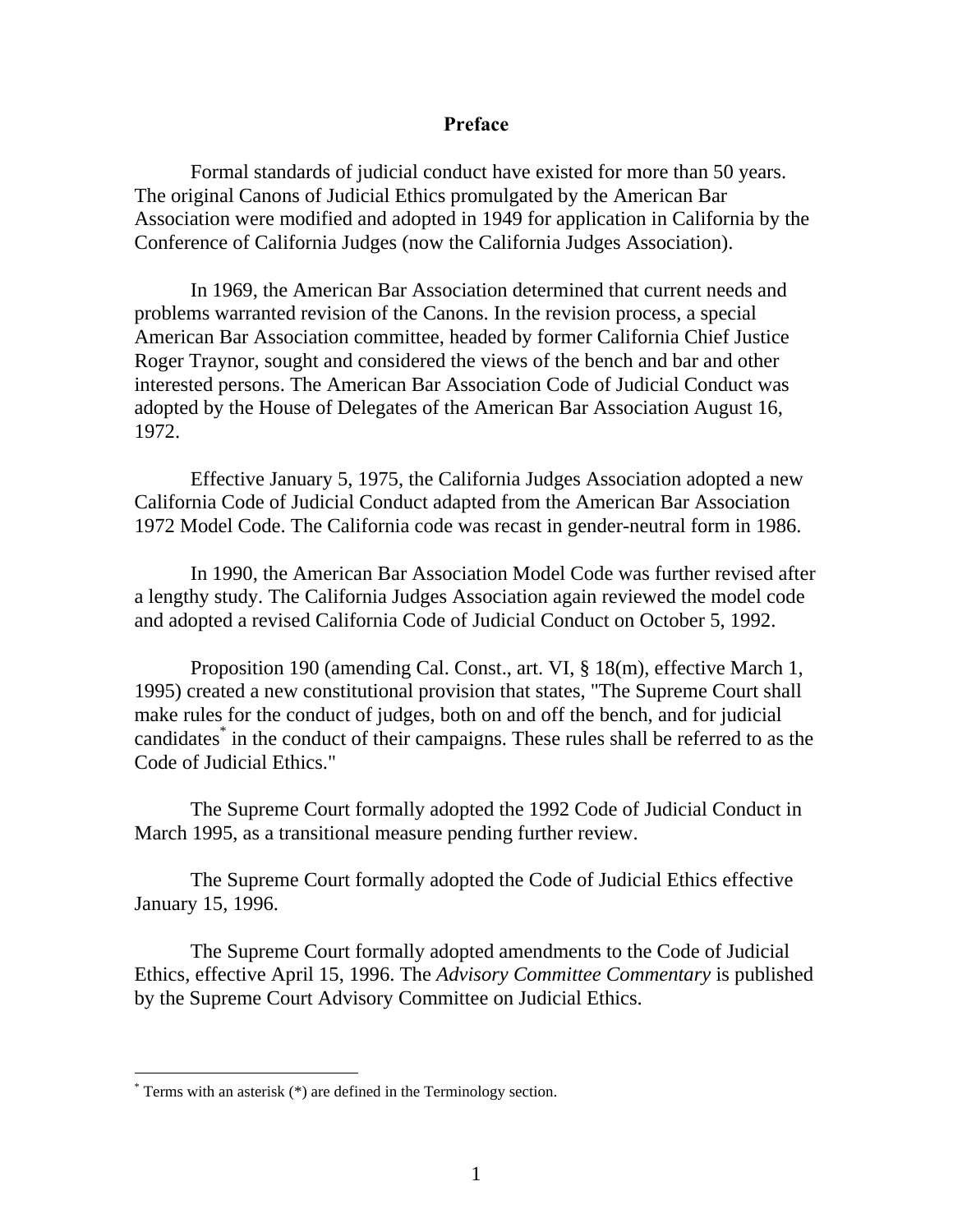## **PREAMBLE**

Our legal system is based on the principle that an independent, fair, and competent judiciary will interpret and apply the laws that govern us. The role of the judiciary is central to American concepts of justice and the rule of law. Intrinsic to this code are the precepts that judges, individually and collectively, must respect and honor the judicial office as a public trust and strive to enhance and maintain confidence in our legal system. The judge is an arbiter of facts and law for the resolution of disputes and a highly visible member of government under the rule of law.

The Code of Judicial Ethics ("Code") establishes standards for ethical conduct of judges on and off the bench and for candidates for judicial office. The Code consists of broad declarations called Canons, with subparts, and a Terminology section. Following each Canon is a Commentary section prepared by the Supreme Court Advisory Committee on the Code of Judicial Ethics. The Commentary, by explanation and example, provides guidance as to the purpose and meaning of the Canons. The Commentary does not constitute additional rules and should not be so construed. All members of the judiciary must comply with the Code. Compliance is required to preserve the integrity of the bench and to ensure the confidence of the public.

The Canons should be read together as a whole, and each provision should be construed in context and consistent with every other provision. They are to be applied in conformance with constitutional requirements, statutes, other court rules, and decisional law. Nothing in the Code shall either impair the essential independence of judges in making judicial decisions or provide a separate basis for civil liability or criminal prosecution.

The Code governs the conduct of judges and judicial candidates\* and is binding upon them. Whether disciplinary action is appropriate, and the degree of discipline to be imposed, requires a reasoned application of the text and consideration of such factors as the seriousness of the transgression, whether there is a pattern of improper activity, and the effect of the improper activity on others or on the judicial system.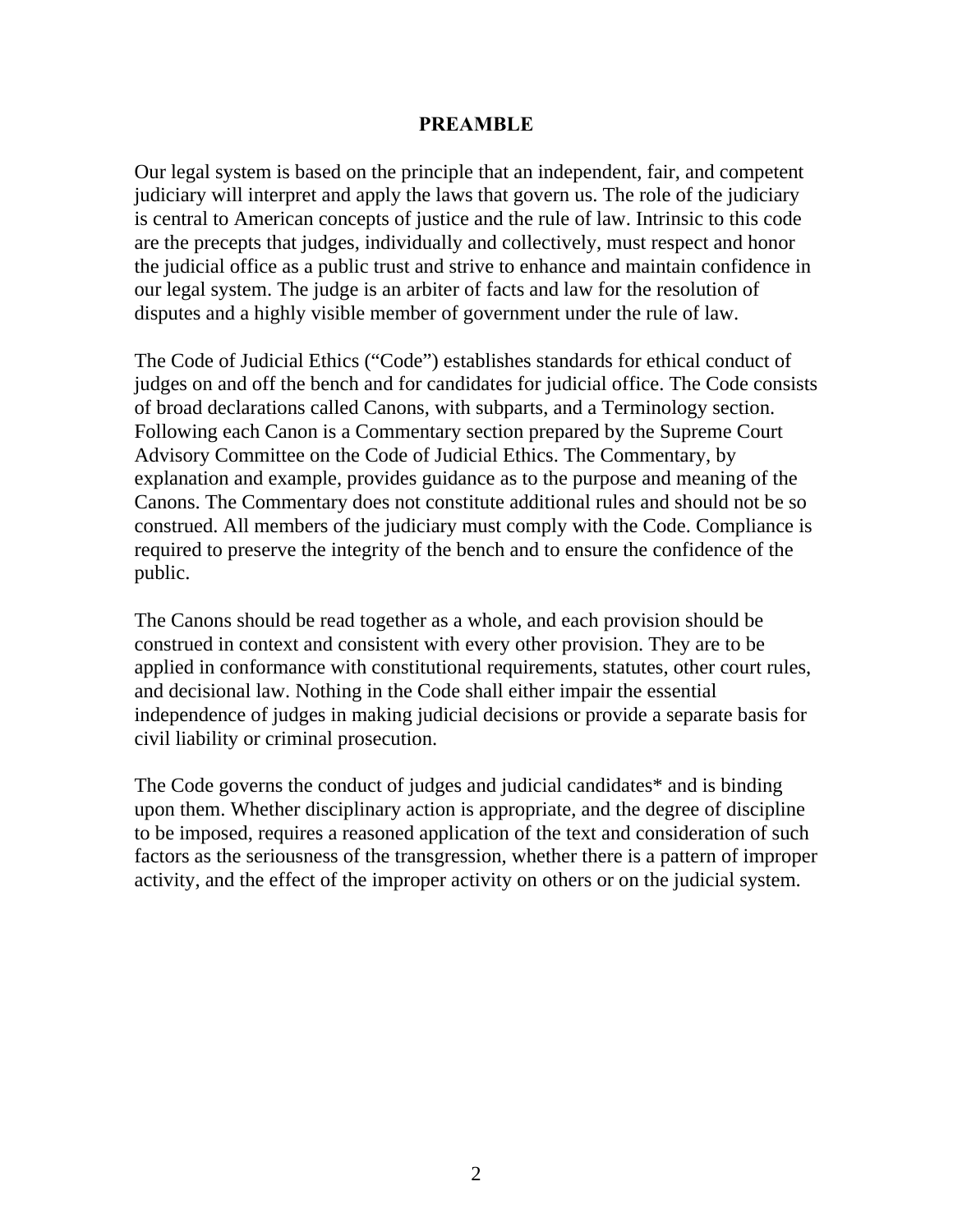# **TERMINOLOGY**

Terms explained below are noted with an asterisk (\*) in the Canons where they appear. In addition, the Canons in which terms appear are cited after the explanation of each term below.

"Appropriate authority" denotes the authority with responsibility for initiation of the disciplinary process with respect to a violation to be reported. See Commentary to Canon 3D.

"Candidate." A candidate is a person seeking election for or retention of judicial office by election. A person becomes a candidate for judicial office as soon as he or she makes a public announcement of candidacy, declares or files as a candidate with the election authority, or authorizes solicitation or acceptance of contributions or support. The term "candidate" has the same meaning when applied to a judge seeking election to nonjudicial office, unless on leave of absence. See Preamble and Canons 2B(3), the preliminary paragraph of 5, 5A, 5B, 5C, and 6E.

"Court personnel" does not include the lawyers in a proceeding before a judge. See Canons  $3B(4)$ ,  $3B(7)(b)$ ,  $3B(9)$ , and  $3C(2)$ .

"Fiduciary" includes such relationships as executor, administrator, trustee, and guardian. See Canons 4E, 6B, and 6F (Commentary).

"Law" denotes court rules as well as statutes, constitutional provisions, and decisional law. See Canons 1 (Commentary), 2A, 2C (Commentary), 3A, 3B(2), 3B(7), 3E, 4B (Commentary), 4C, 4D(6)(a)-(b), 4F, 4H, and 5D.

"Member of the judge's family" denotes a spouse, registered domestic partner, child, grandchild, parent, grandparent, or other relative or person with whom the judge maintains a close familial relationship. See Canons 2B(2), 4D(1) (Commentary), 4D(2), 4E, 4G (Commentary), and 5A.

"Member of the judge's family residing in the judge's household" denotes a spouse or registered domestic partner and those persons who reside in the judge's household who are relatives of the judge including relatives by marriage, or persons with whom the judge maintains a close familial relationship. See Canons 4D(5) and 4D(6).

"Nonprofit youth organization" is any nonprofit corporation or association, not organized for the private gain of any person, whose purposes are irrevocably dedicated to benefiting and serving the interests of minors and which maintains its nonprofit status in accordance with applicable state and federal tax laws. See Canon 2C.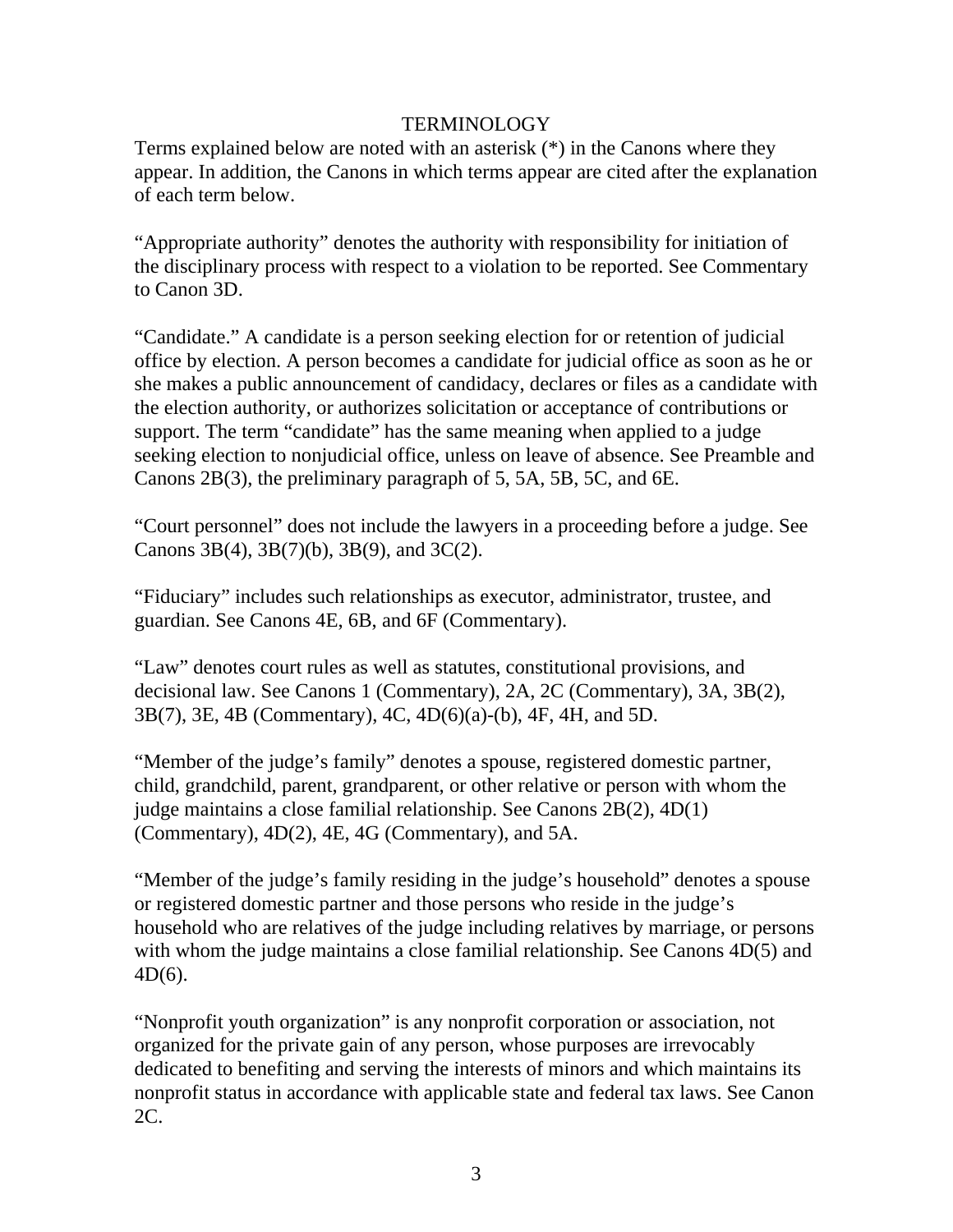"Nonpublic information" denotes information that, by law, is not available to the public. Nonpublic information may include but is not limited to information that is sealed by statute or court order, impounded, or communicated in camera; and information offered in grand jury proceedings, presentencing reports, dependency cases, or psychiatric reports. See Canon 3B(11).

"Political organization" denotes a political party, political action committee, or other group, the principal purpose of which is to further the election or appointment of candidates to nonjudicial office. See Canon 5A.

"Registered domestic partner" denotes a person who has registered for domestic partnership pursuant to state law or who is recognized as a domestic partner pursuant to Family Code section 299.2.

"Require." Any Canon prescribing that a judge "require" certain conduct of others means that a judge is to exercise reasonable direction and control over the conduct of those persons subject to the judge's direction and control. See Canons 3B(3), 3B(4), 3B(6), 3B(8) (Commentary), 3B(9), and 3C(2).

"Subordinate judicial officer." A subordinate judicial officer is, for the purposes of this Code, a person appointed pursuant to article VI, section 22 of the California Constitution, including, but not limited to, a commissioner, referee, and hearing officer. See Canon 6A.

"Temporary Judge." A temporary judge is an active or inactive member of the bar who, pursuant to article VI, section 21 of the California Constitution, serves or expects to serve as a judge once, sporadically, or regularly on a part-time basis under a separate court appointment for each period of service or for each case heard. See Canons  $4C(3)(d)(i)$ , 6A, and 6D.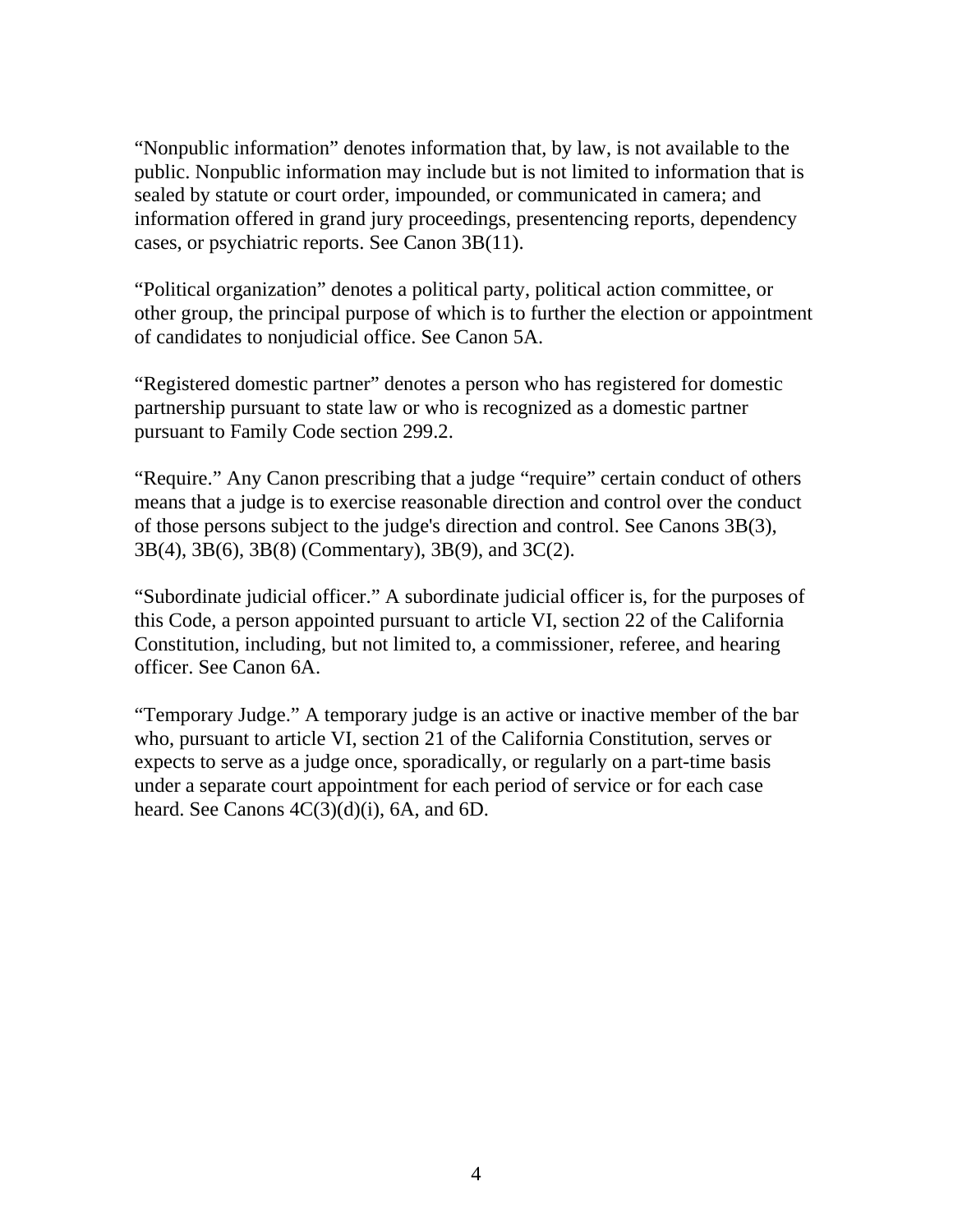#### **CANON 1**

# **A JUDGE SHALL UPHOLD THE INTEGRITY AND INDEPENDENCE OF THE JUDICIARY**

 **An independent and honorable judiciary is indispensable to justice in our society. A judge should participate in establishing, maintaining, and enforcing high standards of conduct, and shall personally observe those standards so that the integrity and independence of the judiciary will be preserved. The provisions of this Code are to be construed and applied to further that objective. A judicial decision or administrative act later determined to be incorrect legally is not itself a violation of this Code.** 

#### *ADVISORY COMMITTEE COMMENTARY*

 *Deference to the judgments and rulings of courts depends upon public confidence in the integrity and independence of judges. The integrity and independence of judges depend in turn upon their acting without fear or favor. Although judges should be independent, they must comply with the law\* and the provisions of this Code. Public confidence in the impartiality of the judiciary is maintained by the adherence of each judge to this responsibility. Conversely, violations of this Code diminish public confidence in the judiciary and thereby do injury to the system of government under law.* 

 *The basic function of an independent and honorable judiciary is to maintain the utmost integrity in decision making, and this Code should be read and interpreted with that function in mind.*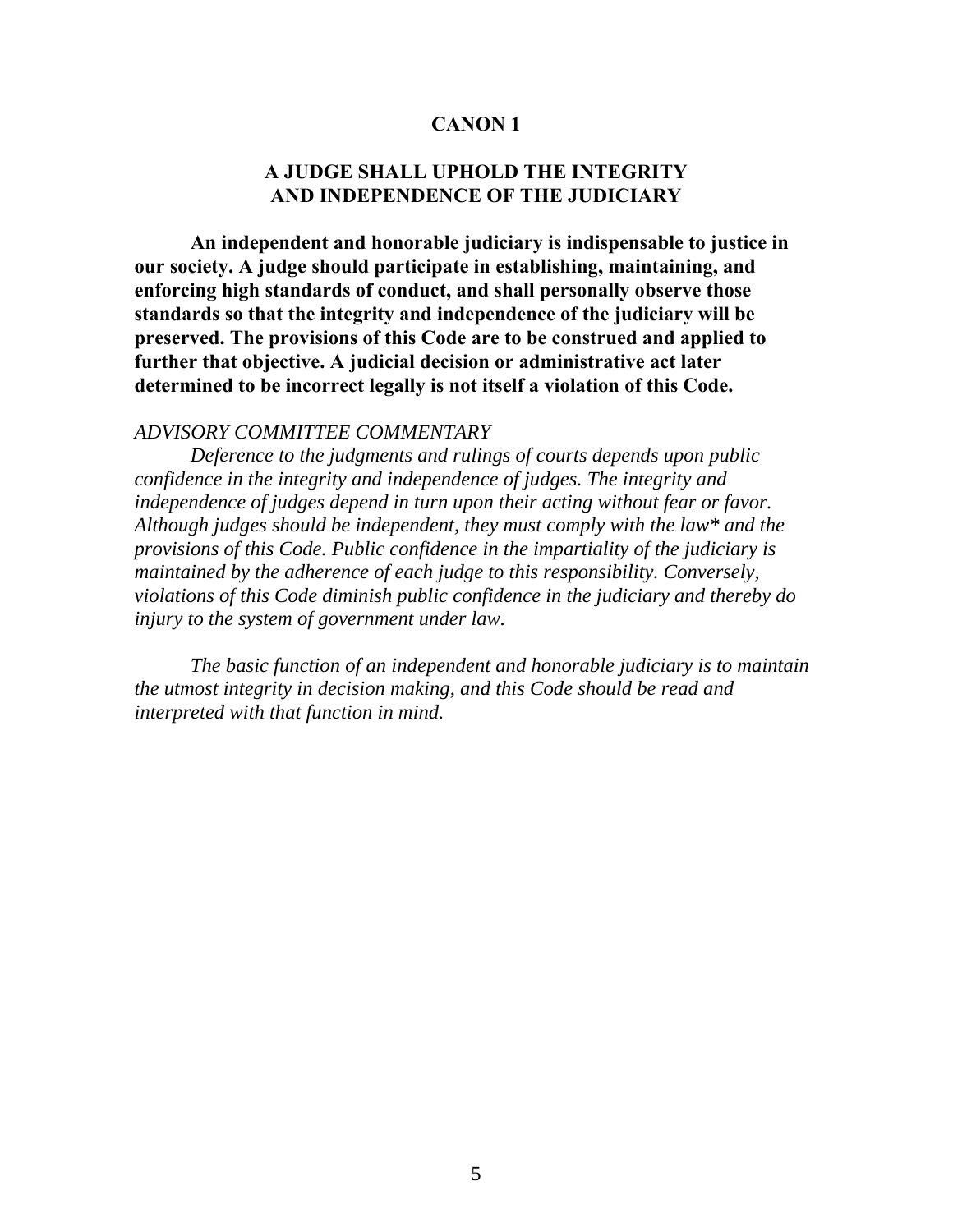## **CANON 2**

# **A JUDGE SHALL AVOID IMPROPRIETY AND THE APPEARANCE OF IMPROPRIETY IN ALL OF THE JUDGE'S ACTIVITIES**

## **A. Promoting Public Confidence**

 **A judge shall respect and comply with the law\* and shall act at all times in a manner that promotes public confidence in the integrity and impartiality of the judiciary.**

#### *ADVISORY COMMITTEE COMMENTARY*

 *Public confidence in the judiciary is eroded by irresponsible or improper conduct by judges. A judge must avoid all impropriety and appearance of impropriety. A judge must expect to be the subject of constant public scrutiny. A judge must therefore accept restrictions on the judge's conduct that might be viewed as burdensome by other members of the community and should do so freely and willingly.* 

 *The prohibition against behaving with impropriety or the appearance of impropriety applies to both the professional and personal conduct of a judge.* 

 *The test for the appearance of impropriety is whether a person aware of the facts might reasonably entertain a doubt that the judge would be able to act with integrity, impartiality, and competence.* 

 *See also Commentary under Canon 2C.* 

#### **B. Use of the Prestige of Judicial Office**

 **(1) A judge shall not allow family, social, political, or other relationships to influence the judge's judicial conduct or judgment, nor shall a judge convey or permit others to convey the impression that any individual is in a special position to influence the judge.** 

 **(2) A judge shall not lend the prestige of judicial office or use the judicial title in any manner, including any oral or written communication, to advance the pecuniary or personal interests of the judge or others. This Canon does not prohibit the following:** 

 **(a) A judge may testify as a character witness, provided the judge does so only when subpoenaed.**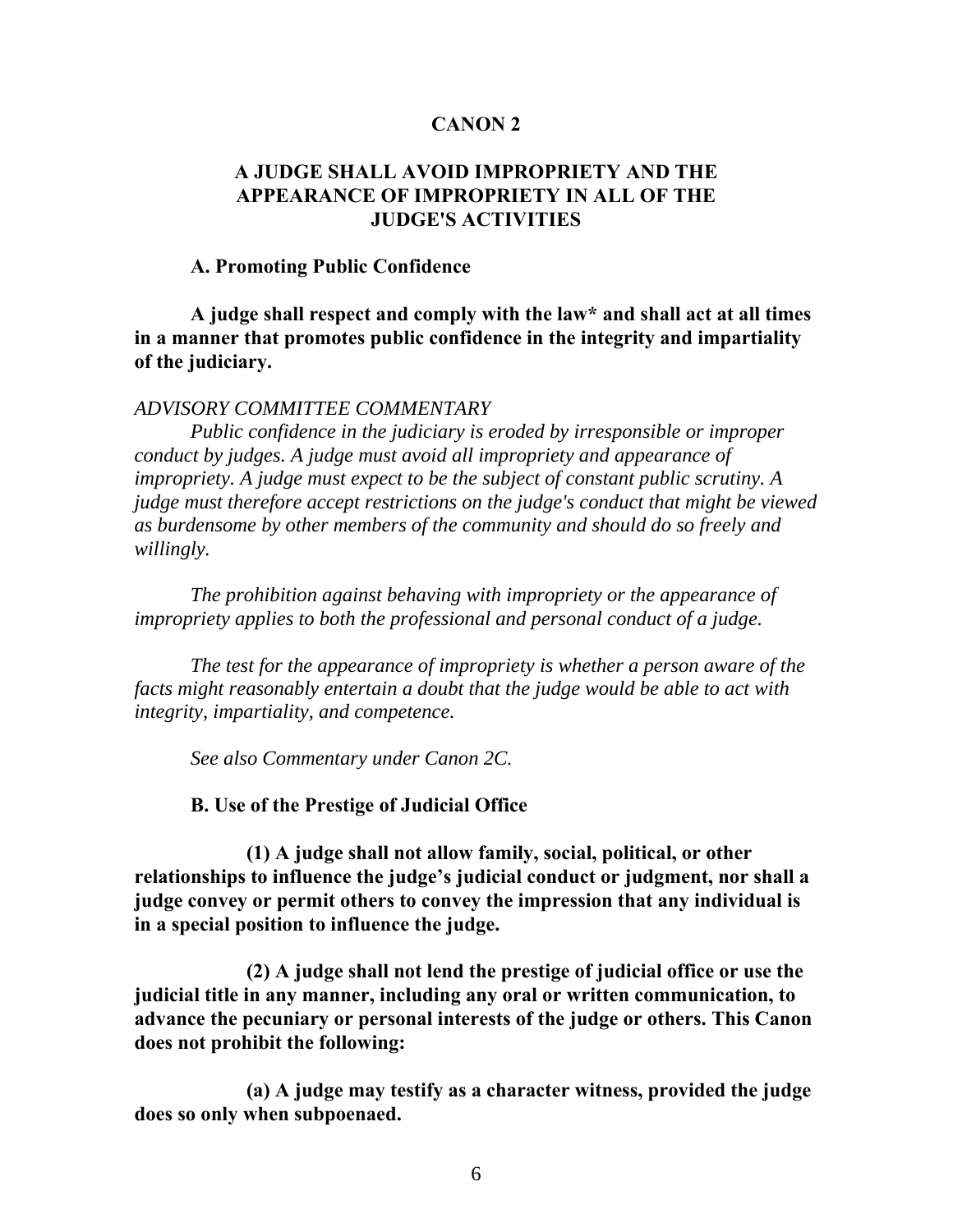**(b) A judge may, without a subpoena, provide the Commission on Judicial Performance with a written communication containing (i) factual information regarding a matter pending before the commission, or (ii) information related to the character of a judge who has a matter pending before the commission, provided that any such factual or character information is based on personal knowledge. In commission proceedings, a judge shall provide information responsive to a subpoena or when officially requested to do so by the commission.** 

 **(c) A judge may provide factual information in State Bar disciplinary proceedings and shall provide information responsive to a subpoena or when officially requested to do so by the State Bar.** 

 **(d) A judge may respond to judicial selection inquiries, provide recommendations (including a general character reference, relating to the evaluation of persons being considered for a judgeship), and otherwise participate in the process of judicial selection.** 

 **(e) A judge may serve as a reference or provide a letter of recommendation only if based on the judge's personal knowledge of the individual. These written communications may include the judge's title and be written on stationery that uses the judicial title.** 

 **(3) A judge shall not initiate communications with a sentencing judge or a probation or corrections officer, but may provide them with information for the record in response to an official request. A judge may initiate communications with a probation or corrections officer concerning a member of the judge's family,\* provided the judge is not identified as a judge in the communication.** 

### *ADVISORY COMMITTEE COMMENTARY*

 *A strong judicial branch, based on the prestige which comes from effective and ethical performance, is essential to a system of government in which the judiciary functions independently of the executive and legislative branches. Judges should distinguish between proper and improper use of the prestige of office in all of their activities.* 

 *A judge must avoid lending the prestige of judicial office for the advancement of the private interests of the judge or others. For example, a judge must not use the judicial position to gain advantage in a civil suit involving a member of the judge's family;\* or use his or her position to gain deferential treatment when stopped by a police officer for a traffic offense.*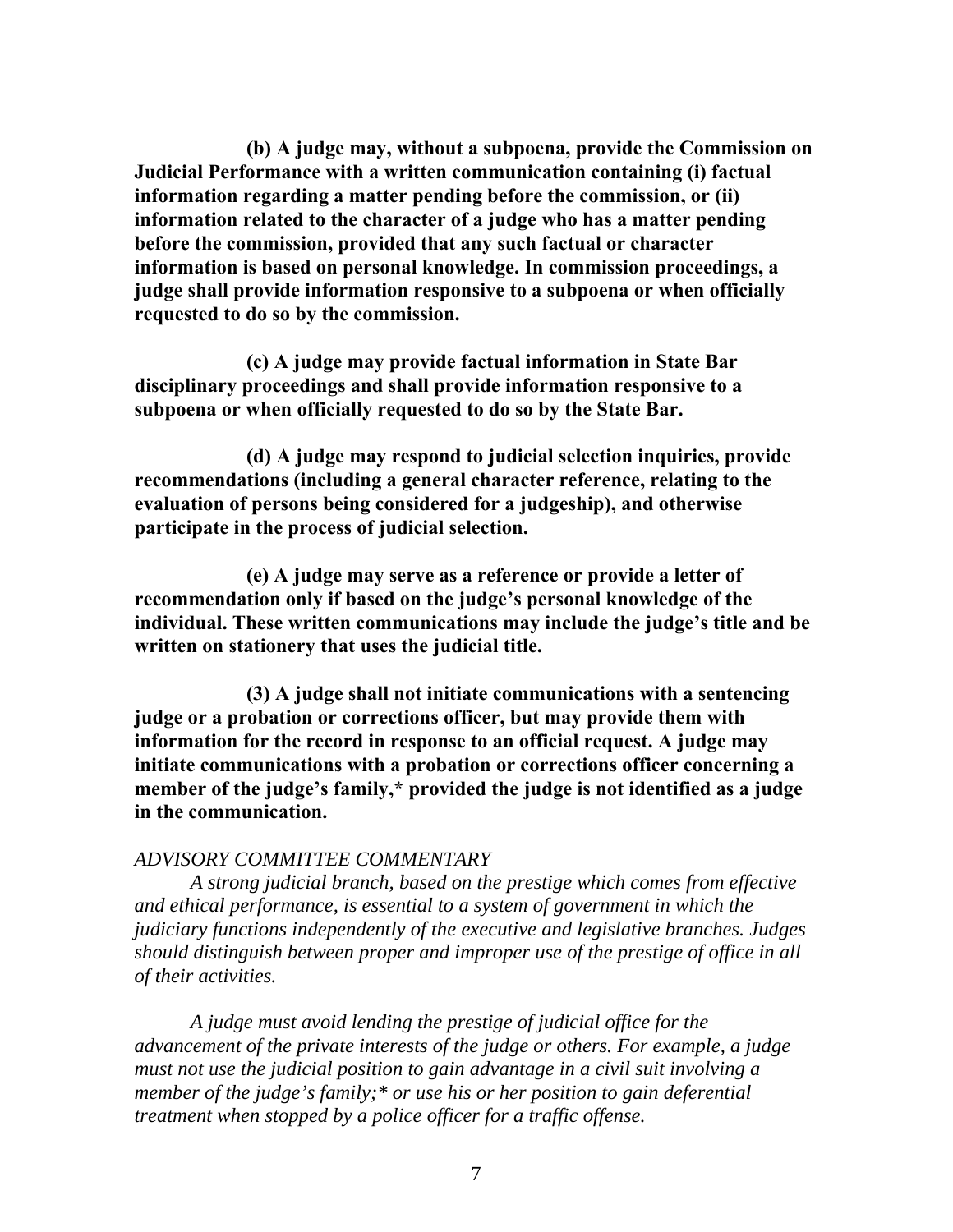*As to the use of a judge's title to identify a judge's role in the presentation and creation of legal education programs and materials, see Commentary to Canon 4B. In contracts for publication of a judge's writings, a judge should retain control over the advertising, to the extent feasible, to avoid exploitation of the judge's office. As to the acceptance of awards, see Canon 4D(6)(c) and Commentary.* 

 *This Canon does not afford judges a privilege against testifying in response to any official summons.* 

 *See also Canons 3D(1) and 3D(2) concerning a judge's obligation to take appropriate corrective action regarding other judges who violate any provision of the Code of Judicial Ethics and attorneys who violate any provision of the Rules of Professional Conduct.* 

 *This Canon does not preclude internal discussions among judges regarding the application of substantive or procedural provisions of law to any pending criminal or civil case.*

*(Canon 2B amended effective January 1, 2008.)* 

## **C. Membership in Organizations**

 **A judge shall not hold membership in any organization that practices invidious discrimination on the basis of race, sex, religion, national origin, or sexual orientation.** 

 **This Canon does not apply to membership in a religious organization or an official military organization of the United States. So long as membership does not violate Canon 4A, this Canon does not bar membership in a nonprofit youth organization.\***

#### *ADVISORY COMMITTEE COMMENTARY*

 *Membership of a judge in an organization that practices invidious discrimination gives rise to a perception that the judge's impartiality is impaired. This Canon exempts membership in religious and military organizations and, subject to Canon 4A, does not bar membership in nonprofit youth organizations.\* These exemptions are necessary because membership in United States military organizations is subject to current valid military regulations, and religious beliefs are constitutionally protected. Membership in nonprofit youth organizations\* is not barred to accommodate individual rights of intimate association and free expression. See also Canon 3E and its Commentary concerning disqualification and disclosure.*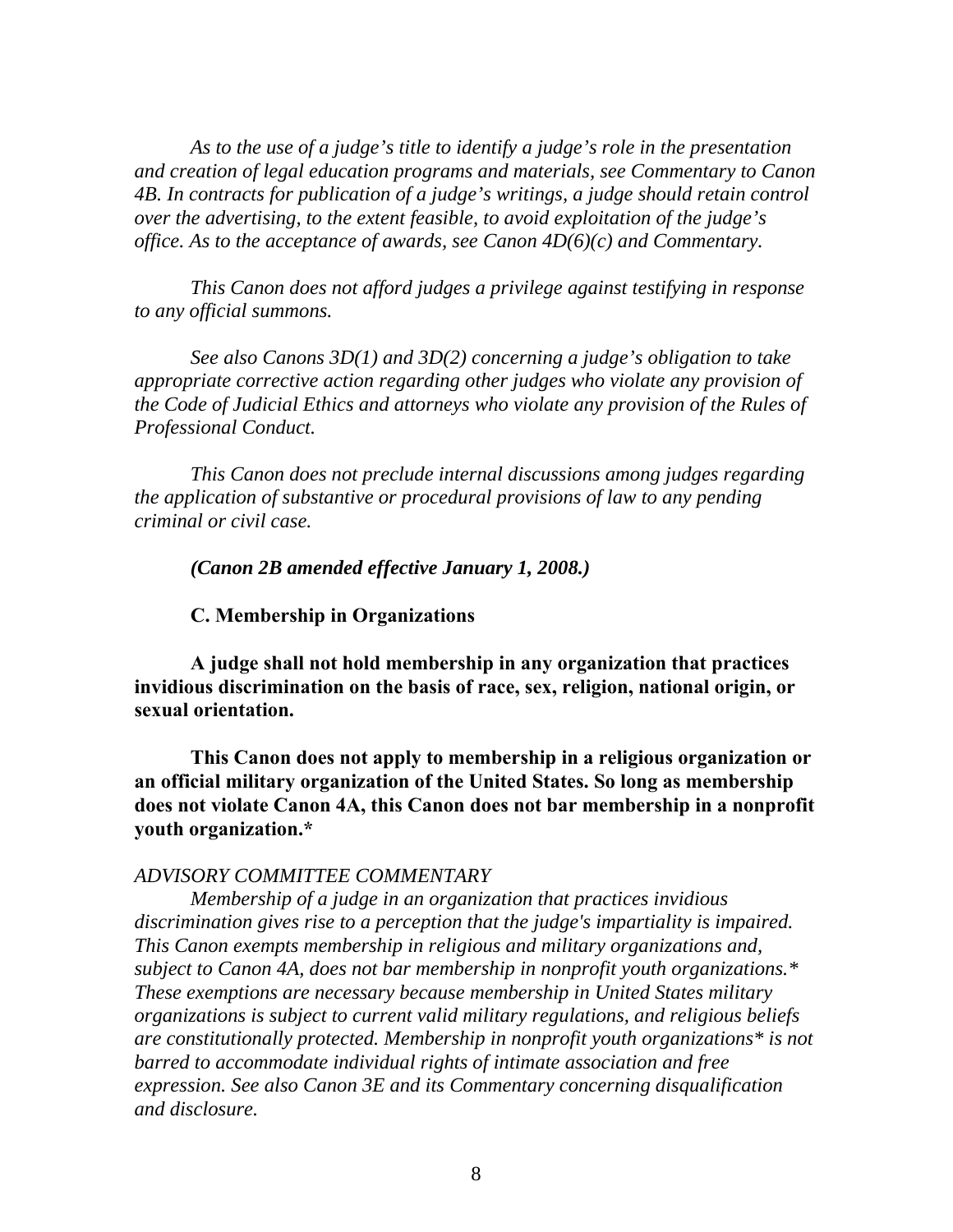*Canon 2C refers to the current practices of the organization. Whether an organization practices invidious discrimination is often a complex question to which judges should be sensitive. The answer cannot be determined from a mere examination of an organization's current membership rolls but rather depends on how the organization selects members and other relevant factors, such as whether the organization is dedicated to the preservation of religious, ethnic, or cultural values of legitimate common interest to its members, or whether it is in fact and effect an intimate, purely private organization whose membership limitations could not be constitutionally prohibited. Absent such factors, an organization is generally said to discriminate invidiously if it arbitrarily excludes from membership on the basis of race, religion, sex, national origin, or sexual orientation persons who would otherwise be admitted to membership.* 

 *Although Canon 2C relates only to membership in organizations that invidiously discriminate on the basis of race, sex, religion, national origin, or sexual orientation, a judge's membership in an organization that engages in any discriminatory membership practices prohibited by law\* also violates Canon 2 and Canon 2A and gives the appearance of impropriety. In addition, it would be a violation of Canon 2 and Canon 2A for a judge to arrange a meeting at a club that the judge knows practices such invidious discrimination or for the judge to use such a club regularly. Moreover, public manifestation by a judge of the judge's knowing approval of invidious discrimination on any basis gives the appearance of impropriety under Canon 2 and diminishes public confidence in the integrity and impartiality of the judiciary in violation of Canon 2A.* 

*(Canon 2C amended effective June 18, 2003.)*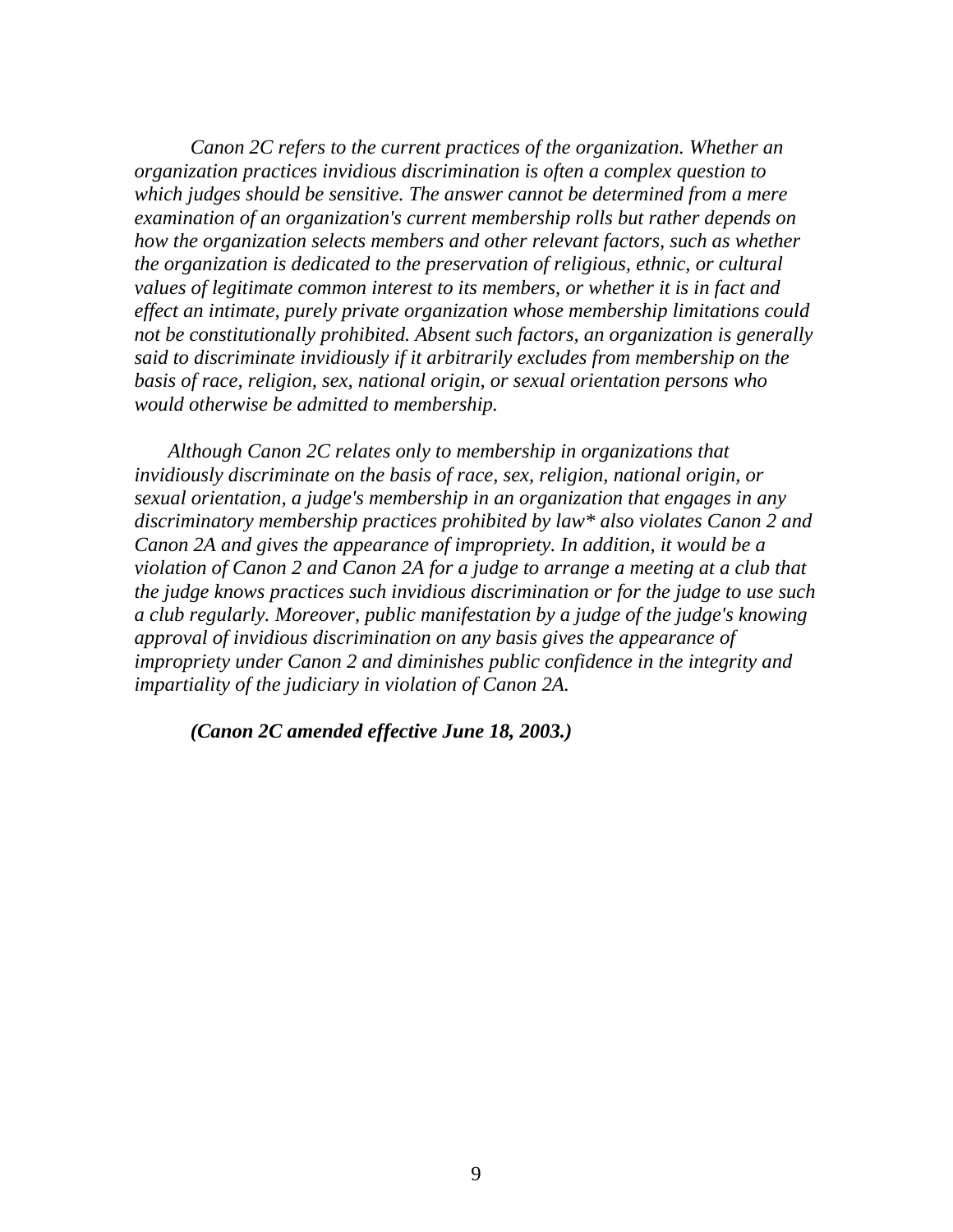### **CANON 3**

# **A JUDGE SHALL PERFORM THE DUTIES OF JUDICIAL OFFICE IMPARTIALLY AND DILIGENTLY**

### **A. Judicial Duties in General**

**All of the judicial duties prescribed by law\* shall take precedence over all other activities of every judge. In the performance of these duties, the following standards apply.** 

**B. Adjudicative Responsibilities** 

**(1) A judge shall hear and decide all matters assigned to the judge except those in which he or she is disqualified.**

#### *ADVISORY COMMITTEE COMMENTARY*

*Canon 3B(1) is based upon the affirmative obligation contained in the Code of Civil Procedure.* 

**(2) A judge shall be faithful to the law\* regardless of partisan interests, public clamor, or fear of criticism, and shall maintain professional competence in the law.\*** 

**(3) A judge shall require\* order and decorum in proceedings before the judge.** 

**(4) A judge shall be patient, dignified, and courteous to litigants, jurors, witnesses, lawyers, and others with whom the judge deals in an official capacity, and shall require\* similar conduct of lawyers and of all court staff and personnel\* under the judge's direction and control.** 

**(5) A judge shall perform judicial duties without bias or prejudice. A judge shall not, in the performance of judicial duties, engage in speech, gestures, or other conduct that would reasonably be perceived as (1) bias or prejudice, including but not limited to bias or prejudice based upon race, sex, religion, national origin, disability, age, sexual orientation, or socioeconomic status, or (2) sexual harassment.** 

*(Canon 3B (5) amended effective December 22, 2003.)* 

**(6) A judge shall require\* lawyers in proceedings before the judge to refrain from manifesting, by words or conduct, bias or prejudice based upon**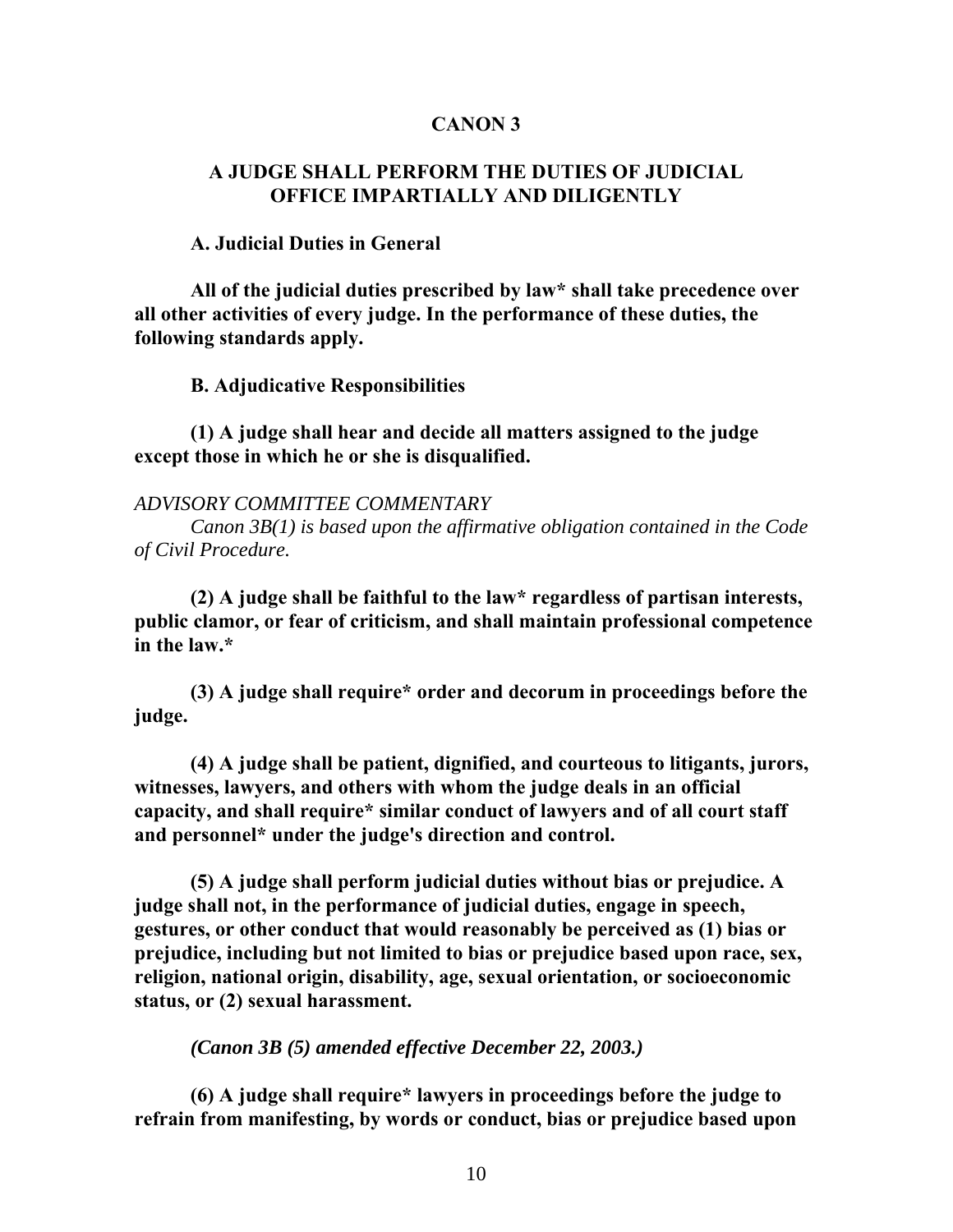**race, sex, religion, national origin, disability, age, sexual orientation, or socioeconomic status against parties, witnesses, counsel, or others. This Canon does not preclude legitimate advocacy when race, sex, religion, national origin, disability, age, sexual orientation, socioeconomic status or other similar factors are issues in the proceeding.** 

**(7) A judge shall accord to every person who has a legal interest in a proceeding, or that person's lawyer, full right to be heard according to law.\* A judge shall not initiate, permit, or consider ex parte communications, or consider other communications made to the judge outside the presence of the parties concerning a pending or impending proceeding, except as follows:**

**(a) A judge may obtain the advice of a disinterested expert on the law\* applicable to a proceeding before the judge if the judge gives notice to the parties of the person consulted and the substance of the advice, and affords the parties reasonable opportunity to respond.** 

**(b) A judge may consult with court personnel\* whose function is to aid the judge in carrying out the judge's adjudicative responsibilities or with other judges.** 

**(c) A judge may, with the consent of the parties, confer separately with the parties and their lawyers in an effort to mediate or settle matters pending before the judge.** 

**(d) A judge may initiate ex parte communications, where circumstances require, for scheduling, administrative purposes, or emergencies that do not deal with substantive matters provided:** 

 **(i) the judge reasonably believes that no party will gain a procedural or tactical advantage as a result of the ex parte communication, and** 

 **(ii) the judge makes provision promptly to notify all other parties of the substance of the ex parte communication and allows an opportunity to respond.** 

**(e) A judge may initiate or consider any ex parte communication when expressly authorized by law\* to do so.** 

### *ADVISORY COMMITTEE COMMENTARY*

*The proscription against communications concerning a proceeding includes communications from lawyers, law professors, and other persons who are not*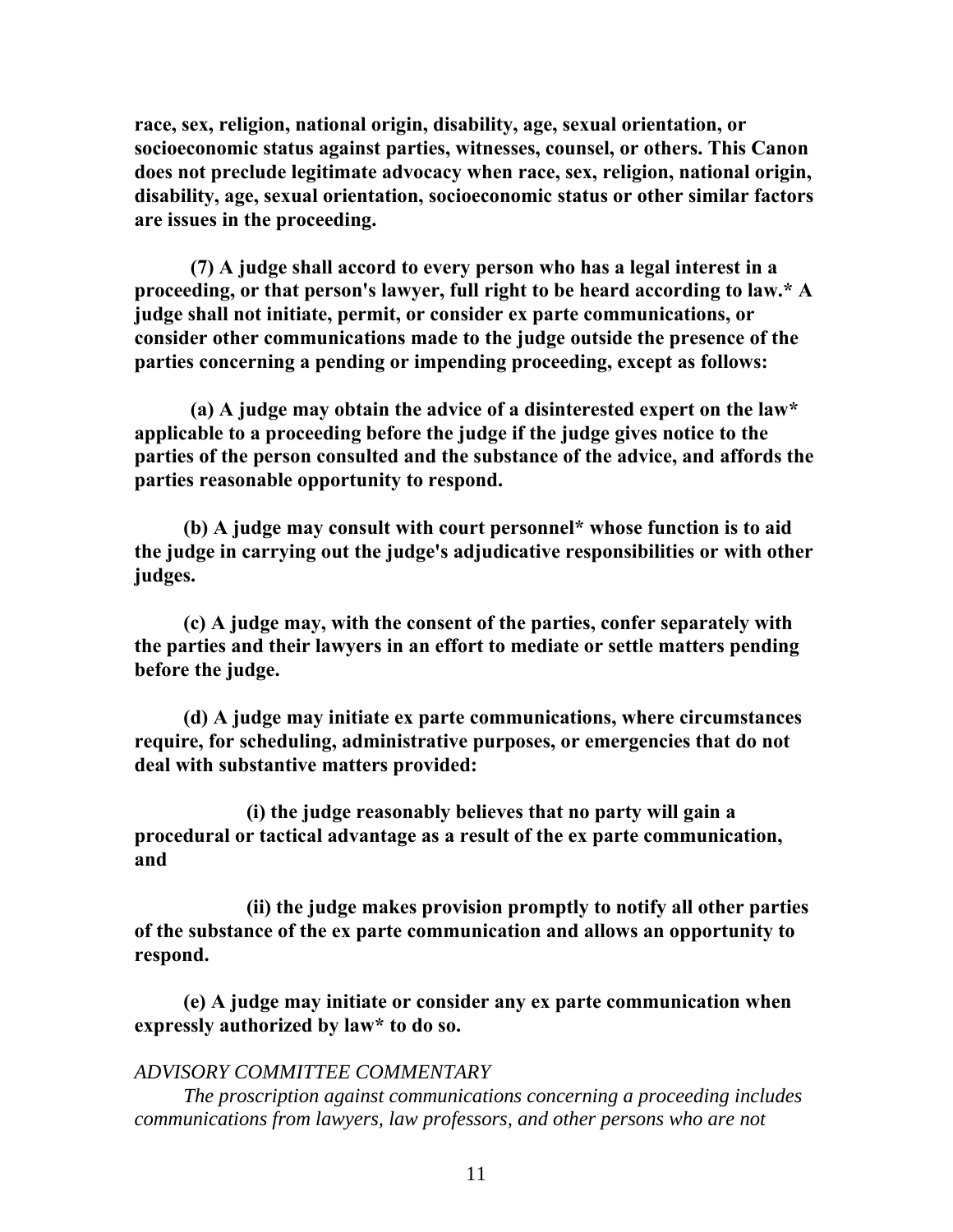*participants in the proceeding, except to the limited extent permitted by the exceptions noted in Canon 3B(7).* 

*This Canon does not prohibit a judge from initiating or considering an ex parte communication when authorized to do so by stipulation of the parties.* 

*This Canon does not prohibit court staff from communicating scheduling information or carrying out similar administrative functions.* 

*An appropriate and often desirable procedure for a court to obtain the advice of a disinterested expert on legal issues is to invite the expert to file an amicus curiae brief.* 

*A judge must not independently investigate facts in a case and must consider only the evidence presented, unless otherwise authorized by law.\* For example, a judge is statutorily authorized to investigate and consult witnesses informally in small claims cases.*

**(8) A judge shall dispose of all judicial matters fairly, promptly, and efficiently. A judge shall manage the courtroom in a manner that provides all litigants the opportunity to have their matters fairly adjudicated in accordance with the law.** 

#### *ADVISORY COMMITTEE COMMENTARY:*

*The obligation of a judge to dispose of matters promptly and efficiently must not take precedence over the judge's obligation to dispose of the matters fairly and with patience. For example, when a litigant is self-represented, a judge has the discretion to take reasonable steps, appropriate under the circumstances and consistent with the law and the canons, to enable the litigant to be heard. A judge should monitor and supervise cases so as to reduce or eliminate dilatory practices, avoidable delays, and unnecessary costs. A judge should encourage and seek to facilitate settlement, but parties should not feel coerced into surrendering the right to have their controversy resolved by the courts.* 

*Prompt disposition of the court's business requires a judge to devote adequate time to judicial duties, to be punctual in attending court and expeditious in determining matters under submission, and to require that court officials, litigants, and their lawyers cooperate with the judge to that end.* 

*(Canon 3B(8) amended effective January 1, 2008.)* 

**(9) A judge shall not make any public comment about a pending or impending proceeding in any court, and shall not make any nonpublic**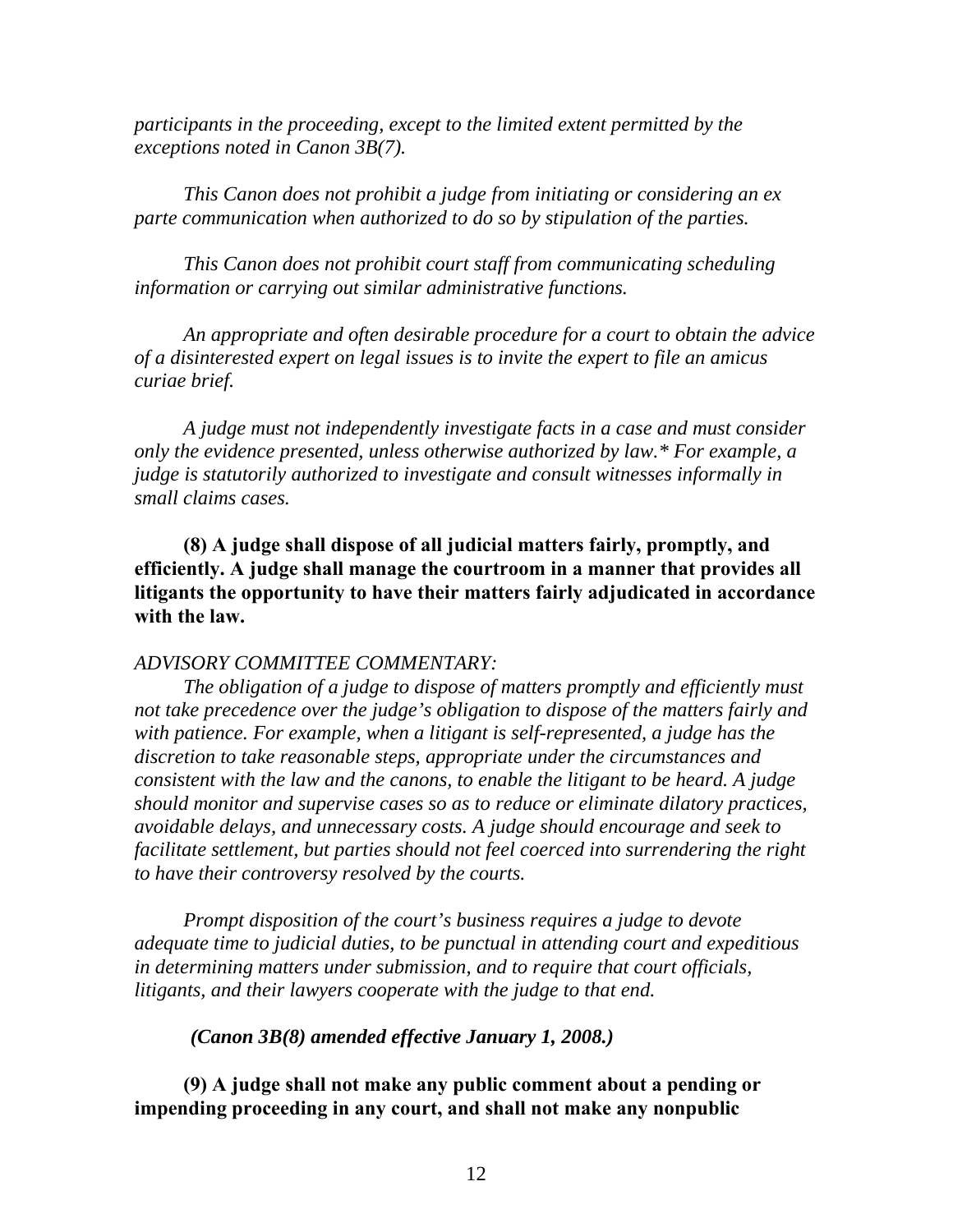**comment that might substantially interfere with a fair trial or hearing. The judge shall require\* similar abstention on the part of court personnel\* subject to the judge's direction and control. This Canon does not prohibit judges from making statements in the course of their official duties or from explaining for public information the procedures of the court, and does not apply to proceedings in which the judge is a litigant in a personal capacity. Other than cases in which the judge has personally participated, this Canon does not prohibit judges from discussing in legal education programs and materials, cases and issues pending in appellate courts. This educational exemption does not apply to cases over which the judge has presided or to comments or discussions that might interfere with a fair hearing of the case.** 

#### *ADVISORY COMMITTEE COMMENTARY*

*The requirement that judges abstain from public comment regarding a pending or impending proceeding continues during any appellate process and until final disposition. This Canon does not prohibit a judge from commenting on proceedings in which the judge is a litigant in a personal capacity, but in cases such* 

*as a writ of mandamus where the judge is a litigant in an official capacity, the judge must not comment publicly.* 

# **(10) A judge shall not commend or criticize jurors for their verdict other than in a court order or opinion in a proceeding, but may express appreciation to jurors for their service to the judicial system and the community.**

#### *ADVISORY COMMITTEE COMMENTARY*

*Commending or criticizing jurors for their verdict may imply a judicial expectation in future cases and may impair a juror's ability to be fair and impartial in a subsequent case.*

# **(11) A judge shall not disclose or use, for any purpose unrelated to judicial duties, nonpublic information\* acquired in a judicial capacity.**

#### *ADVISORY COMMITTEE COMMENTARY*

*This Canon makes it clear that judges cannot make use of information from affidavits, jury results, or court rulings, before they become public information, in order to gain a personal advantage.* 

#### **C. Administrative Responsibilities**

**(1) A judge shall diligently discharge the judge's administrative responsibilities without bias or prejudice and maintain professional**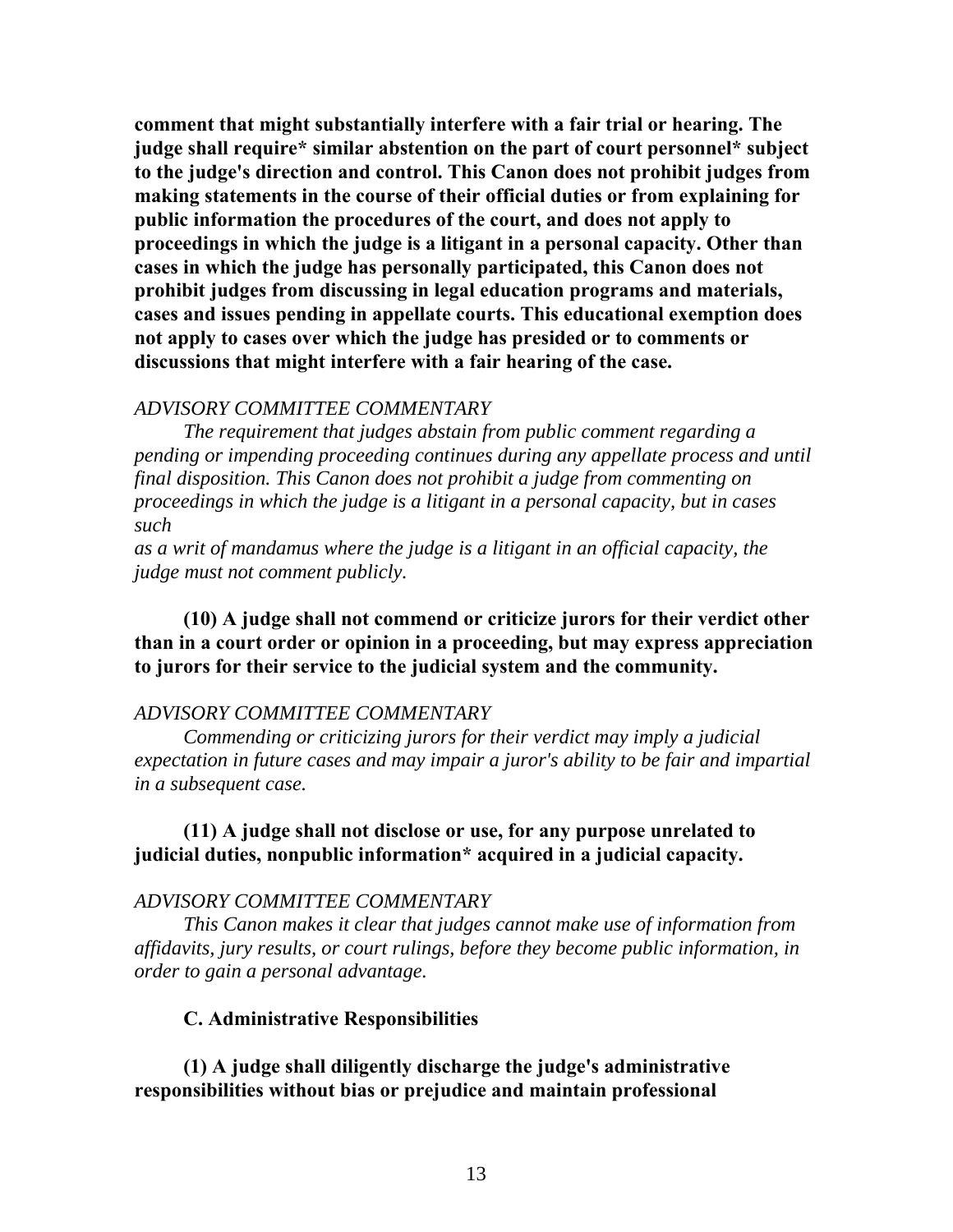**competence in judicial administration, and shall cooperate with other judges and court officials in the administration of court business.** 

**(2) A judge shall require\* staff and court personnel\* under the judge's direction and control to observe appropriate standards of conduct and to refrain from manifesting bias or prejudice based upon race, sex, religion, national origin, disability, age, sexual orientation, or socioeconomic status in the performance of their official duties.** 

**(3) A judge with supervisory authority for the judicial performance of other judges shall take reasonable measures to ensure the prompt disposition of matters before them and the proper performance of their other judicial responsibilities.** 

**(4) A judge shall not make unnecessary court appointments. A judge shall exercise the power of appointment impartially and on the basis of merit. A judge shall avoid nepotism and favoritism. A judge shall not approve compensation of appointees above the reasonable value of services rendered.** 

# *ADVISORY COMMITTEE COMMENTARY*

*Appointees of a judge include assigned counsel, officials such as referees, commissioners, special masters, receivers, and guardians, and personnel such as clerks, secretaries, court reporters, court interpreters, and bailiffs. Consent by the parties to an appointment or an award of compensation does not relieve the judge of the obligation prescribed by Canon 3C(4).*

**(5) A judge shall perform administrative duties without bias or prejudice. A judge shall not, in the performance of administrative duties, engage in speech, gestures, or other conduct that would reasonably be perceived as (1) bias or prejudice, including but not limited to bias or prejudice based upon race, sex, religion, national origin, disability, age, sexual orientation, or socioeconomic status, or (2) sexual harassment.** 

### *(Canon 3C(5) adopted effective December 22, 2003.)*

### **D. Disciplinary Responsibilities**

**(1) Whenever a judge has reliable information that another judge has violated any provision of the Code of Judicial Ethics, the judge shall take or initiate appropriate corrective action, which may include reporting the violation to the appropriate authority.\***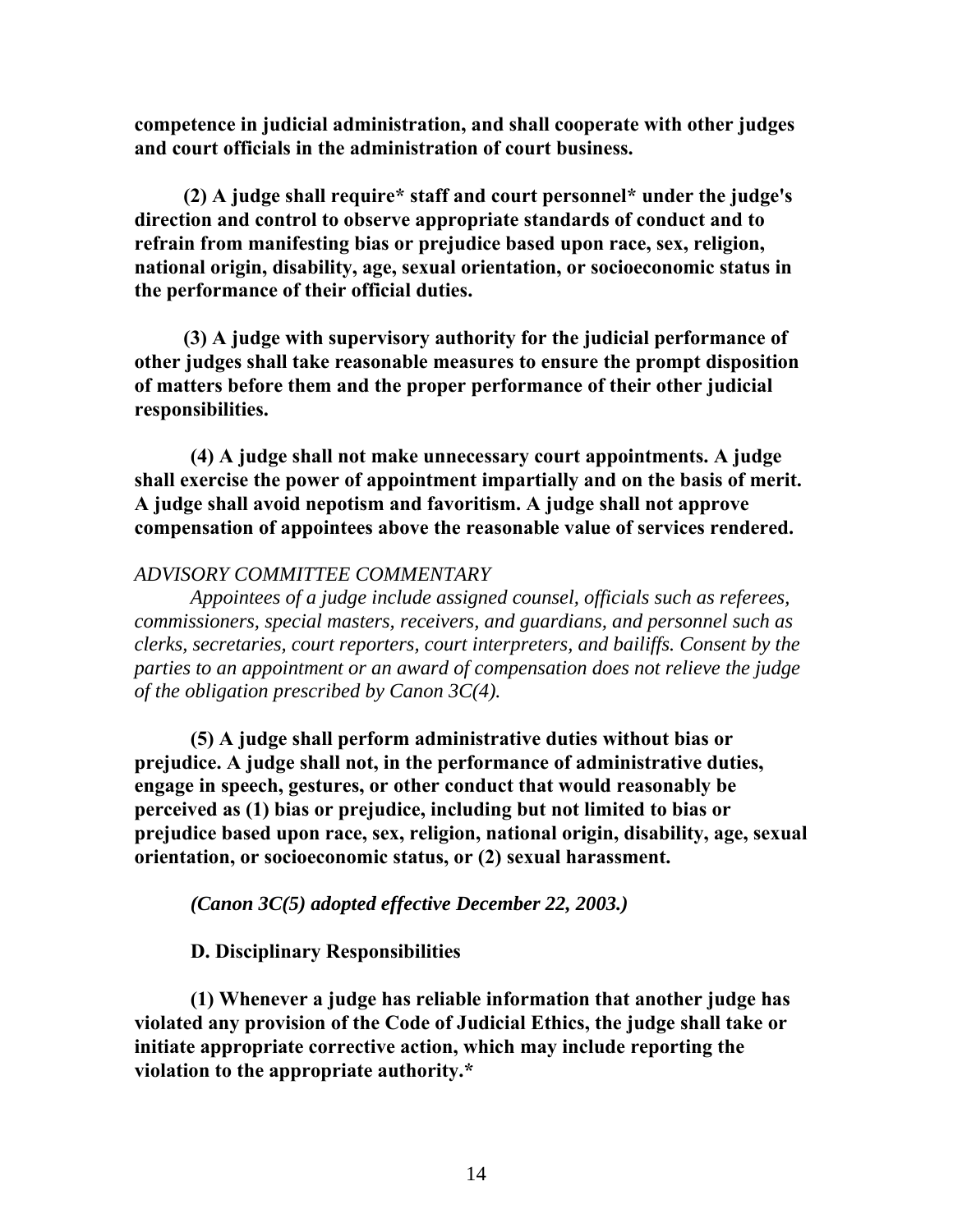**(2) Whenever a judge has personal knowledge that a lawyer has violated any provision of the Rules of Professional Conduct, the judge shall take appropriate corrective action.** 

**(3) A judge shall promptly report in writing to the Commission on Judicial Performance when he or she is charged in court by misdemeanor citation, prosecutorial complaint, information, or indictment, with any crime in the United States as specified below. Crimes that must be reported are: (1) all crimes, other than those that would be considered misdemeanors not involving moral turpitude or infractions under California law; and (2) all misdemeanors involving violence (including assaults), the use or possession of controlled substances, the misuse of prescriptions, or the personal use or furnishing of alcohol. A judge also shall promptly report in writing upon conviction of such crimes.** 

**If the judge is a retired judge serving in the Assigned Judges Program, he or she shall promptly report such information in writing to the Chief Justice rather than to the Commission on Judicial Performance. If the judge is a subordinate judicial officer, he or she shall promptly report such information in writing to both the presiding judge of the court in which the subordinate judicial officer sits and the Commission on Judicial Performance.** 

#### *ADVISORY COMMITTEE COMMENTARY:*

*Appropriate corrective action could include direct communication with the judge or lawyer who has committed the violation, other direct action if available, or a report of the violation to the presiding judge, appropriate authority, or other agency or body. Judges should note that in addition to the action required by Canon 3D(2), California law imposes additional reporting requirements regarding lawyers.* 

# *(Canon 3D(3) amended effective January 1, 2008; previously amended effective June 19, 1997 and March 4, 1999; adopted effective January 15, 1996.)*

#### **E. Disqualification.**

**(1) A judge shall disqualify himself or herself in any proceeding in which disqualification is required by law.** 

**(2) In all trial court proceedings, a judge shall disclose on the record information that is reasonably relevant to the question of disqualification under Code of Civil Procedure section 170.1, even if the judge believes there is no actual basis for disqualification.**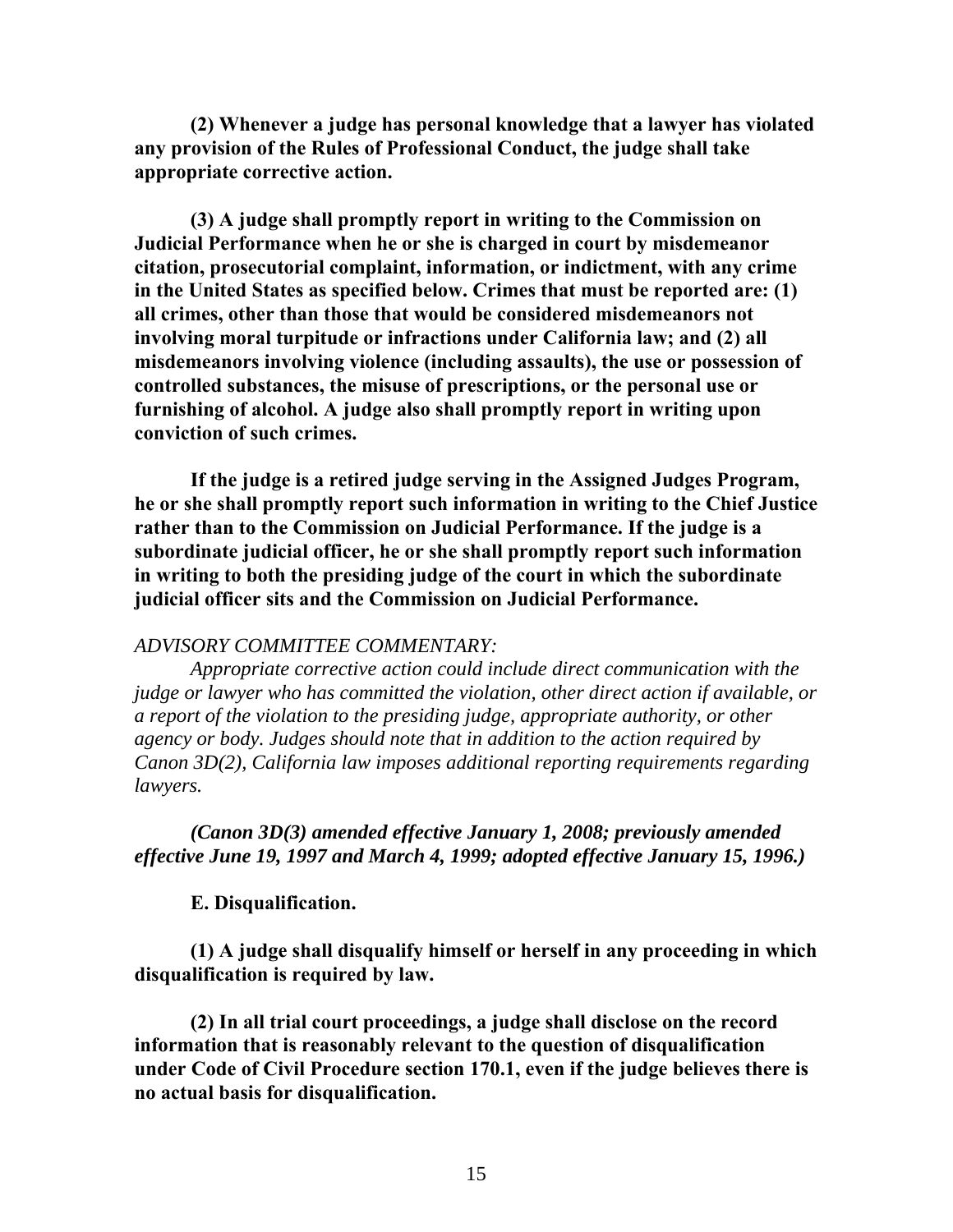*(Canon 3E(2) amended effective January 1, 2008.)* 

**(3) Ownership of a corporate bond issued by a party to a proceeding and having a fair market value exceeding one thousand five hundred dollars is disqualifying. Ownership of government bonds issued by a party to a proceeding is disqualifying only if the outcome of the proceeding could substantially affect the value of the judge's bond. Ownership in a mutual or common investment fund that holds bonds is not a disqualifying financial interest.** 

#### *ADVISORY COMMITTEE COMMENTARY:*

*The distinction between corporate and government bonds is consistent with the Political Reform Act (see Gov. Code, § 82034), which requires disclosure of corporate bonds, but not government bonds. Canon 3E(3) is intended to assist judges in complying with Code of Civil Procedure section 170.1(a)(3) and Canon 3E(5)(d).*

*(Canon 3E(3) adopted effective December 22, 2003; renumbered effective January 1, 2005.)*

**(4) An appellate justice shall disqualify himself or herself in any proceeding if for any reason:** 

**(a) the justice believes his or her recusal would further the interest of justice; or** 

**(b) the justice substantially doubts his or her capacity to be impartial; or** 

**(c) the circumstances are such that a reasonable person aware of the facts would doubt the justice's ability to be impartial.** 

*(Canon 3E(4) renumbered effective January 1, 2005.)* 

**(5) Disqualification of an appellate justice is also required in the following instances:** 

**(a) The appellate justice has appeared or otherwise served as a lawyer in the pending matter, or has appeared or served as a lawyer in any other matter involving any of the same parties if that other matter related to the same contested issues of fact and law as the present matter.** 

**(b) Within the last two years, (i) a party to the proceeding, or an officer, director or trustee thereof, either was a client of the justice when**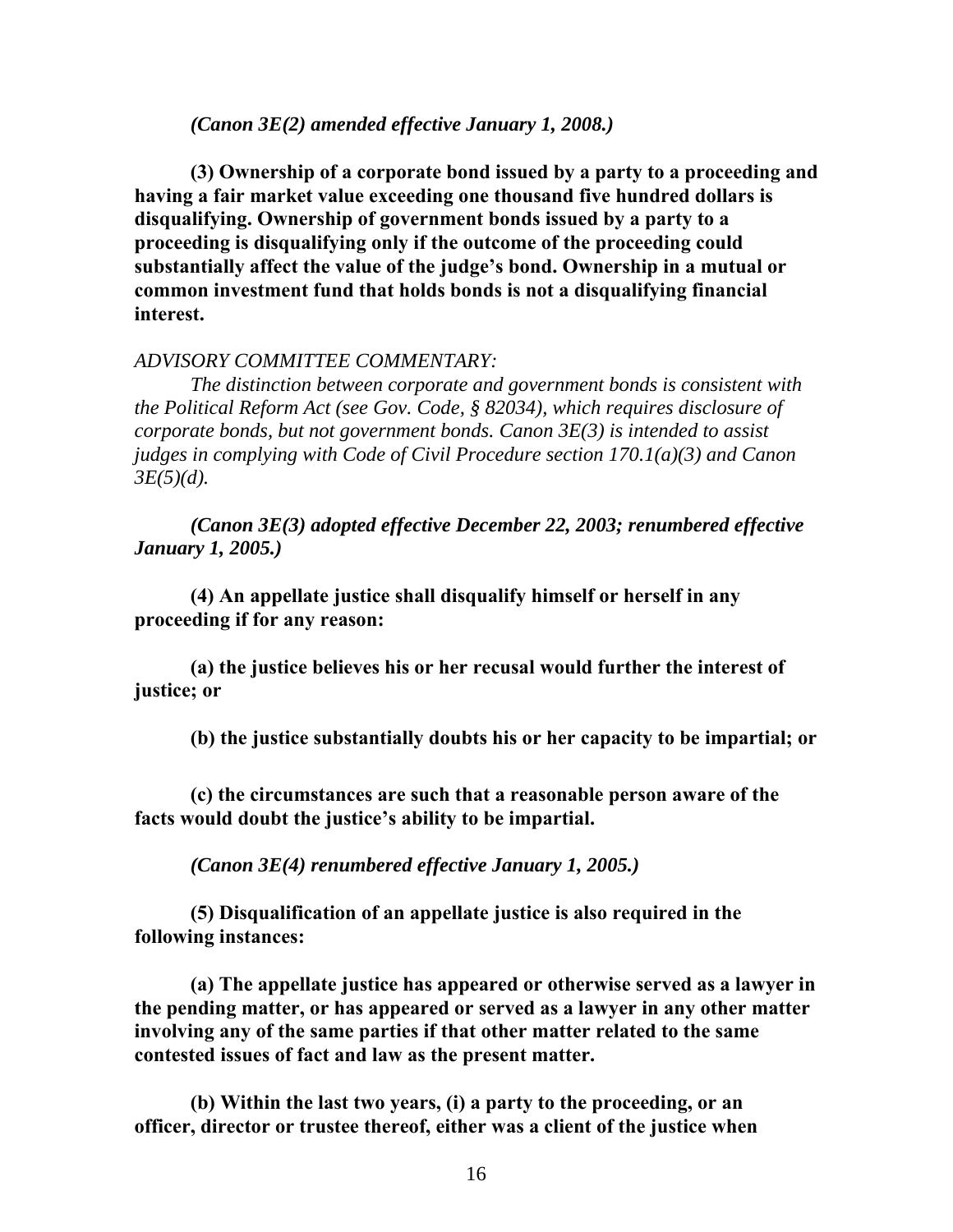**the justice was engaged in the private practice of law or was a client of a lawyer with whom the justice was associated in the private practice of law; or (ii) a lawyer in the proceeding was associated with the justice in the private practice of law.** 

**(c) The appellate justice represented a public officer or entity and personally advised or in any way represented such officer or entity concerning the factual or legal issues in the present proceeding in which the public officer or entity now appears.** 

**(d) The appellate justice, or his or her spouse or registered domestic partner, or a minor child residing in the household, has a financial interest or is a fiduciary who has a financial interest in the proceeding, or is a director, advisor, or other active participant in the affairs of a party. A financial interest is defined as ownership of more than a 1 percent legal or equitable interest in a party, or a legal or equitable interest in a party of a fair market value exceeding one thousand five hundred dollars. Ownership in a mutual or common investment fund that holds securities does not itself constitute a financial interest; holding office in an educational, religious, charitable, fraternal or civic organization does not confer a financial interest in the organization's securities; and a proprietary interest of a policyholder in a mutual insurance company or mutual savings association or similar interest is not a financial interest unless the outcome of the proceeding could substantially affect the value of the interest. A justice shall make reasonable efforts to keep informed about his or her personal and fiduciary interests and those of his or her spouse or registered domestic partner and of minor children living in the household.** 

**(e) The justice or his or her spouse or registered domestic partner, or a person within the third degree of relationship to either of them, or the spouse or registered domestic partner thereof, is a party or an officer, director or trustee of a party to the proceeding, or a lawyer or spouse or registered domestic partner of a lawyer in the proceeding is the spouse, registered domestic partner, former spouse, former registered domestic partner, child, sibling, or parent of the justice or of the justice's spouse or registered domestic partner, or such a person is associated in the private practice of law with a lawyer in the proceeding.** 

**(f) The justice (i) served as the judge before whom the proceeding was tried or heard in the lower court, (ii) has a personal knowledge of disputed evidentiary facts concerning the proceeding, or (iii) has a personal bias or prejudice concerning a party or a party's lawyer.**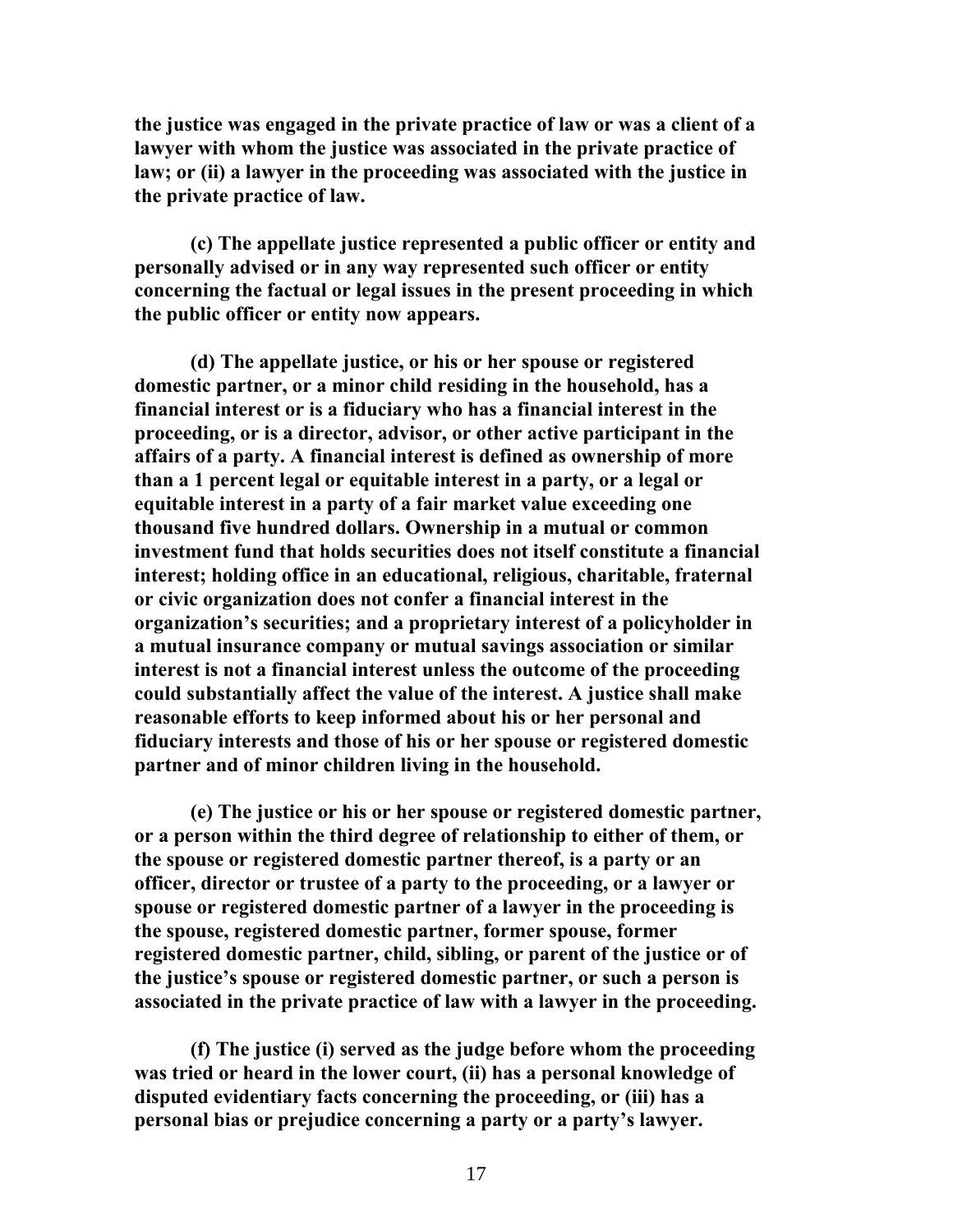**(g) A temporary or permanent physical impairment renders the justice unable properly to perceive the evidence or conduct the proceedings.** 

**(h) The justice has a current arrangement concerning prospective employment or other compensated service as a dispute resolution neutral or is participating in, or, within the last two years has participated in, discussions regarding prospective employment or service as a dispute resolution neutral, or has been engaged in such employment or service, and any of the following applies:** 

**(i) The arrangement is, or the prior employment or discussion was, with a party to the proceeding;** 

 **(ii) The matter before the justice includes issues relating to the enforcement of either an agreement to submit a dispute to an alternative dispute resolution process or an award or other final decision by a dispute resolution neutral;** 

 **(iii) The justice directs the parties to participate in an alternative dispute resolution process in which the dispute resolution neutral will be an individual or entity with whom the justice has the arrangement, has previously been employed or served, or is discussing or has discussed the employment or service; or** 

 **(iv) The justice will select a dispute resolution neutral or entity to conduct an alternative dispute resolution process in the matter before the justice, and among those available for selection is an individual or entity with whom the justice has the arrangement, with whom the justice has previously been employed or served, or with whom the justice is discussing or has discussed the employment or service.** 

**For purposes of this canon, "participating in discussions" or "has participated in discussions" means that the justice solicited or otherwise indicated an interest in accepting or negotiating possible employment or service as an alternative dispute resolution neutral or responded to an unsolicited statement regarding, or an offer of, such employment or service by expressing an interest in that employment or service, making any inquiry regarding the employment or service, or encouraging the person making the statement or offer to provide additional information about that possible employment or service. If a justice's response to an unsolicited statement regarding, a question about, or offer of,**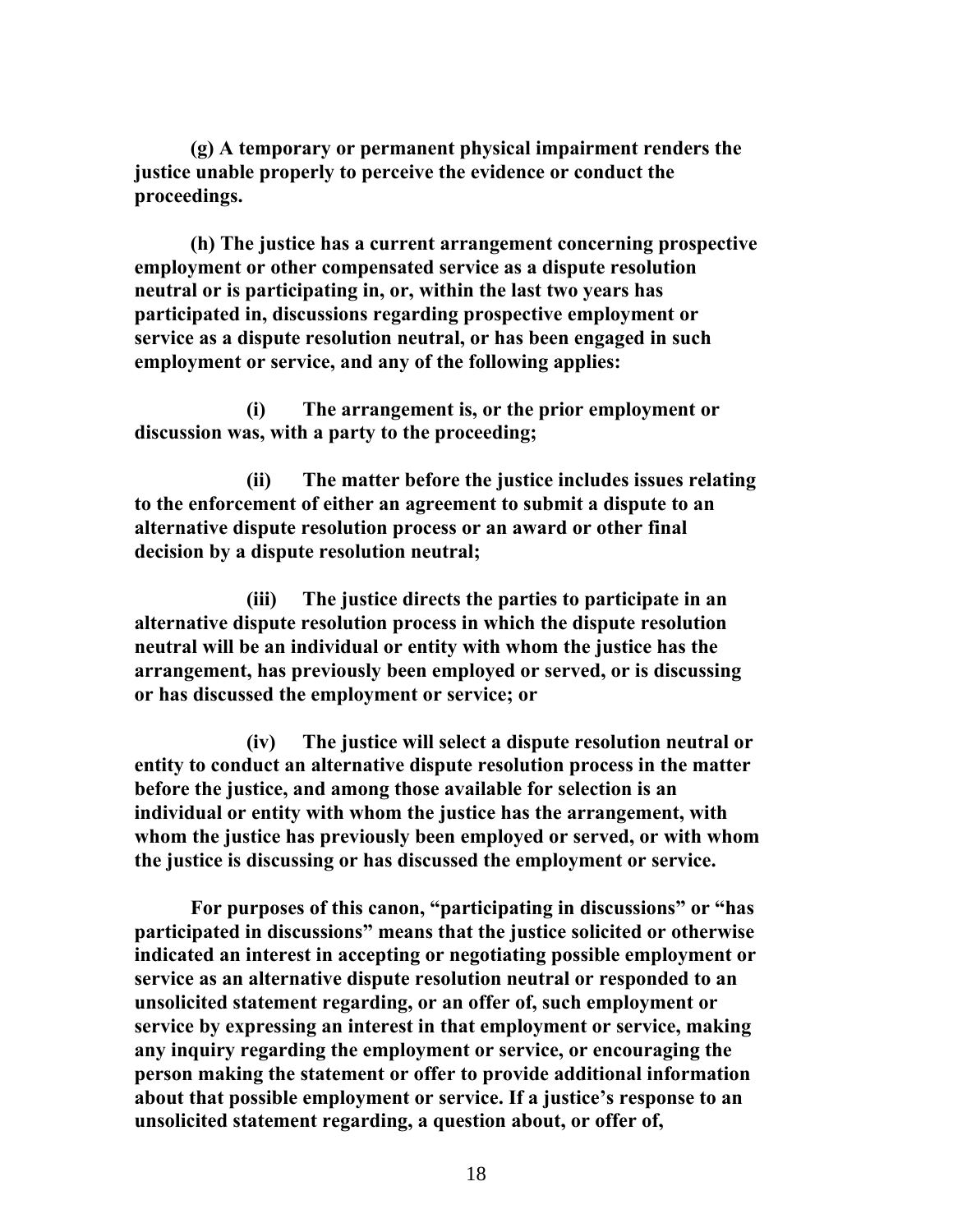**prospective employment or other compensated service as a dispute resolution neutral is limited to responding negatively, declining the offer, or declining to discuss such employment or service, that response does not constitute participating in discussions.** 

**For purposes of this canon, "party" includes the parent, subsidiary, or other legal affiliate of any entity that is a party and is involved in the transaction, contract, or facts that gave rise to the issues subject to the proceeding.** 

**For purposes of this canon, "dispute resolution neutral" means an arbitrator, a mediator, a temporary judge appointed under section 21 of article VI of the California Constitution, a referee appointed under Code of Civil Procedure section 638 or 639, a special master, a neutral evaluator, a settlement officer, or a settlement facilitator.** 

**(i) The justice's spouse or registered domestic partner or a person within the third degree of relationship to the justice or his or her spouse or registered domestic partner, or the person's spouse or registered domestic partner, was a witness in the proceeding.** 

*(Canon 3E(5) amended effective January 1, 2008; previously renumbered effective January 1, 2005.)* 

## *ADVISORY COMMITTEE COMMENTARY*

*Canon 3(E)(1) sets forth the general duty to disqualify applicable to a judge of any court. Sources for determining when recusal or disqualification is appropriate may include the applicable provisions of the Code of Civil Procedure, other provisions of the Code of Judicial Ethics, the Code of Conduct for United States Judges, the American Bar Association's Model Code of Judicial Conduct, and related case law.* 

*The decision whether to disclose information under Canon 3E(2) is a decision based on the facts of the case before the judge. A judge is required to disclose only information that is related to the grounds for disqualification set forth in Code of Civil Procedure section 170.1.* 

*Canon 3E(4) sets forth the general standards for recusal of an appellate justice. The term "appellate justice" includes justices of both the Courts of Appeal and the Supreme Court. Generally, the provisions concerning disqualification of an appellate justice are intended to assist justices in determining whether recusal is appropriate and to inform the public why recusal may occur.*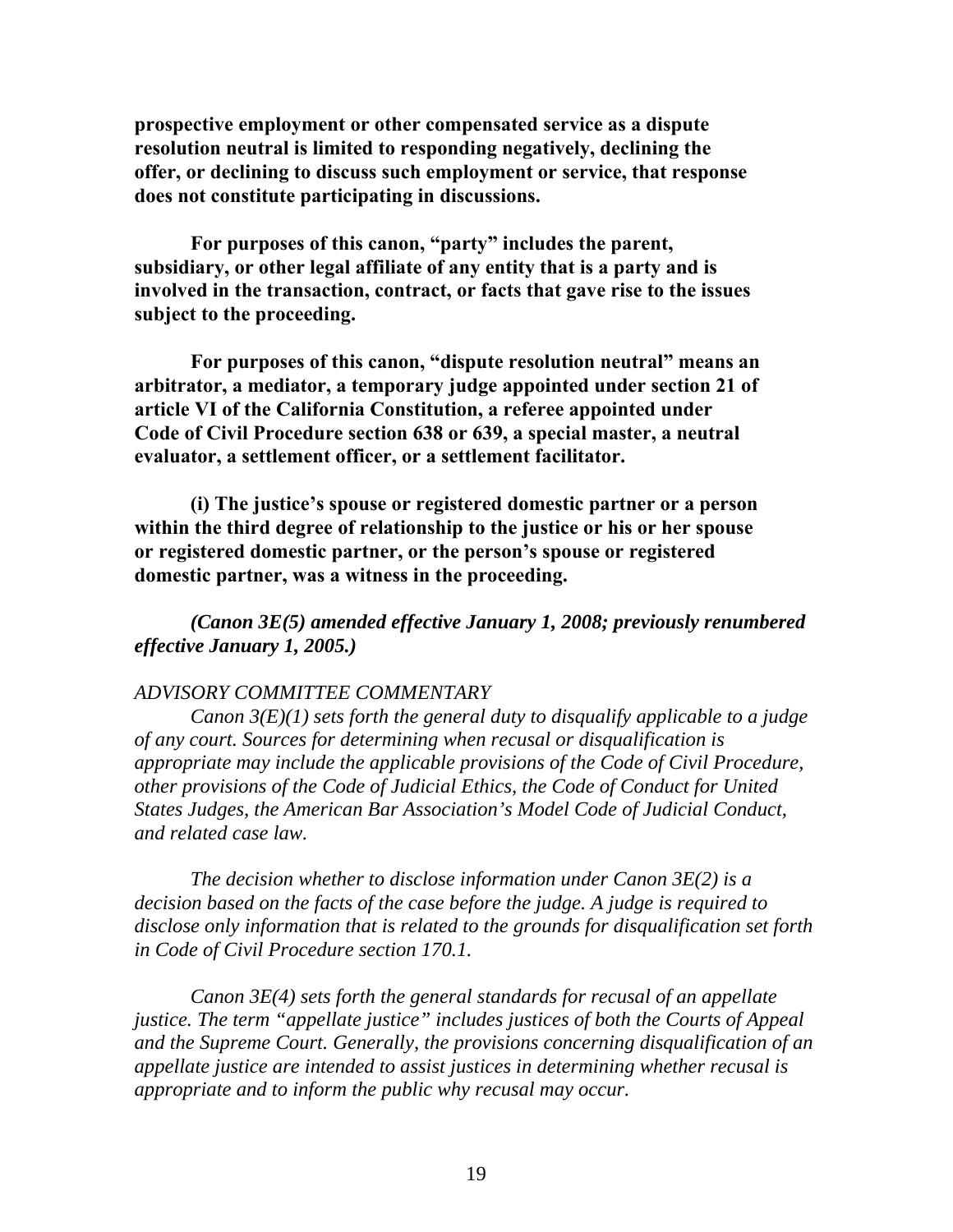*However, the rule of necessity may override the rule of disqualification. For example, a judge might be required to participate in judicial review of a judicial salary statute, or might be the only judge available in a matter requiring judicial action, such as a hearing on probable cause or a temporary restraining order. In the latter case, the judge must promptly disclose on the record the basis for possible disqualification and use reasonable efforts to transfer the matter to another judge as soon as practicable.* 

*In some instances, membership in certain organizations may have the potential to give an appearance of partiality, although membership in the organization generally may not be barred by Canon 2C, Canon 4, or any other specific canon. A judge holding membership in an organization should disqualify himself or herself whenever doing so would be appropriate in accordance with Canon 3E(1), 3E(4), or 3E(5) or statutory requirements. In addition, in some circumstances, the parties or their lawyers may consider a judge's membership in an organization relevant to the question of disqualification, even if the judge believes there is no actual basis for disqualification. In accordance with this Canon, a judge should disclose to the parties his or her membership in an organization, in any proceeding in which that information is reasonably relevant to the question of disqualification under Code of Civil Procedure section 170.1, even if the judge concludes there is no actual basis for disqualification.* 

*(Canon 3E amended effective January 1, 2008; adopted effective January 15, 1996; previously amended effective April 15, 1996, June 19, 1997, March 4, 1999, December 13, 2000, June 18, 2003, December 22, 2003, January 1, 2005, and January 1, 2007.)*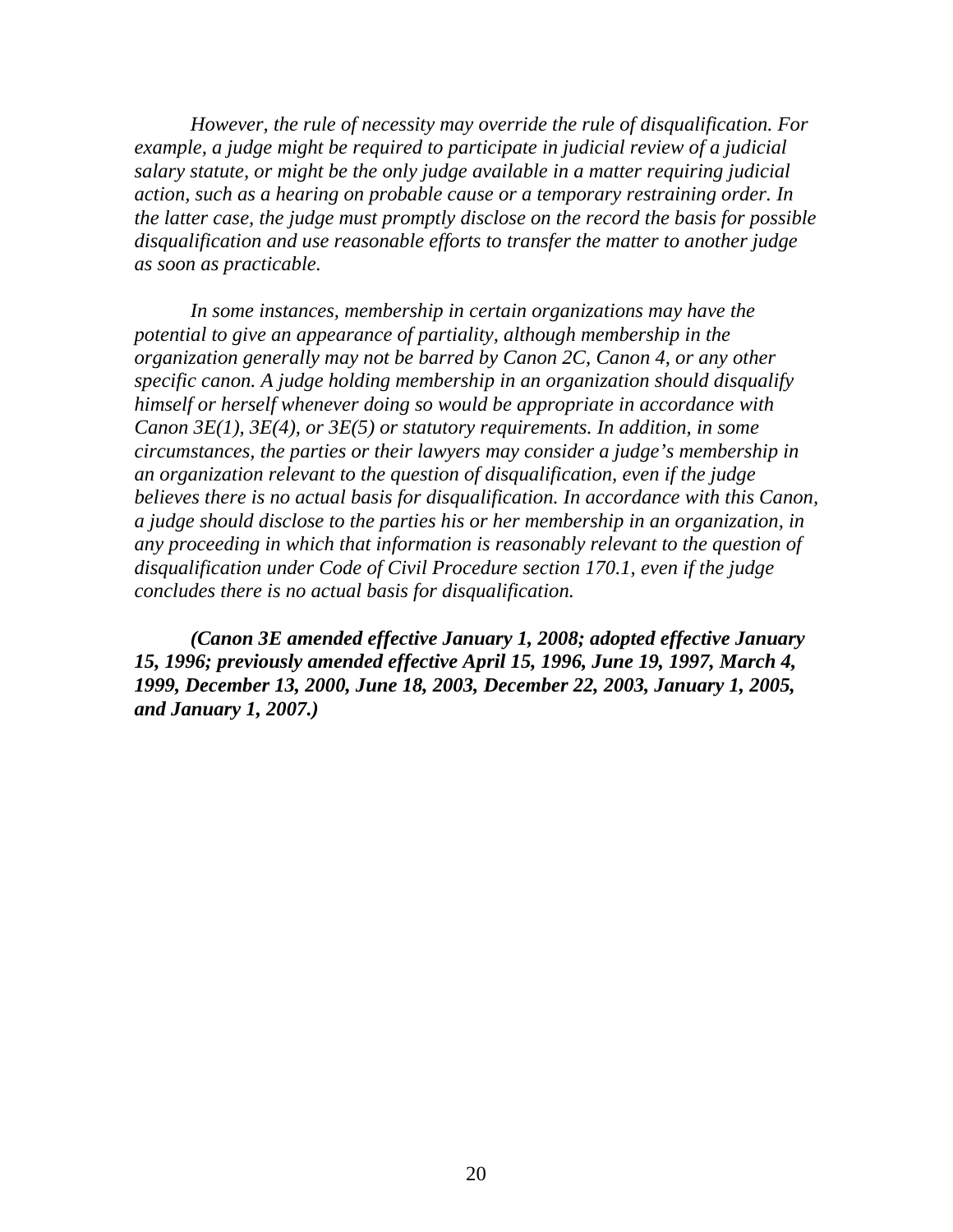# **CANON 4**

# **A JUDGE SHALL SO CONDUCT THE JUDGE'S QUASI-JUDICIAL AND EXTRAJUDICIAL ACTIVITIES AS TO MINIMIZE THE RISK OF CONFLICT WITH JUDICIAL OBLIGATIONS**

## **A. Extrajudicial Activities in General**

 **A judge shall conduct all of the judge's extrajudicial activities so that they do not** 

 **(1) cast reasonable doubt on the judge's capacity to act impartially;** 

 **(2) demean the judicial office; or** 

 **(3) interfere with the proper performance of judicial duties.**

## *ADVISORY COMMITTEE COMMENTARY*

 *Complete separation of a judge from extrajudicial activities is neither possible nor wise; a judge should not become isolated from the community in which the judge lives.* 

 *Expressions of bias or prejudice by a judge, even outside the judge's judicial activities, may cast reasonable doubt on the judge's capacity to act impartially as a judge. Expressions which may do so include jokes or other remarks demeaning individuals on the basis of a classification such as their race, sex, religion, sexual orientation, or national origin. See Canon 2C and accompanying Commentary.* 

## **B. Quasi-judicial and Avocational Activities**

 **A judge may speak, write, lecture, teach, and participate in activities concerning legal and nonlegal subject matters, subject to the requirements of this Code.** 

#### *ADVISORY COMMITTEE COMMENTARY*

 *As a judicial officer and person specially learned in the law,\* a judge is in a unique position to contribute to the improvement of the law,\* the legal system, and the administration of justice, including revision of substantive and procedural law\* and improvement of criminal and juvenile justice. To the extent that time permits, a judge may do so, either independently or through a bar or judicial association or other group dedicated to the improvement of the law.\**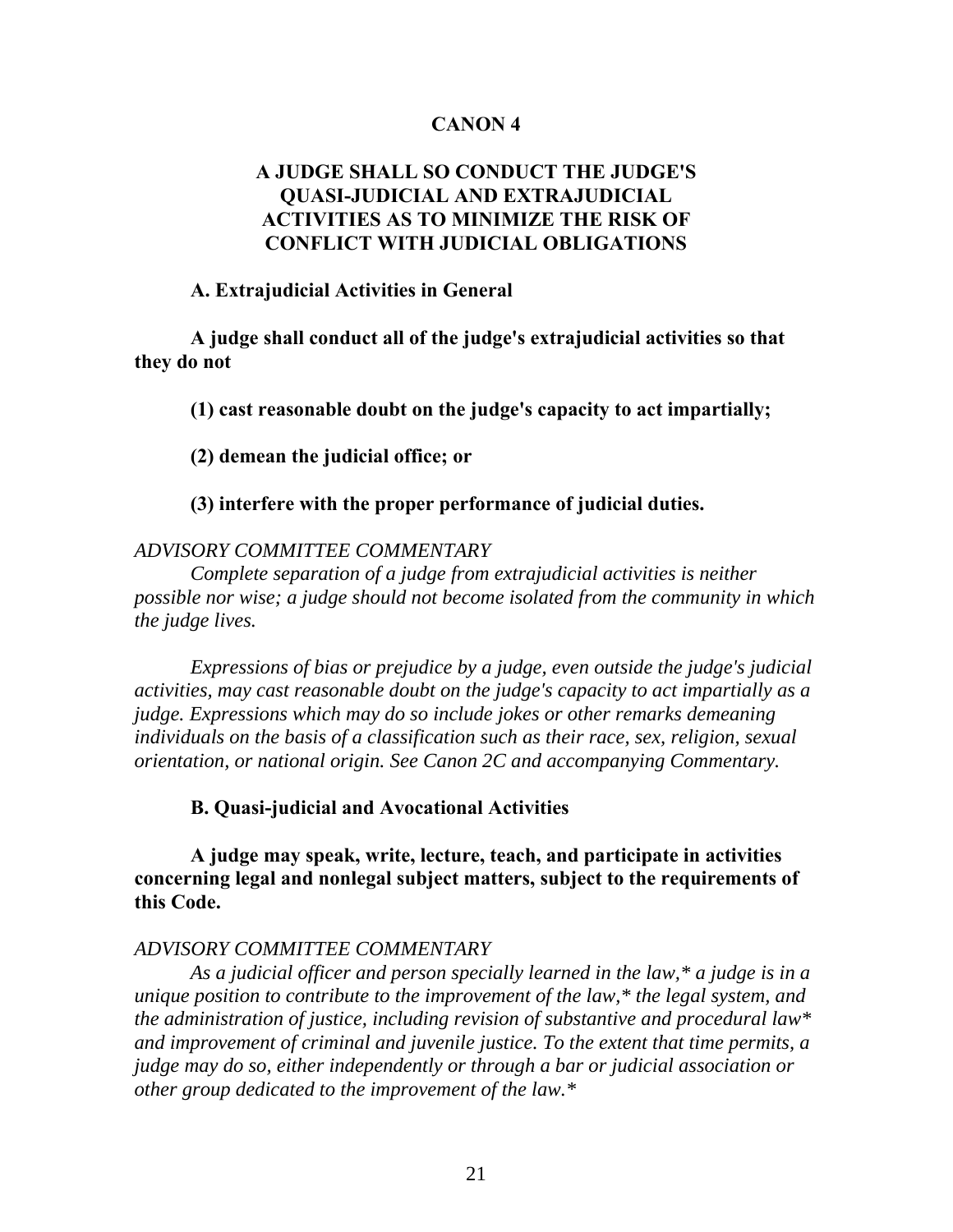*It may be necessary to promote legal education programs and materials by identifying authors and speakers by judicial title. This is permissible, provided such use of the judicial title does not contravene Canons 2A and 2B.* 

 *Judges are not precluded by their office from engaging in other social, community, and intellectual endeavors so long as they do not interfere with the obligations under Canons 2C and 4A.* 

### **C. Governmental, Civic, or Charitable Activities**

 **(1) A judge shall not appear at a public hearing or officially consult with an executive or legislative body or public official except on matters concerning the law,\* the legal system, or the administration of justice or in matters involving the judge's private economic or personal interests.**

#### *ADVISORY COMMITTEE COMMENTARY*

 *See Canon 2B regarding the obligation to avoid improper influence.* 

 **(2) A judge shall not accept appointment to a governmental committee or commission or other governmental position that is concerned with issues of fact or policy on matters other than the improvement of the law,\* the legal system, or the administration of justice. A judge may, however, serve in the military reserve or represent a national, state, or local government on ceremonial occasions or in connection with historical, educational, or cultural activities.** 

### *ADVISORY COMMITTEE COMMENTARY*

 *Canon 4C(2) prohibits a judge from accepting any governmental position except one relating to the law,\* legal system, or administration of justice as authorized by Canon 4C(3). The appropriateness of accepting extrajudicial assignments must be assessed in light of the demands on judicial resources and the need to protect the courts from involvement in extrajudicial matters that may prove to be controversial. Judges shall not accept governmental appointments that are likely to interfere with the effectiveness and independence of the judiciary, or which constitute a public office within the meaning of the California Constitution, article VI, section 17.* 

 *Canon 4C(2) does not govern a judge's service in a nongovernmental position. See Canon 4C(3) permitting service by a judge with organizations devoted to the improvement of the law,\* the legal system, or the administration of justice and with educational, religious, charitable, fraternal, or civic organizations not conducted for profit. For example, service on the board of a public educational institution, other than a law school, would be prohibited under Canon 4C(2), but*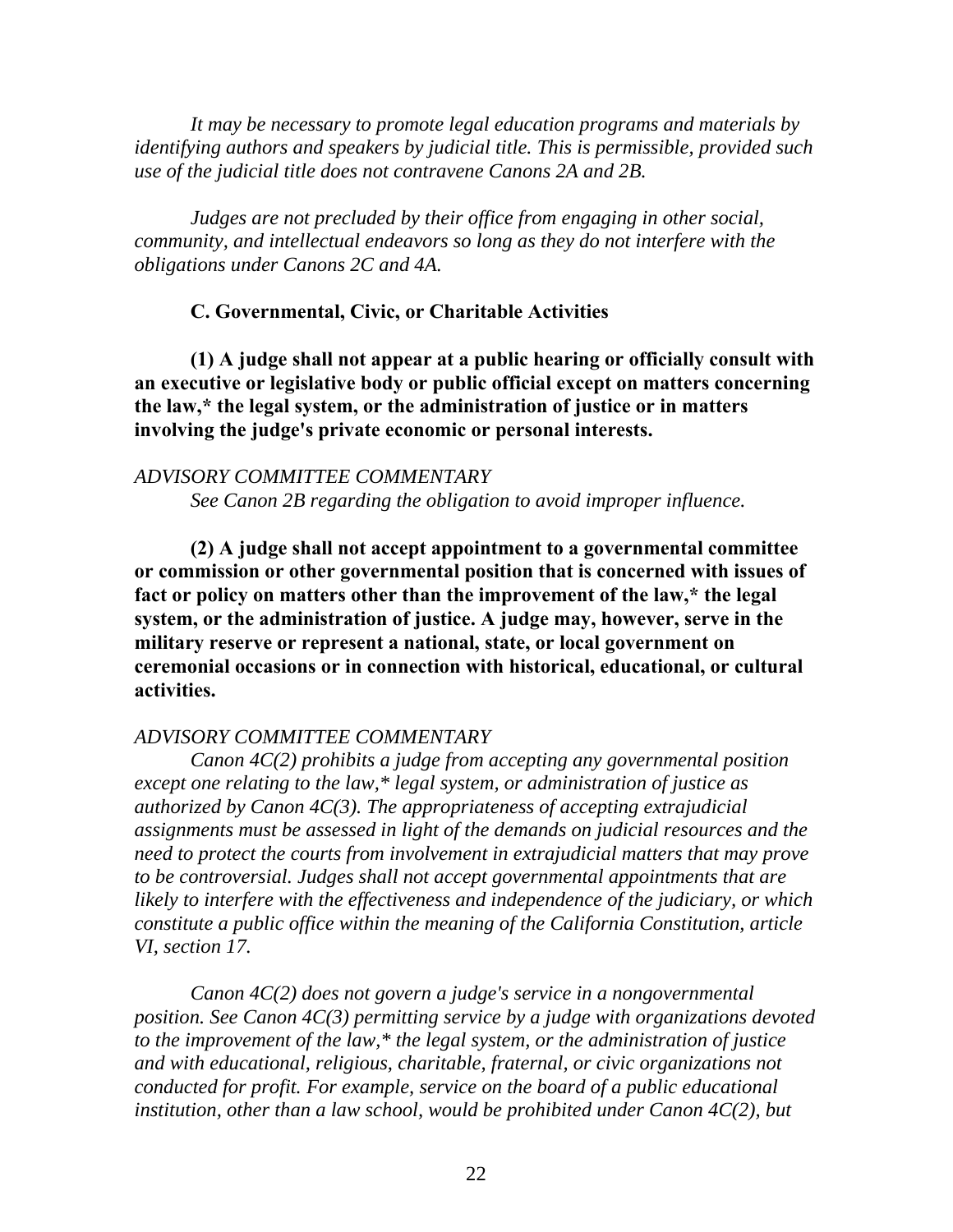*service on the board of a public law school or any private educational institution would generally be permitted under Canon 4C(3).* 

# **(3) Subject to the following limitations and the other requirements of this Code,**

 **(a) a judge may serve as an officer, director, trustee, or nonlegal advisor of an organization or governmental agency devoted to the improvement of the law,\* the legal system, or the administration of justice provided that such position does not constitute a public office within the meaning of the California Constitution, article VI, section 17;** 

 **(b) a judge may serve as an officer, director, trustee, or nonlegal advisor of an educational, religious, charitable, fraternal, or civic organization not conducted for profit;** 

# *ADVISORY COMMITTEE COMMENTARY*

 *Canon 4C(3) does not apply to a judge's service in a governmental position unconnected with the improvement of the law,\* the legal system, or the administration of justice. See Canon 4C(2).* 

 *Canon 4C(3) uses the phrase, "Subject to the following limitations and the other requirements of this Code." As an example of the meaning of the phrase, a judge permitted by Canon 4C(3) to serve on the board of a fraternal institution may be prohibited from such service by Canon 2C or 4A if the institution practices invidious discrimination or if service on the board otherwise casts reasonable doubt on the judge's capacity to act impartially as a judge.* 

 *Service by a judge on behalf of a civic or charitable organization may be governed by other provisions of Canon 4 in addition to Canon 4C. For example, a judge is prohibited by Canon 4G from serving as a legal advisor to a civic or charitable organization.* 

 *Service on the board of a homeowners' association or a neighborhood protective group is proper if it is related to the protection of the judge's own economic interests. See Canons 4D(2) and 4D(4). See Canon 2B regarding the obligation to avoid improper use of the prestige of a judge's office.* 

 **(c) a judge shall not serve as an officer, director, trustee, or nonlegal advisor if it is likely that the organization** 

 **(i) will be engaged in judicial proceedings that would ordinarily come before the judge, or**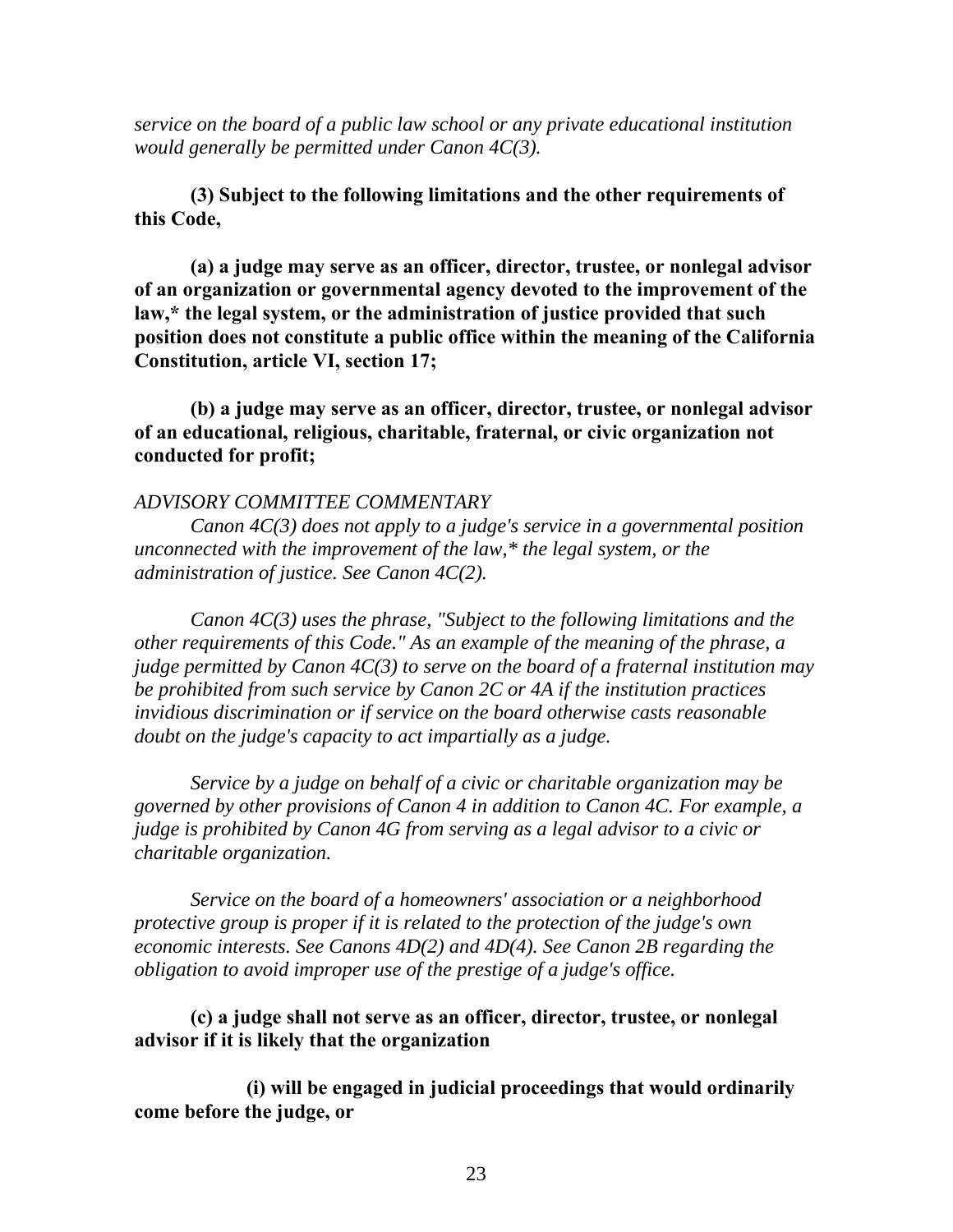**(ii) will be engaged frequently in adversary proceedings in the court of which the judge is a member or in any court subject to the appellate jurisdiction of the court of which the judge is a member;** 

## *ADVISORY COMMITTEE COMMENTARY*

 *The changing nature of some organizations and of their relationship to the law\* makes it necessary for the judge regularly to reexamine the activities of each organization with which the judge is affiliated to determine if it is proper for the judge to continue the affiliation. Some organizations regularly engage in litigation to achieve their goals or fulfill their purposes. Judges should avoid a leadership role in such organizations as it could compromise the appearance of impartiality.* 

# **(d) a judge as an officer, director, trustee, or nonlegal advisor, or as a member or otherwise**

 **(i) may assist such an organization in planning fund raising and may participate in the management and investment of the organization's funds, but shall not personally participate in the solicitation of funds or other fund-raising activities, except that a judge may privately solicit funds for such an organization from other judges (excluding court commissioners, referees, retired judges, and temporary judges\*);** 

 **(ii) may make recommendations to public and private fundgranting organizations on projects and programs concerning the law,\* the legal system, or the administration of justice;** 

 **(iii) shall not personally participate in membership solicitation if the solicitation might reasonably be perceived as coercive or if the membership solicitation is essentially a fund-raising mechanism, except as permitted in Canon 4C(3)(d)(i);**

 **(iv) shall not permit the use of the prestige of his or her judicial office for fund raising or membership solicitation but may be a speaker, guest of honor, or recipient of an award for public or charitable service provided the judge does not personally solicit funds and complies with Canon 4A(1), (2), and (3).** 

### *ADVISORY COMMITTEE COMMENTARY*

 *A judge may solicit membership or endorse or encourage membership efforts for an organization devoted to the improvement of the law,\* the legal system, or the administration of justice, or a nonprofit educational, religious, charitable, fraternal, or civic organization as long as the solicitation cannot reasonably be*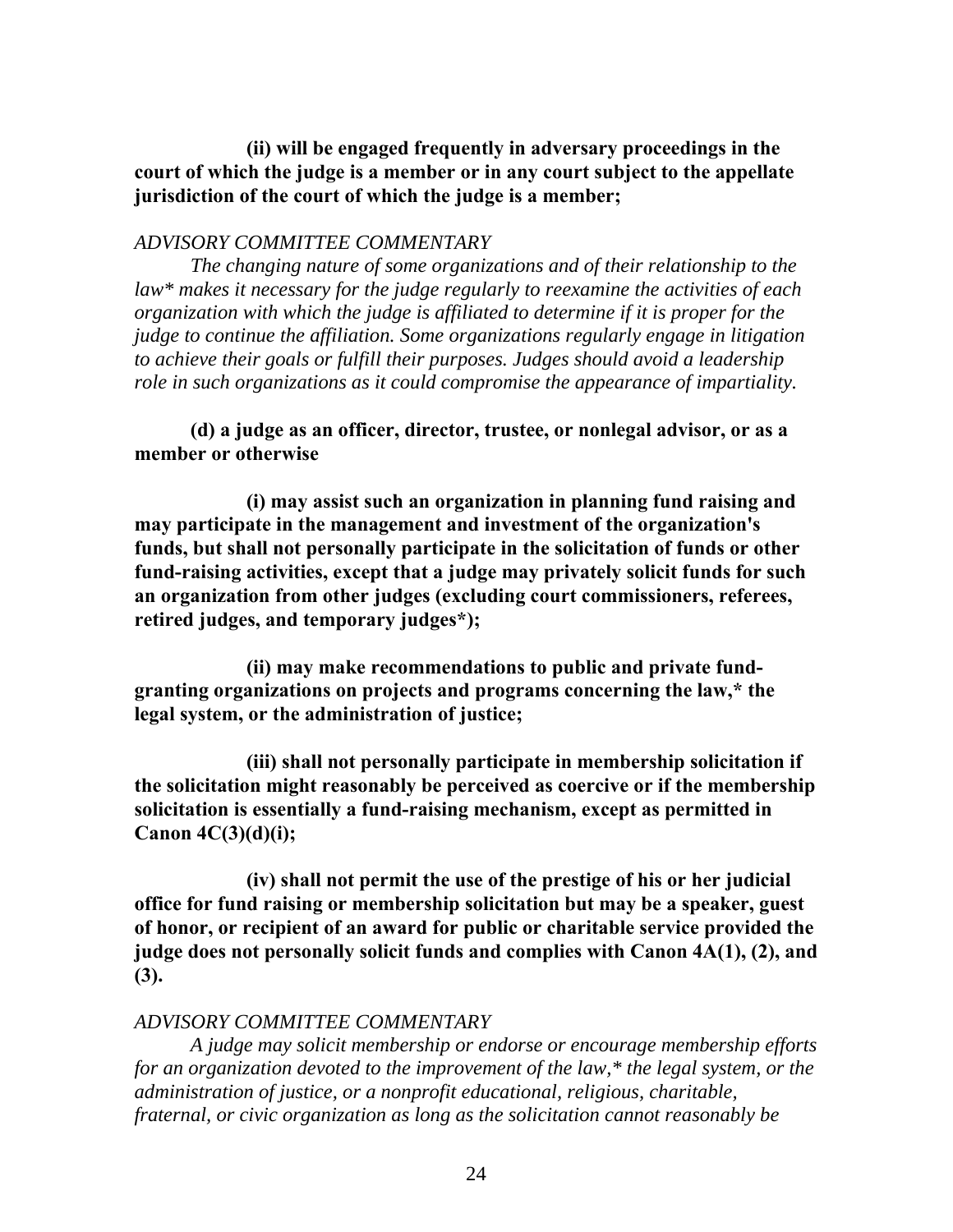*perceived as coercive and is not essentially a fund-raising mechanism. Solicitation of funds for an organization and solicitation of memberships similarly involve the danger that the person solicited will feel obligated to respond favorably to the solicitor if the solicitor is in a position of influence or control. A judge must not engage in direct, individual solicitation of funds or memberships in person, in writing, or by telephone except in the following cases: (1) a judge may solicit other judges (excluding court commissioners, referees, retired judges, court-appointed arbitrators, and temporary judges\*) for funds or memberships; (2) a judge may solicit other persons for membership in the organizations described above if neither those persons nor persons with whom they are affiliated are likely ever to appear before the court on which the judge serves; and (3) a judge who is an officer of such an organization may send a general membership solicitation mailing over the judge's signature.* 

 *Use of an organization letterhead for fund raising or membership solicitation does not violate Canon 4C(3)(d), provided the letterhead lists only the judge's name and office or other position in the organization, and designates the judge's judicial title only if other persons whose names appear on the letterhead have comparable designations. In addition, a judge must also make reasonable efforts to ensure that the judge's staff, court officials, and others subject to the judge's direction and control do not solicit funds on the judge's behalf for any purpose, charitable or otherwise.*

## **D. Financial Activities**

 **(1) A judge shall not engage in financial and business dealings that** 

 **(a) may reasonably be perceived to exploit the judge's judicial position, or** 

 **(b) involve the judge in frequent transactions or continuing business relationships with lawyers or other persons likely to appear before the court on which the judge serves.** 

### *ADVISORY COMMITTEE COMMENTARY*

 *The Time for Compliance provision of this Code (Canon 6F) postpones the time for compliance with certain provisions of this Canon in some cases.*

 *A judge must avoid financial and business dealings that involve the judge in frequent transactions or continuing business relationships with persons likely to appear either before the judge personally or before other judges on the judge's court. A judge shall discourage members of the judge's family\* from engaging in dealings that would reasonably appear to exploit the judge's judicial position or*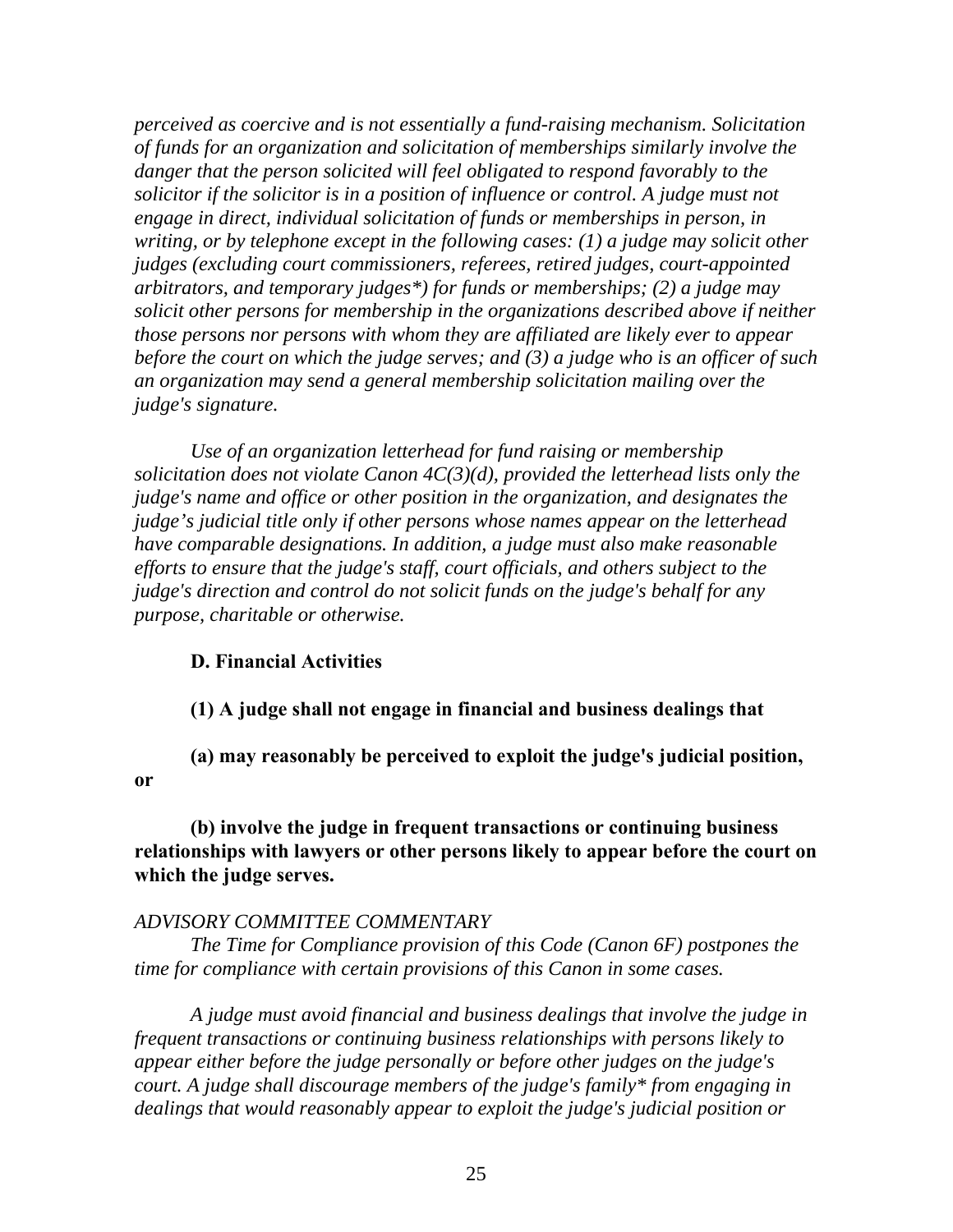*that involve family members in frequent transactions or continuing business relationships with persons likely to appear before the judge. This rule is necessary to avoid creating an appearance of exploitation of office or favoritism and to minimize the potential for disqualification.* 

 *Participation by a judge in financial and business dealings is subject to the general prohibitions in Canon 4A against activities that tend to reflect adversely on impartiality, demean the judicial office, or interfere with the proper performance of judicial duties. Such participation is also subject to the general prohibition in Canon 2 against activities involving impropriety or the appearance of impropriety and the prohibition in Canon 2B against the misuse of the prestige of judicial office.* 

 *In addition, a judge must maintain high standards of conduct in all of the judge's activities, as set forth in Canon 1.* 

 **(2) A judge may, subject to the requirements of this Code, hold and manage investments of the judge and members of the judge's family,\* including real estate, and engage in other remunerative activities. A judge shall not participate in, nor permit the judge's name to be used in connection with, any business venture or commercial advertising that indicates the judge's title or affiliation with the judiciary or otherwise lend the power or prestige of his or her office to promote a business or any commercial venture.** 

 **(3) A judge shall not serve as an officer, director, manager, or employee of a business affected with a public interest, including, without limitation, a financial institution, insurance company, or public utility.**

### *ADVISORY COMMITTEE COMMENTARY*

 *Although participation by a judge in business activities might otherwise be permitted by Canon 4D, a judge may be prohibited from participation by other provisions of this Code when, for example, the business entity frequently appears before the judge's court or the participation requires significant time away from judicial duties. Similarly, a judge must avoid participating in any business activity if the judge's participation would involve misuse of the prestige of judicial office. See Canon 2B.* 

 **(4) A judge shall manage personal investments and financial activities so as to minimize the necessity for disqualification. As soon as reasonably possible, a judge shall divest himself or herself of investments and other financial interests that would require frequent disqualification.** 

 **(5) Under no circumstance shall a judge accept a gift, bequest, or favor if the donor is a party whose interests have come or are reasonably likely to**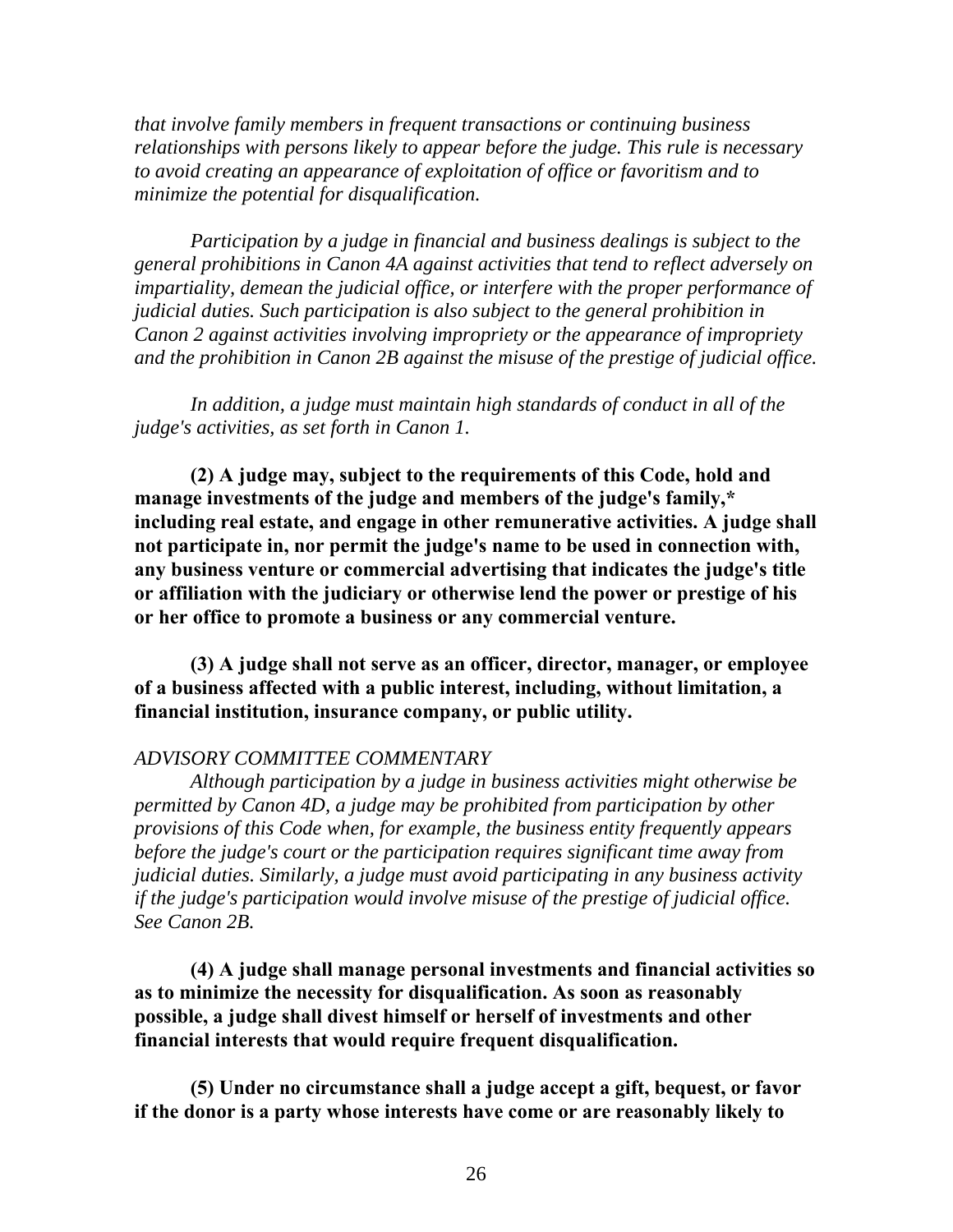**come before the judge. A judge shall discourage members of the judge's family residing in the judge's household\* from accepting similar benefits from parties who have come or are reasonably likely to come before the judge.** 

#### *ADVISORY COMMITTEE COMMENTARY*

 *In addition to the prohibitions set forth in Canon 4D(5) regarding gifts, other laws may be applicable to judges, including, for example, Code of Civil Procedure section 170.9 and the Political Reform Act of 1974 (Gov. Code, § 81000 et seq.).* 

 *Canon 4D(5) does not apply to contributions to a judge's campaign for judicial office, a matter governed by Canon 5.*

 *Because a gift, bequest, or favor to a member of the judge's family residing in the judge's household\* might be viewed as intended to influence the judge, a judge must inform those family members of the relevant ethical constraints upon the judge in this regard and discourage those family members from violating them. A judge cannot, however, reasonably be expected to know or control all of the financial or business activities of all family members residing in the judge's household.\** 

 *The application of Canon 4D(5) requires recognition that a judge cannot reasonably be expected to anticipate all persons or interests that may come before the court.* 

**(6) A judge shall not accept and shall discourage members of the judge's family residing in the judge's household\* from accepting a gift, bequest, favor, or loan from anyone except as hereinafter provided:**

 **(a) any gift incidental to a public testimonial, books, tapes, and other resource materials supplied by publishers on a complimentary basis for official use, or an invitation to the judge and the judge's spouse or registered domestic partner or guest to attend a bar-related function or an activity devoted to the improvement of the law,\* the legal system, or the administration of justice;** 

 **(b) advances or reimbursement for the reasonable cost of travel, transportation, lodging, and subsistence which is directly related to participation in any judicial, educational, civic, or governmental program or bar-related function or activity, devoted to the improvement of the law,\* the legal system, or the administration of justice;** 

# *ADVISORY COMMITTEE COMMENTARY*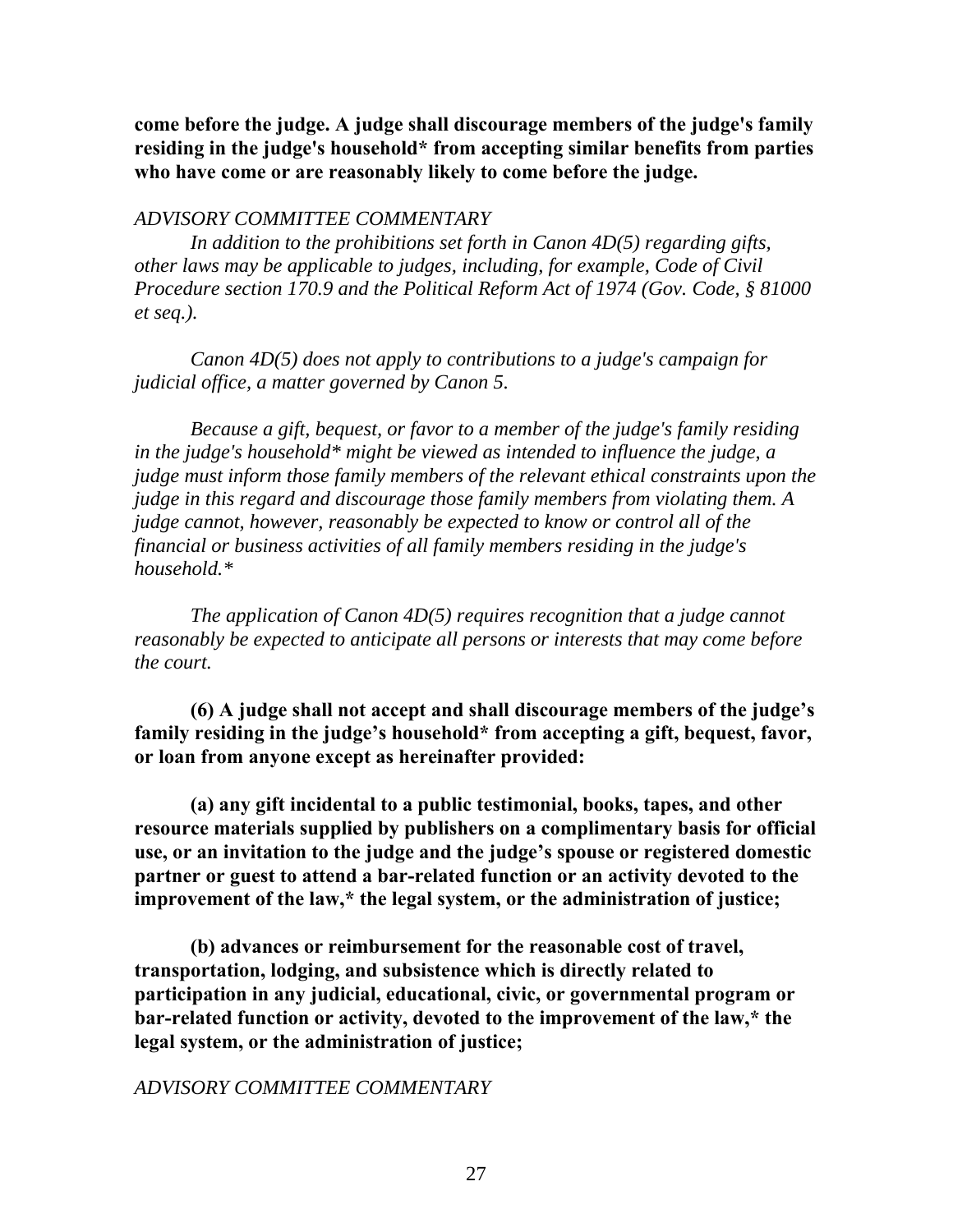*Acceptance of an invitation to a law-related function is governed by Canon 4D(6)(a); acceptance of an invitation paid for by an individual lawyer or group of lawyers is governed by Canon 4D(6)(d).* 

 **(c) a gift, award, or benefit incident to the business, profession, or other separate activity of a spouse or registered domestic partner or other member of the judge's family residing in the judge's household,\* including gifts, awards, and benefits for the use of both the spouse or registered domestic partner or other family member and the judge, provided the gift, award, or benefit could not reasonably be perceived as intended to influence the judge in the performance of judicial duties;** 

 **(d) ordinary social hospitality;** 

### *ADVISORY COMMITTEE COMMENTARY*

*Although Canon 4D(6)(d) does not preclude ordinary social hospitality between members of the bench and bar, a judge should carefully weigh acceptance of such hospitality to avoid any appearance of bias. See Canon 2B.* 

# **(e) a gift for a special occasion from a relative or friend, if the gift is fairly commensurate with the occasion and the relationship;**

#### *ADVISORY COMMITTEE COMMENTARY*

 *A gift to a judge, or to a member of the judge's family residing in the judge's household,\* that is excessive in value raises questions about the judge's impartiality and the integrity of the judicial office and might require disqualification of the judge where disqualification would not otherwise be required. See, however, Canon 4D(6)(f).* 

 **(f) a gift, bequest, favor, or loan from a relative or close personal friend whose appearance or interest in a case would in any event require disqualification under Canon 3E;** 

 **(g) a loan in the regular course of business on the same terms generally available to persons who are not judges;** 

 **(h) a scholarship or fellowship awarded on the same terms and based on the same criteria applied to other applicants.** 

*(Canon D amended effective January 1, 2007.)* 

 **E. Fiduciary Activities**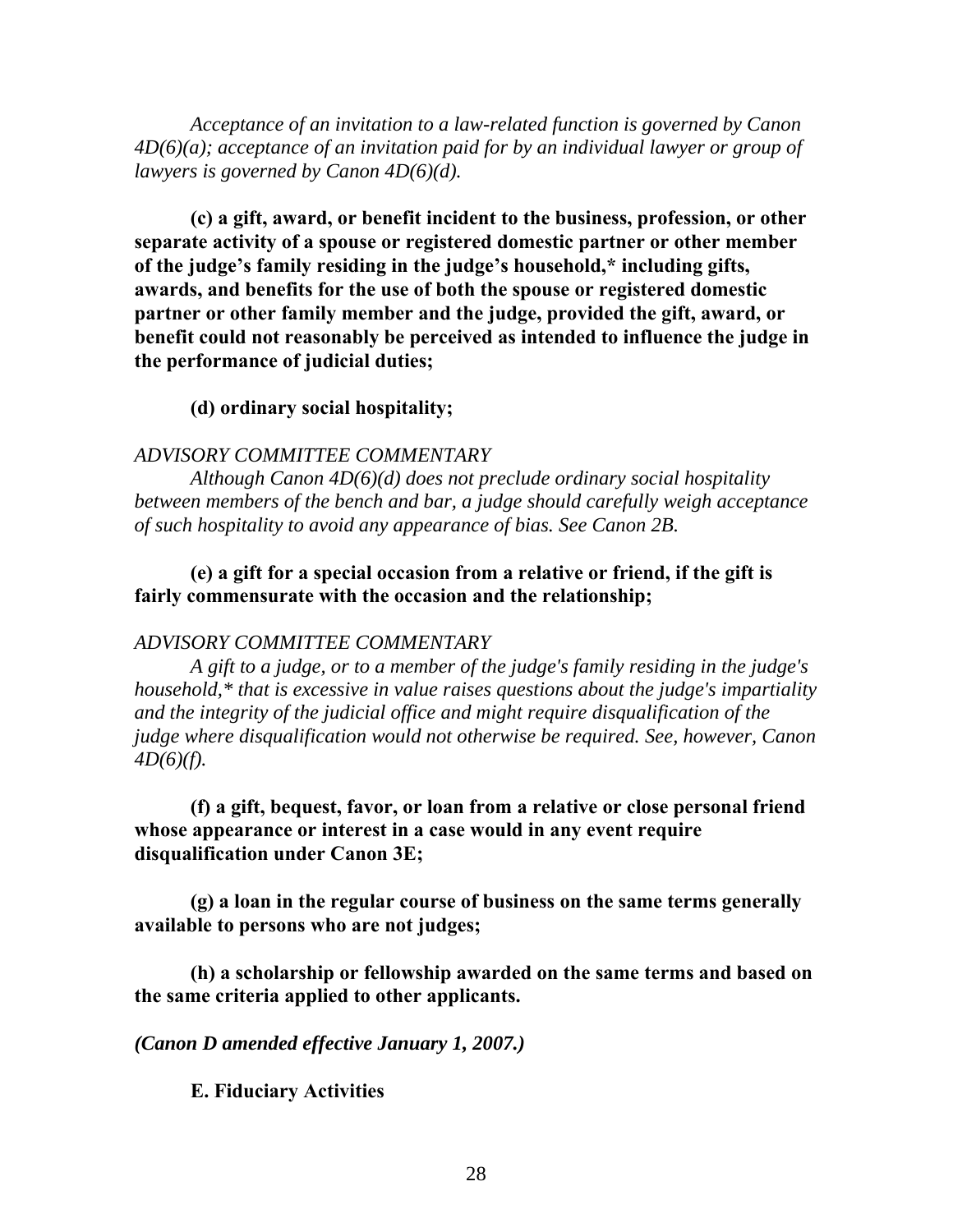**(1) A judge shall not serve as executor, administrator, or other personal representative, trustee, guardian, attorney in fact, or other fiduciary,\* except for the estate, trust, or person of a member of the judge's family,\* and then only if such service will not interfere with the proper performance of judicial duties.** 

 **(2) A judge shall not serve as a fiduciary\* if it is likely that the judge as a fiduciary\* will be engaged in proceedings that would ordinarily come before the judge, or if the estate, trust, or minor or conservatee becomes engaged in contested proceedings in the court on which the judge serves or one under its appellate jurisdiction.** 

 **(3) The same restrictions on financial activities that apply to a judge personally also apply to the judge while acting in a fiduciary\* capacity.** 

#### *ADVISORY COMMITTEE COMMENTARY*

 *The Time for Compliance provision of this Code (Canon 6F) postpones the time for compliance with certain provisions of this Canon in some cases.* 

 *The restrictions imposed by this Canon may conflict with the judge's obligation as a fiduciary.\* For example, a judge shall resign as trustee if detriment to the trust would result from divestiture of trust holdings the retention of which would place the judge in violation of Canon 4D(4).* 

## **F. Service as Arbitrator or Mediator**

# **A judge shall not act as an arbitrator or mediator or otherwise perform judicial functions in a private capacity unless expressly authorized by law.\***

#### *ADVISORY COMMITTEE COMMENTARY*

 *Canon 4F does not prohibit a judge from participating in arbitration, mediation, or settlement conferences performed as part of his or her judicial duties.*

## **G. Practice of Law**

## **A judge shall not practice law.**

#### *ADVISORY COMMITTEE COMMENTARY*

 *This prohibition refers to the practice of law in a representative capacity and not in a pro se capacity. A judge may act for himself or herself in all legal matters, including matters involving litigation and matters involving appearances before or other dealings with legislative and other governmental bodies. However, in so*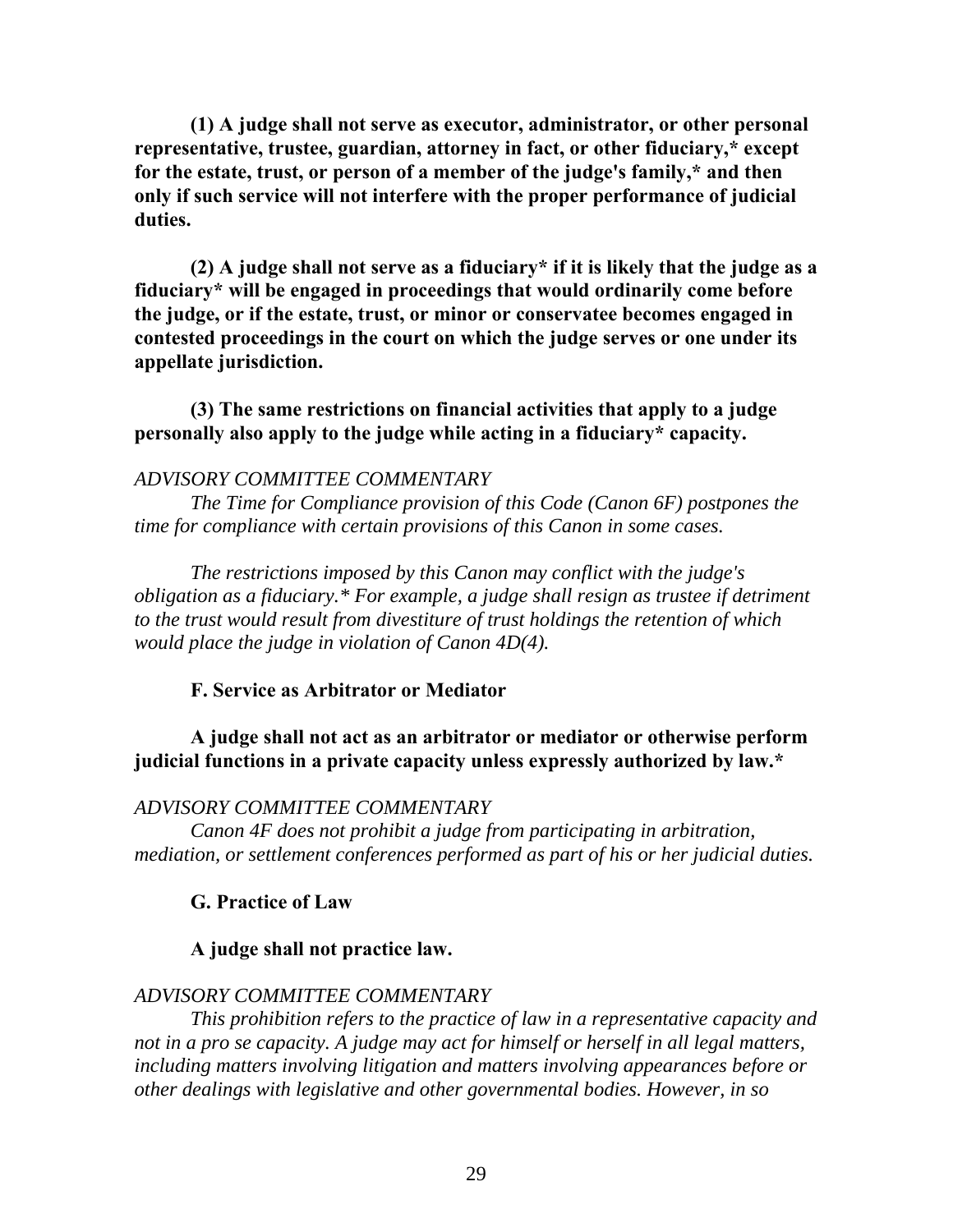*doing, a judge must not abuse the prestige of office to advance the interests of the judge or member of the judge's family.\* See Canon 2B.* 

 *This prohibition applies to subordinate judicial officers, magistrates, special masters, and judges of the State Bar Court.* 

*(Canon 4G amended effective January 1, 2005.)* 

## **H. Compensation and Reimbursement**

 **A judge may receive compensation and reimbursement of expenses as provided by law\* for the extrajudicial activities permitted by this Code, if the source of such payments does not give the appearance of influencing the judge's performance of judicial duties or otherwise give the appearance of impropriety.** 

# **(1) Compensation shall not exceed a reasonable amount nor shall it exceed what a person who is not a judge would receive for the same activity.**

(2) Expense reimbursement shall be limited to the actual cost of travel, food, lodging, and other costs reasonably incurred by the judge and, where appropriate to the occasion, by the judge's spouse or registered domestic partner or guest. Any payment in excess of such an amount is compensation.

# *ADVISORY COMMITTEE COMMENTARY*

 *Judges should be aware of the statutory limitations on accepting gifts, including honoraria.* 

*(Canon H amended effective January 1, 2007.)*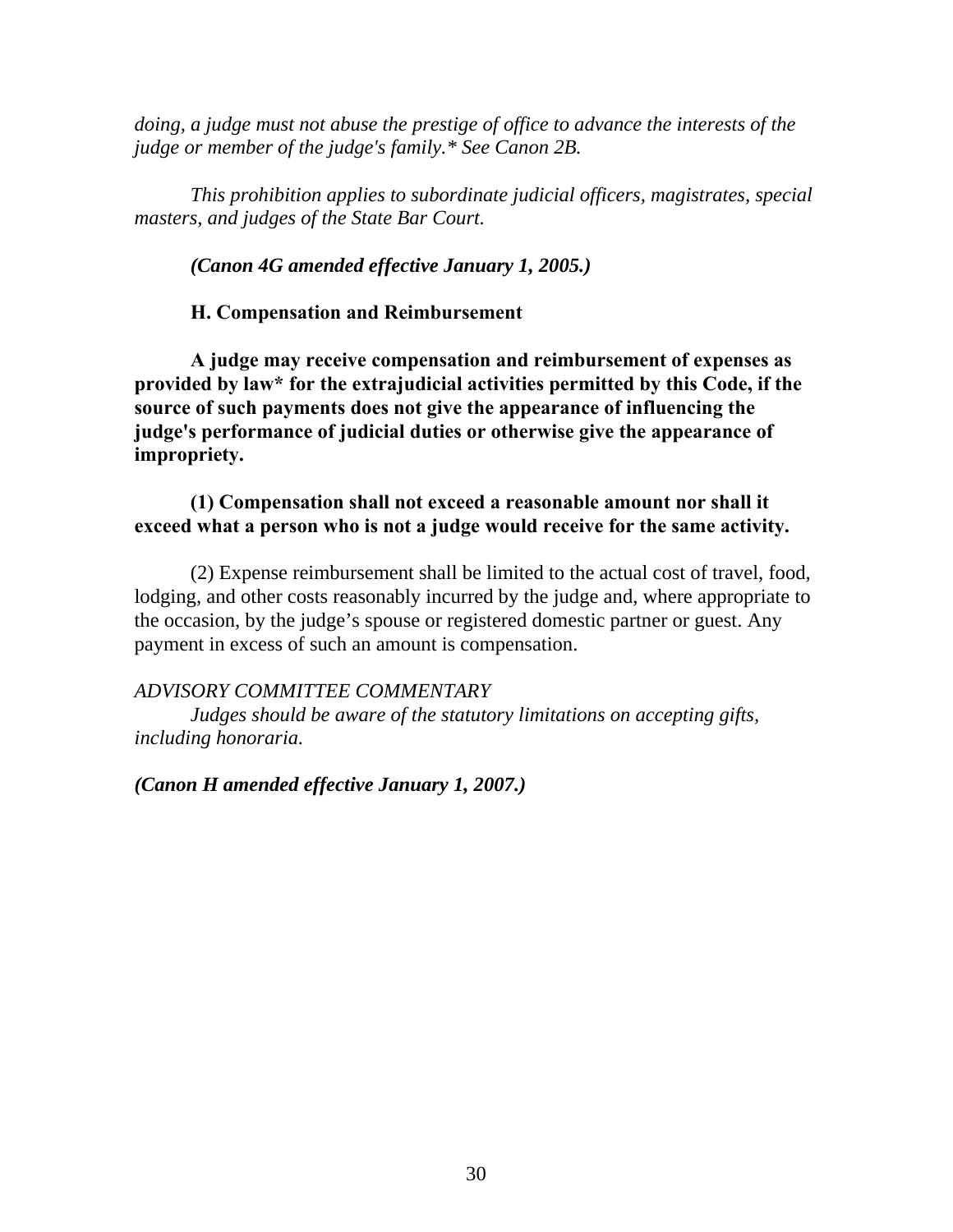### **CANON 5**

# **A JUDGE OR JUDICIAL CANDIDATE\* SHALL REFRAIN FROM INAPPROPRIATE POLITICAL ACTIVITY**

 **Judges are entitled to entertain their personal views on political questions. They are not required to surrender their rights or opinions as citizens. They shall, however, avoid political activity that may create the appearance of political bias or impropriety. Judicial independence and impartiality should dictate the conduct of judges and candidates\* for judicial office.** 

 **A. Political Organizations** 

 **Judges and candidates\* for judicial office shall not** 

 **(1) act as leaders or hold any office in a political organization;\*** 

 **(2) make speeches for a political organization\* or candidate\* for nonjudicial office or publicly endorse or publicly oppose a candidate for nonjudicial office; or** 

 **(3) personally solicit funds for a political organization\* or nonjudicial candidate;\* or make contributions to a political party or political organization\* or to a nonjudicial candidate in excess of five hundred dollars in any calendar year per political party or political organization\* or candidate,\* or in excess of an aggregate of one thousand dollars in any calendar year for all political parties or political organizations\* or nonjudicial candidates.\*** 

#### *ADVISORY COMMITTEE COMMENTARY*

 *The term "political activity" should not be construed so narrowly as to prevent private comment.* 

 *This provision does not prohibit a judge from signing a petition to qualify a measure for the ballot without the use of the judge's official title.* 

 *In judicial elections, judges are neither required to shield themselves from campaign contributions nor are they prohibited from soliciting contributions from anyone including attorneys. Nevertheless, there are necessary limits on judges facing election if the appearance of impropriety is to be avoided. Although it is improper for a judge to receive a gift from an attorney subject to exceptions noted in Canon 4D(6), a judge's campaign may receive attorney contributions.*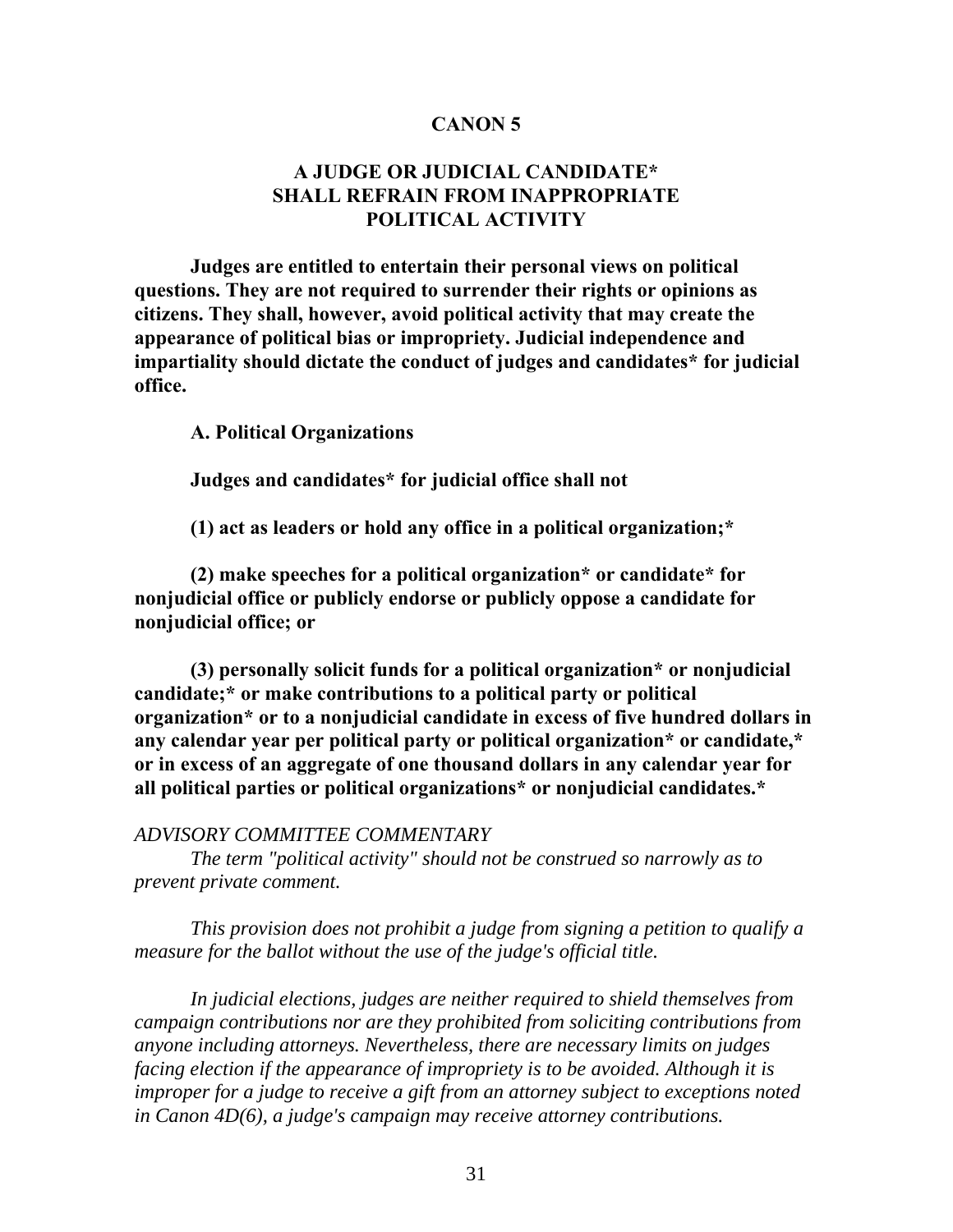*Although attendance at political gatherings is not prohibited, any such attendance should be restricted so that it would not constitute an express public endorsement of a nonjudicial candidate\* or a measure not directly affecting the administration of justice otherwise prohibited by this Canon.* 

 *Subject to the monetary limitation herein to political contributions, a judge may purchase tickets for political dinners or other similar dinner functions. Any admission price to such a political dinner or function in excess of the actual cost of the meal shall be considered a political contribution. The prohibition in Canon 5A(3) does not preclude judges from contributing to a campaign fund for distribution among judges who are candidates for reelection or retention, nor does it apply to contributions to any judge or candidate\* for judicial office.*

 *Under this Canon, a judge may publicly endorse another judicial candidate.\* Such endorsements are permitted because judicial officers have a special obligation to uphold the integrity and impartiality of the judiciary and are in a unique position to know the qualifications necessary to serve as a competent judicial officer.*

 *Although members of the judge's family\* are not subject to the provisions of this Code, a judge shall not avoid compliance with this Code by making contributions through a spouse or registered domestic partner or other family member.*

*(Canon 5A amended effective January 1, 2007.)* 

 **B. Conduct During Judicial Campaigns** 

 **A candidate\* for election or appointment to judicial office shall not (1) make statements to the electorate or the appointing authority that commit the candidate with respect to cases, controversies, or issues that could come before the courts, or (2) knowingly, or with reckless disregard for the truth, misrepresent the identity, qualifications, present position, or any other fact concerning the candidate or his or her opponent.** 

### *ADVISORY COMMITTEE COMMENTARY*

*This code does not contain the "announce clause" that was the subject of the United States Supreme Court's decision in Republican Party of Minnesota v. White (2002) 536 U.S. 765. That opinion did not address the "commit clause," which is contained in Canon 5B(1). The phrase "appear to commit" has been deleted because, although judicial candidates cannot promise to take a particular position*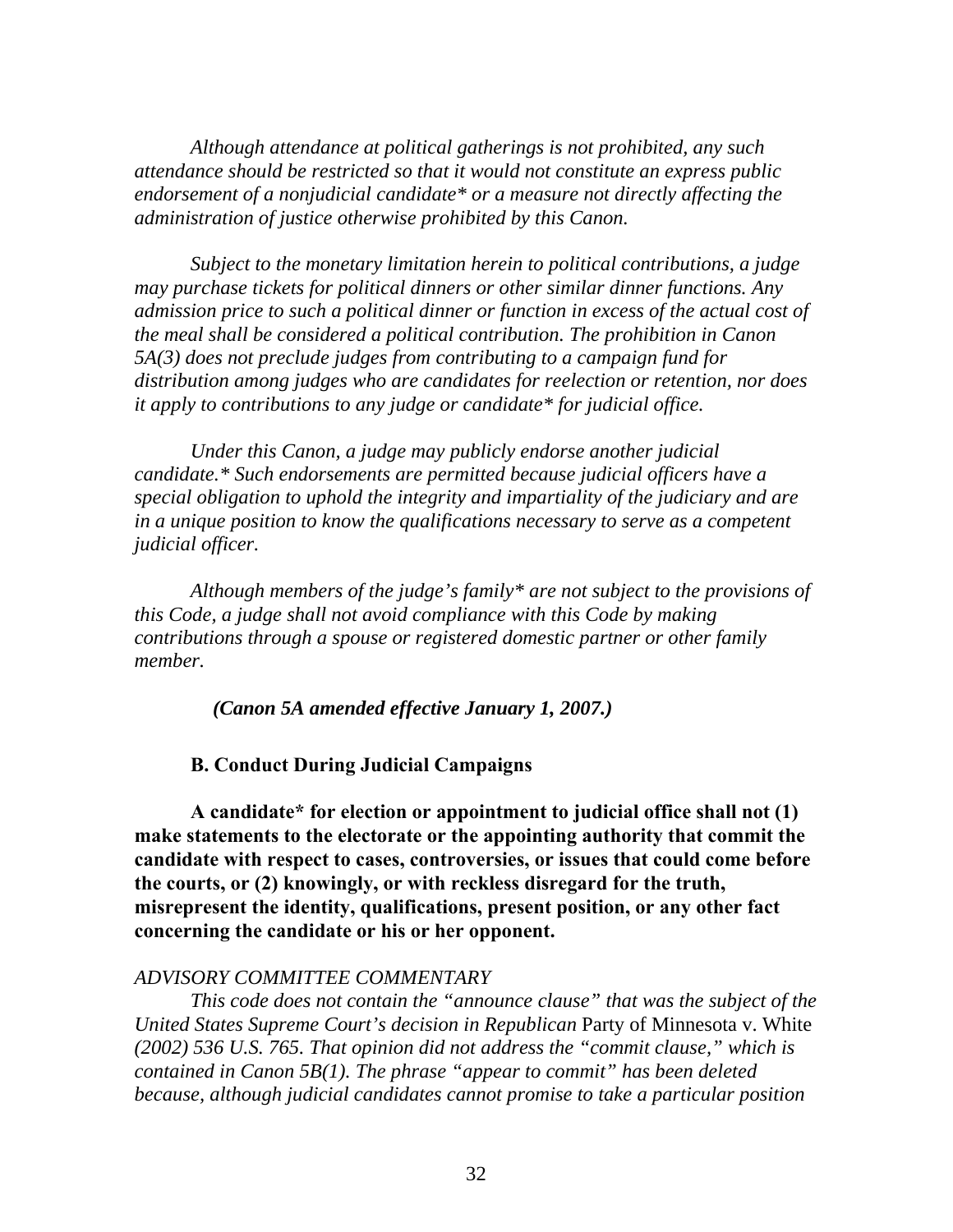*on cases, controversies, or issues prior to taking the bench and presiding over individual cases, the phrase may have been overinclusive.* 

*Canon 5B(2) prohibits making knowing misrepresentations, including false or misleading statements, during an election campaign because doing so would violate Canons 1 and 2A, and may violate other canons.* 

*(Canon 5B amended effective December 22, 2003.)*

 **C. Speaking at Political Gatherings** 

 **Candidates\* for judicial office may speak to political gatherings only on their own behalf or on behalf of another candidate for judicial office.** 

 **D. Measures to Improve the Law** 

 **Except as otherwise permitted in this Code, judges shall not engage in any political activity, other than in relation to measures concerning the improvement of the law,\* the legal system, or the administration of justice.**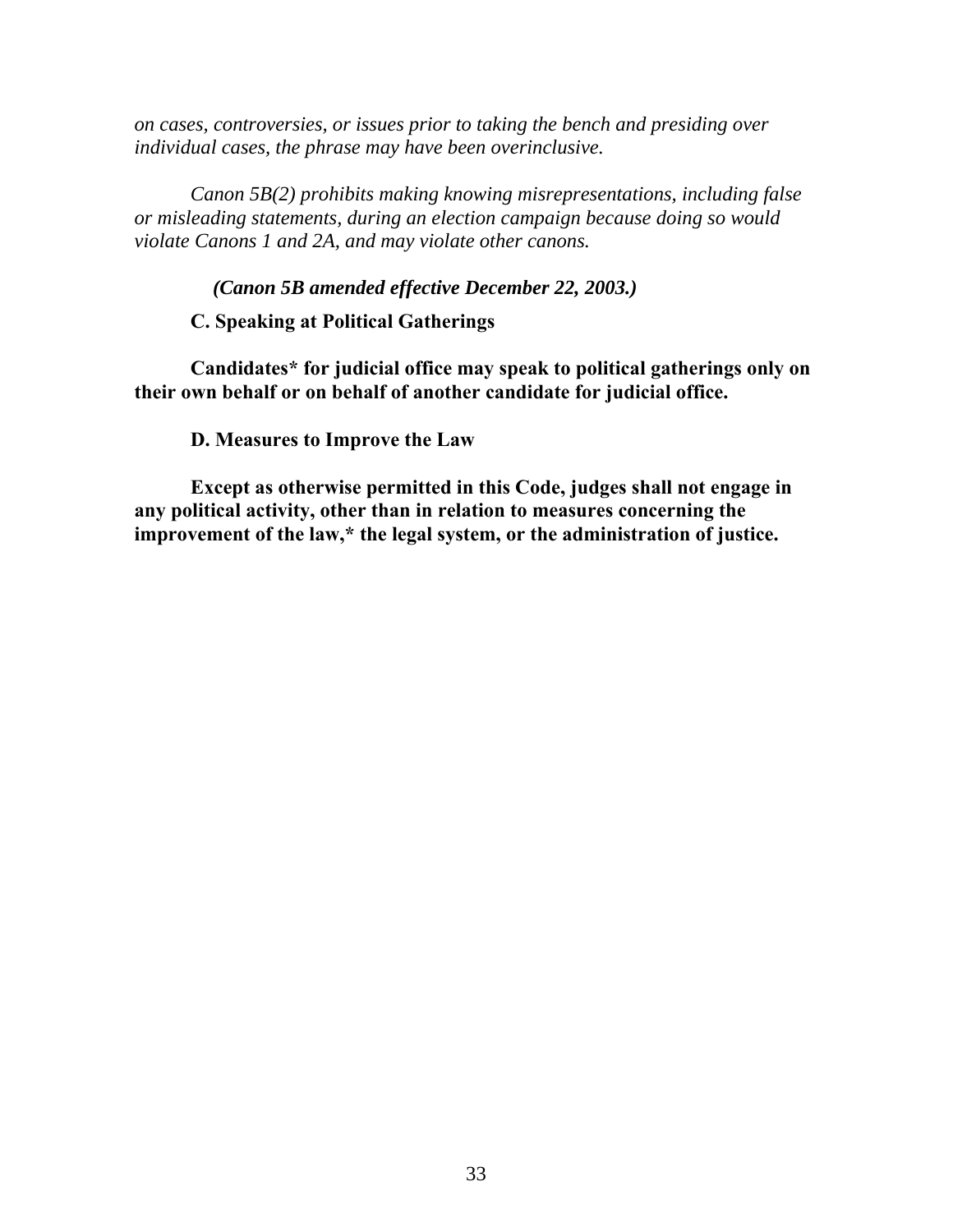### **CANON 6**

## **COMPLIANCE WITH THE CODE OF JUDICIAL ETHICS**

#### **A. Judges**

**Anyone who is an officer of the state judicial system and who performs judicial functions, including, but not limited to, a subordinate judicial officer, magistrate, court-appointed arbitrator, judge of the State Bar Court, temporary judge, and special master, is a judge within the meaning of this Code. All judges shall comply with this Code except as provided below.** 

#### *ADVISORY COMMITTEE COMMENTARY*

 *For the purposes of this Canon, if a retired judge is serving in the assigned judges program, the judge is considered to "perform judicial functions." Because retired judges who are privately retained may perform judicial functions, their conduct while performing those functions should be guided by this Code.* 

*(Canon 6A amended effective January 1, 2005.)* 

 **B. Retired Judge Serving in the Assigned Judges Program** 

 **A retired judge who has filed an application to serve on assignment, meets the eligibility requirements set by the Chief Justice for service, and has received an acknowledgment of participation in the assigned judges program shall comply with all provisions of this Code, except for the following:** 

| 4C(2) | Appointment to governmental positions |
|-------|---------------------------------------|
| 4E    | Fiduciary* activities                 |

 *(Canon 6B amended effective January 1, 2005.)* 

**C. Retired Judge as Arbitrator or Mediator** 

 **A retired judge serving in the assigned judges program is not required to comply with Canon 4F of this Code relating to serving as an arbitrator or mediator, or performing judicial functions in a private capacity, except as otherwise provided in the** *Standards and Guidelines for Judges Serving on Assignment* **promulgated by the Chief Justice.** 

## *ADVISORY COMMITTEE COMMENTARY*

 *In California, article VI, section 6 of the California Constitution provides that a "retired judge who consents may be assigned to any court" by the Chief*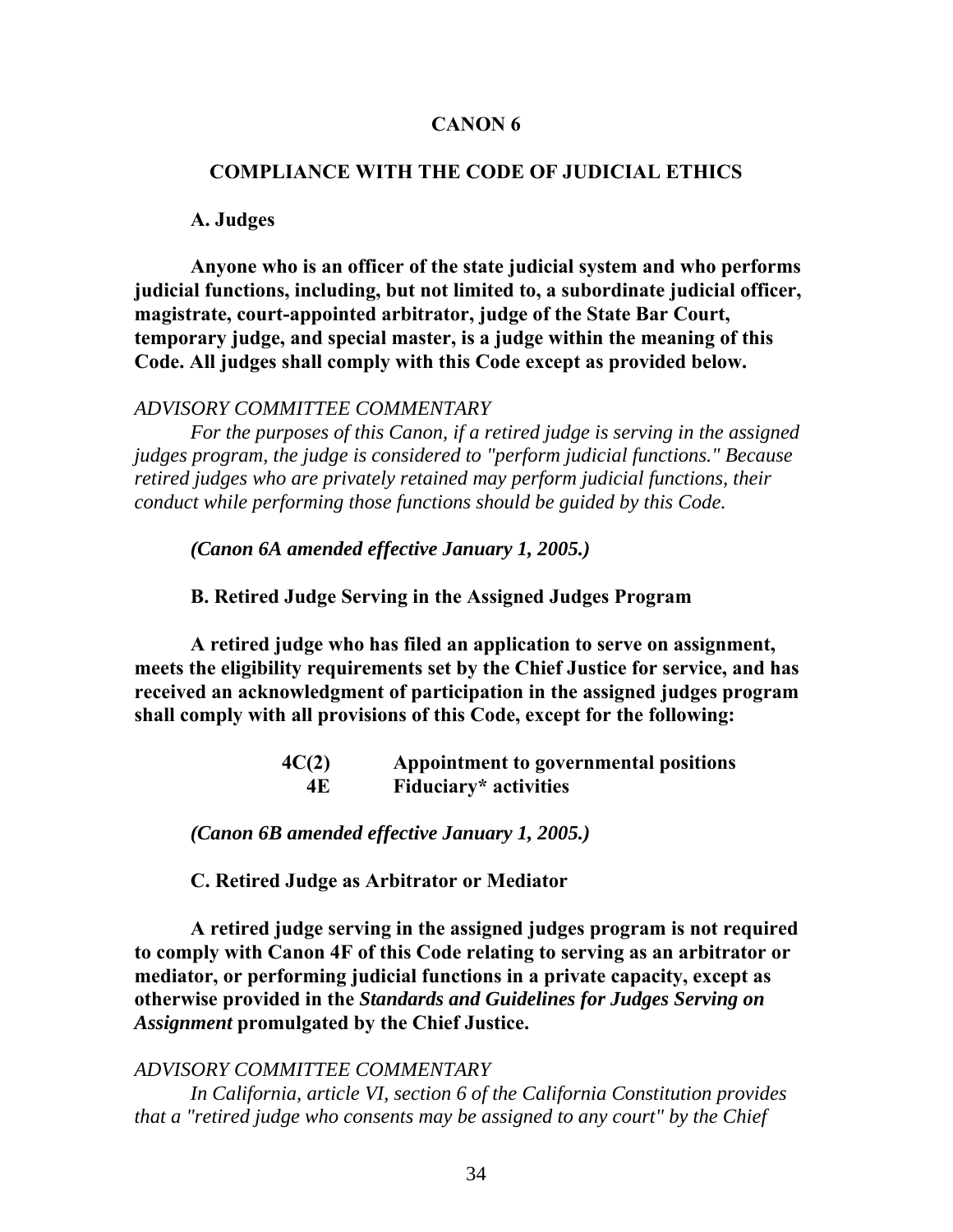*Justice. Retired judges who are serving in the assigned judges program pursuant to the above provision are bound by Canon 6B, including the requirement of Canon 4G barring the practice of law. Other provisions of California law, and standards and guidelines for eligibility and service set by the Chief Justice, further define the limitations on who may serve on assignment.*

## **D. Temporary Judge\*, Referee, or Court-appointed Arbitrator<sup>1</sup>**

 **A temporary judge, a person serving as a referee pursuant to Code of Civil Procedure section 638 or 639, or a court-appointed arbitrator shall comply only with the following Code provisions:** 

**(1) A temporary judge, referee, or court-appointed arbitrator shall comply with Canons 1 [integrity and independence of the judiciary], 2A [promoting public confidence], 3B(3) [order and decorum] and (4) [patient, dignified, and courteous treatment], 3B(6) [require lawyers to refrain from manifestations of any form of bias or prejudice], 3D(1) [action regarding misconduct by another judge] and (2) [action regarding misconduct by a lawyer], when the temporary judge, referee, or court-appointed arbitrator is actually presiding in a proceeding or communicating with the parties, counsel, or court personnel while serving in the capacity of a temporary judge, referee, or court-appointed arbitrator in the case.** 

 **(2) A temporary judge, referee, or court-appointed arbitrator shall, from the time of notice and acceptance of appointment until termination of the appointment:** 

 **(a) Comply with Canons 2B(1) [not allow family or other relationships to influence judicial conduct], 3B(1) [hear and decide all matters unless disqualified] and (2) [be faithful to and maintain competence in the law], 3B(5) [perform judicial duties without bias or prejudice], 3B(7) [accord full right to be heard to those entitled; avoid ex parte communications, except as specified] and (8) [dispose of matters fairly and promptly], 3C(1)[discharge administrative responsibilities without bias and with competence and cooperatively], (2) [require staff and personnel to observe standards of conduct and refrain from bias and prejudice] and (4) [make only fair, necessary, and appropriate appointments];** 

 **(b) Not personally solicit memberships or donations for religious, fraternal, educational, civic, or charitable organizations from the parties and**

l

<sup>&</sup>lt;sup>1</sup> Reference should be made to relevant commentary to analogous or individual Canons cited or described in this Canon and appearing elsewhere in this Code.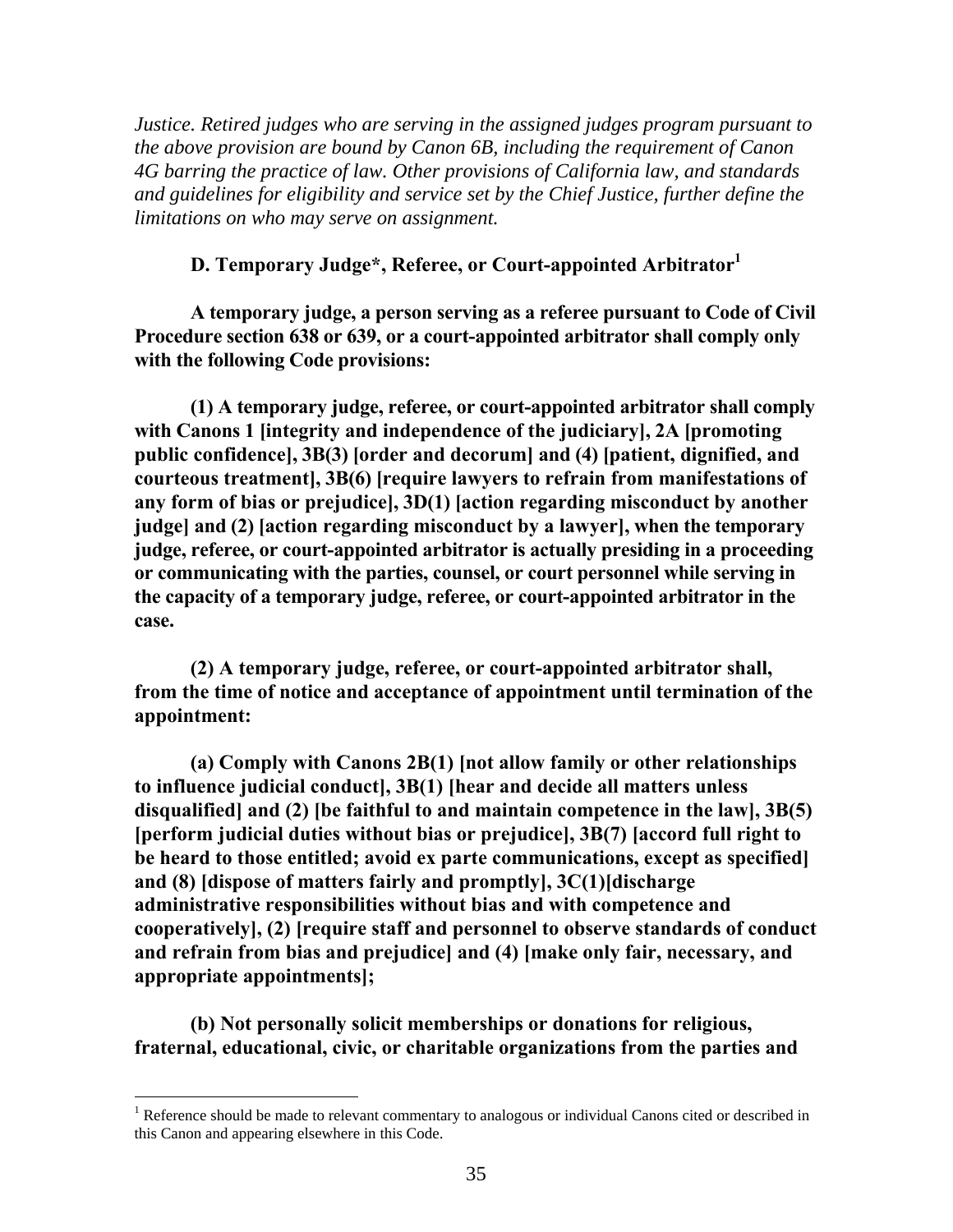**lawyers appearing before the temporary judge, referee, or court-appointed arbitrator;** 

 **(c) Under no circumstance accept a gift, bequest, or favor if the donor is a party, person, or entity whose interests are reasonably likely to come before the temporary judge, referee, or court-appointed arbitrator. A temporary judge, referee, or court-appointed arbitrator shall discourage members of the judge's family residing in the judge's household from accepting benefits from parties who are reasonably likely to come before the temporary judge, referee, or court-appointed arbitrator.** 

 **(3) A temporary judge shall, from the time of notice and acceptance of appointment until termination of the appointment, disqualify himself or herself in any proceeding as follows:** 

 **(a) A temporary judge―other than a temporary judge solely conducting settlement conferences—is disqualified to serve in a proceeding if any one or more of the following is true:** 

 **(i) the temporary judge has personal knowledge (as defined in Code of Civil Procedure section 170.1(a)(1)) of disputed evidentiary facts concerning the proceeding;** 

 **(ii) the temporary judge has served as a lawyer (as defined in Code of Civil Procedure section 170.1(a)(2)) in the proceeding;** 

 **(iii) the temporary judge, within the past five years, has given legal advice to, or served as a lawyer (as defined in Code of Civil Procedure section 170.1(a)(2), except that this provision requires disqualification if the temporary judge represented a party in the past five years rather than the twoyear period specified in section 170.1(a)(2)) for a party in the present proceeding;** 

 **(iv) the temporary judge has a financial interest (as defined in Code of Civil Procedure sections 170.1(a)(3) and 170.5) in the subject matter in the proceeding or in a party to the proceeding;** 

 **(v) the temporary judge, or the spouse or registered domestic partner of the temporary judge, or a person within the third degree of relationship to either of them, or the spouse or registered domestic partner of such a person is a party to the proceeding or is an officer, director, or trustee of a party;**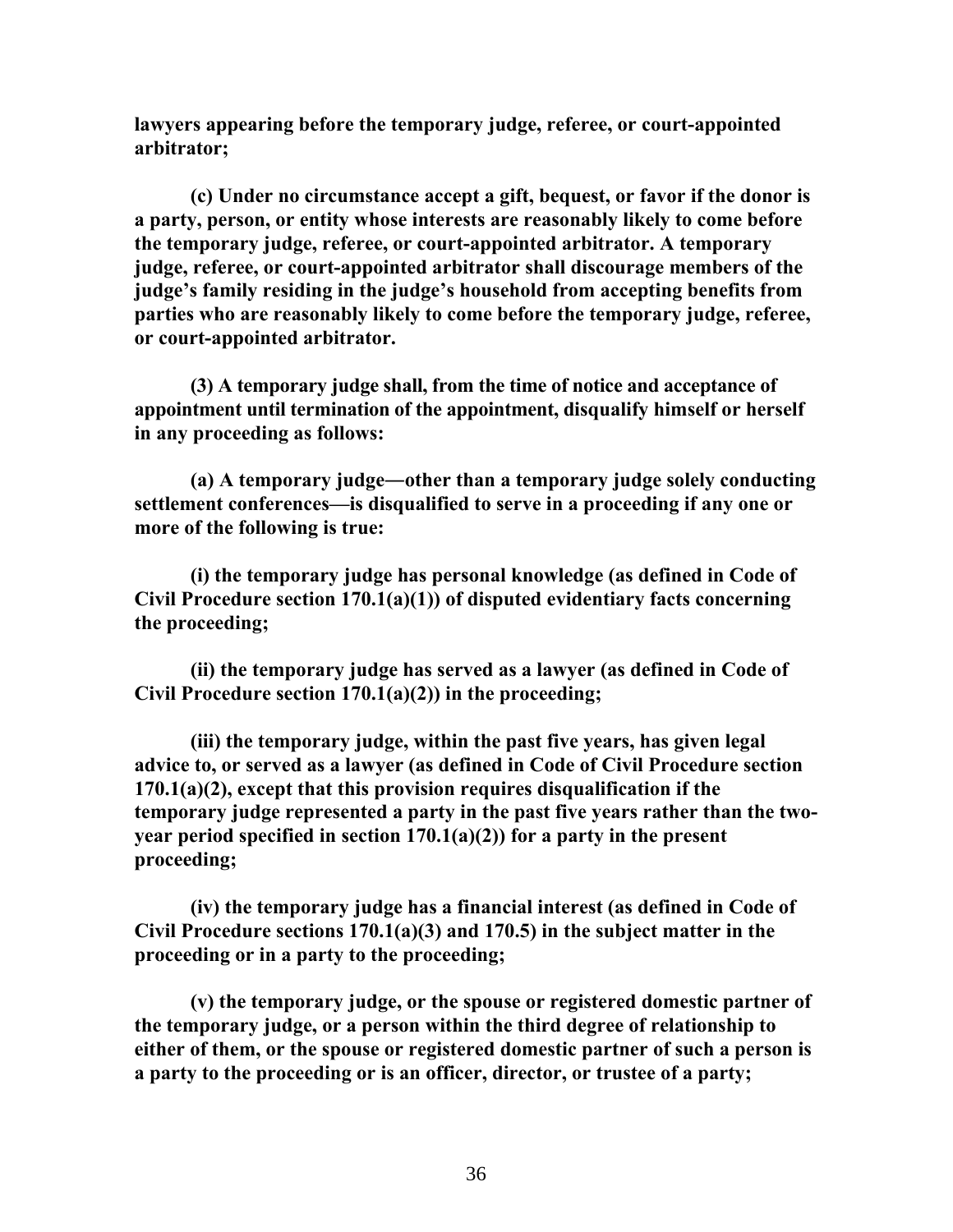**(vi) a lawyer or a spouse or registered domestic partner of a lawyer in the proceeding is the spouse, former spouse, registered domestic partner, former registered domestic partner, child, sibling, or parent of the temporary judge or the temporary judge's spouse or registered domestic partner, or if such a person is associated in the private practice of law with a lawyer in the proceeding; or** 

 **(vii) for any reason:** 

 **(A) the temporary judge believes his or her recusal would further the interests of justice;** 

 **(B) the temporary judge believes there is a substantial doubt as to his or her capacity to be impartial; or** 

 **(C) a person aware of the facts might reasonably entertain a doubt that the temporary judge would be able to be impartial. Bias or prejudice toward an attorney in the proceeding may be grounds for disqualification;** 

## *ADVISORY COMMITTEE COMMENTARY*

 *The application of Canon 6D(3)(a)(iii), providing that a temporary judge is disqualified if he or she has given legal advice or served as a lawyer for a party to the proceeding in the past five years, may depend on the type of assignment and the amount of time available to investigate whether the temporary judge has previously represented a party. If time permits, the temporary judge must conduct such an investigation. Thus, if a temporary judge is privately compensated by the parties or is presiding over a particular matter known in advance of the hearing, the temporary judge is presumed to have adequate time to investigate. If, however, a temporary judge is assigned to a high volume calendar, such as traffic or small claims, and has not been provided with the names of the parties prior to the assignment, the temporary judge may rely on his or her memory to determine whether he or she has previously represented a party.* 

# **(b) A temporary judge before whom a proceeding was tried or heard is disqualified from participating in any appellate review of that proceeding.**

 **(c) If the temporary judge has a current arrangement concerning prospective employment or other compensated service as a dispute resolution neutral or is participating in, or, within the last two years has participated in, discussions regarding prospective employment or service as a dispute resolution neutral, or has been engaged in such employment or service, and any of the following applies:**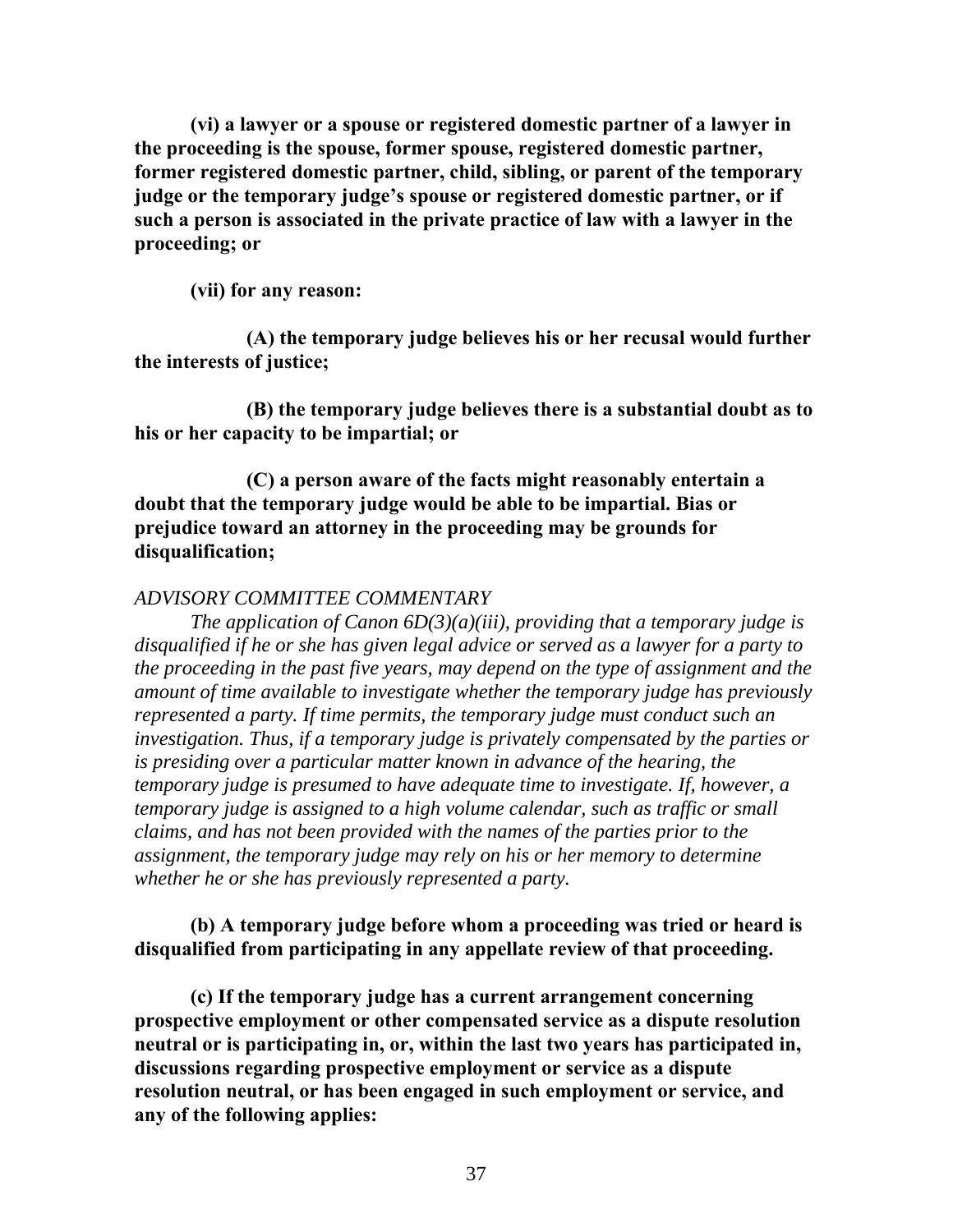**(i) The arrangement or current employment is, or the prior employment or discussion was, with a party to the proceeding.** 

 **(ii) The temporary judge directs the parties to participate in an alternative dispute resolution process in which the dispute resolution neutral will be an individual or entity with whom the temporary judge has the arrangement, is currently employed or serves, has previously been employed or served, or is discussing or has discussed the employment or service.** 

 **(iii) The temporary judge will select a dispute resolution neutral or entity to conduct an alternative dispute resolution process in the matter before the temporary judge, and among those available for selection is an individual or entity with whom the temporary judge has the arrangement, is currently employed or serves, has previously been employed or served, or is discussing or has discussed the employment or service.** 

 **For the purposes of canon 6D(3)(c), the definitions of "participating in discussions," "has participated in discussions," "party," and "dispute resolution neutral" are set forth in Code of Civil Procedure section 170.1(a)(8), except that the words "temporary judge" shall be substituted for the word "judge" in such definitions.** 

 **(d) A lawyer is disqualified from serving as a temporary judge in a family law or unlawful detainer proceeding if in the same type of proceeding:** 

**(i) the lawyer holds himself or herself out to the public as representing exclusively one side; or** 

**(ii) the lawyer represents one side in 90 percent or more of the cases in which he or she appears.** 

### *ADVISORY COMMITTEE COMMENTARY*

 *Under Canon 6D(3)(d), "one side" means a category of persons such as landlords, tenants, or litigants exclusively of one gender.* 

 **(4) After a temporary judge who has determined himself or herself to be disqualified from serving under Canon 6D(3)(a)–(d) has disclosed the basis for his or her disqualification on the record, the parties and their lawyers may agree to waive the disqualification and the temporary judge may accept the waiver. The temporary judge shall not seek to induce a waiver and shall avoid any effort to discover which lawyers or parties favored or opposed a waiver.**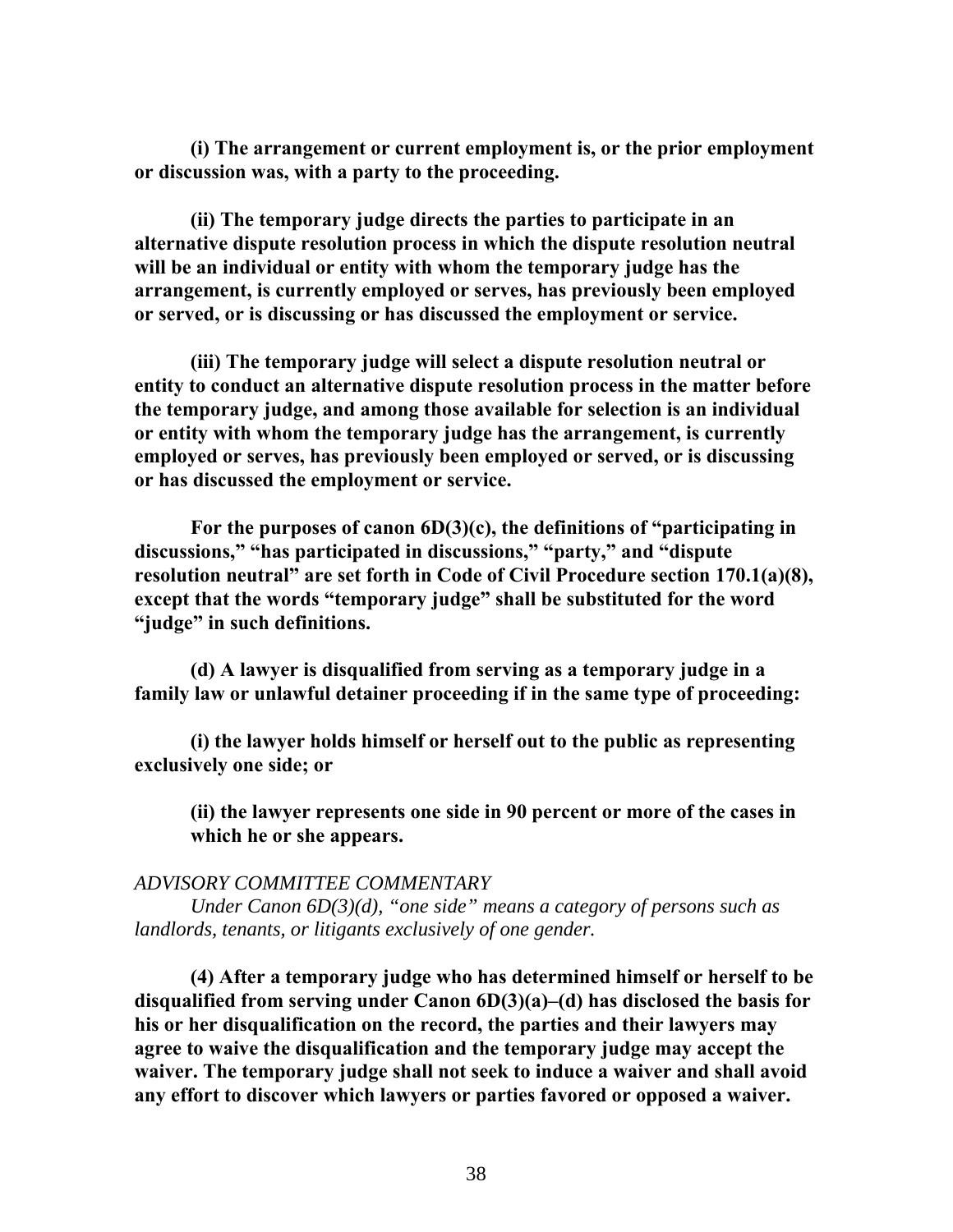#### *ADVISORY COMMITTEE COMMENTARY*

 *Provisions addressing waiver of mandatory disqualifications or limitations, late discovery of grounds for disqualification or limitation, notification of the court when a disqualification or limitation applies, and requests for disqualification by the parties are located in rule 2.818 of the California Rules of Court. Rule 2.818 states that the waiver must be in writing, must recite the basis for the disqualification or limitation, and must state that it was knowingly made. It also states that the waiver is effective only when signed by all parties and their attorneys and filed in the record.* 

 **(5) A temporary judge, referee, or court-appointed arbitrator shall, from the time of notice and acceptance of appointment until termination of the appointment:** 

 **(a) In all proceedings, disclose in writing or on the record information as required by law, or information that is reasonably relevant to the question of disqualification under Canon 6D(3), including personal or professional relationships known to the temporary judge, referee, or court-appointed arbitrator, that he or she or his or her law firm has had with a party, lawyer, or law firm in the current proceeding, even though the temporary judge, referee, or court-appointed arbitrator concludes that there is no actual basis for disqualification; and** 

 **(b) In all proceedings, disclose in writing or on the record membership of the temporary judge, referee, or court-appointed arbitrator, in any organization that practices invidious discrimination on the basis of race, sex, religion, national origin, or sexual orientation, except for membership in a religious or an official military organization of the United States and membership in a nonprofit youth organization so long as membership does not violate Canon 4A [conduct of extrajudicial activities].** 

 **(6) A temporary judge, referee, or court-appointed arbitrator, from the time of notice and acceptance of appointment until the case is no longer pending in any court, shall not make any public comment about a pending or impending proceeding in which the temporary judge, referee, or court-appointed arbitrator has been engaged, and shall not make any nonpublic comment that might substantially interfere with such proceeding. The temporary judge, referee, or court-appointed arbitrator shall require similar abstention on the part of court personnel subject to his or her control. This Canon does not prohibit the following:** 

 **(a) Statements made in the course of the official duties of the temporary judge, referee, or court-appointed arbitrator; and**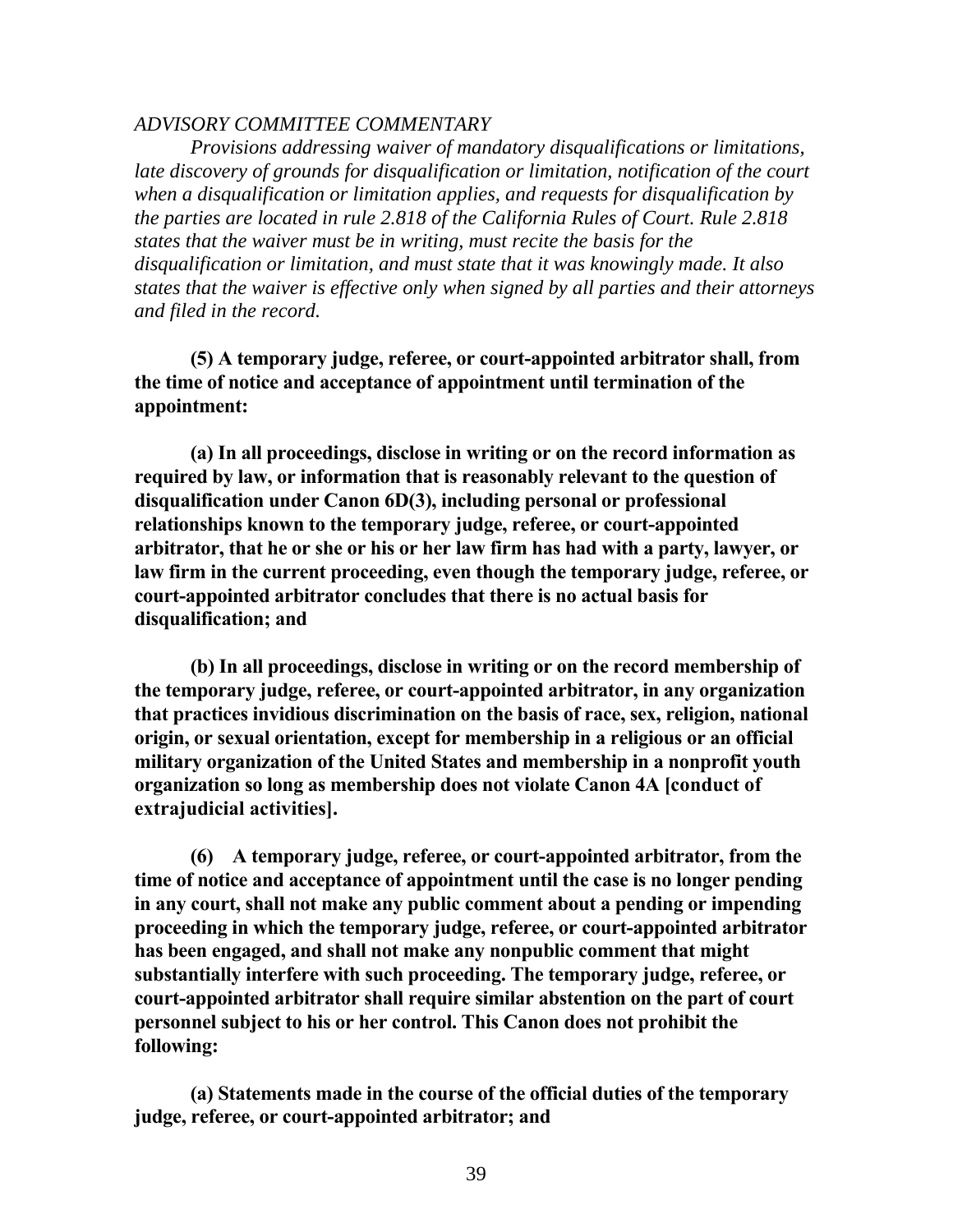**(b) Explanations for public information about the procedures of the court.** 

 **(7) From the time of appointment and continuing for two years after the case is no longer pending in any court, a temporary judge, referee, or courtappointed arbitrator shall under no circumstances accept a gift, bequest, or favor from a party, person, or entity whose interests have come before the temporary judge, referee, or court-appointed arbitrator in the matter. The temporary judge, referee, or court-appointed arbitrator shall discourage family members residing in the household of the temporary judge, referee, or court-appointed arbitrator from accepting any benefits from such parties, persons or entities during the time period stated in this subdivision. The demand for or receipt by a temporary judge, referee, or court-appointed arbitrator of a fee for his or her services rendered or to be rendered shall not be a violation of this Canon.** 

 **(8) A temporary judge, referee, or court-appointed arbitrator shall, from time of notice and acceptance of appointment and continuing indefinitely after the termination of the appointment:** 

 **(a) Comply with Canons 3(B)(11) [no disclosure of nonpublic information acquired in a judicial capacity] (except as required by law);** 

 **(b) Not commend or criticize jurors sitting in a proceeding before the temporary judge, referee, or court-appointed arbitrator for their verdict other than in a court order or opinion in such proceeding, but may express appreciation to jurors for their service to the judicial system and the community; and** 

 **(c) Not lend the prestige of judicial office to advance his, her, or another person's pecuniary or personal interests and not use his or her judicial title in any written communication intended to advance his, her, or another person's pecuniary or personal interests, except to show his, her, or another person's qualifications.** 

 **(9)(a) A temporary judge appointed under rule 2.810 of the California Rules of Court, from the time of appointment and continuing indefinitely after the termination of the appointment, shall not use his or her title or service as a temporary judge as a description of the lawyer's current or former principal profession, vocation, or occupation on a ballot designation for judicial or other elected office, in an advertisement about the lawyer's law firm or business, or on a letterhead, business card, or other document that is distributed to the public identifying the lawyer or the lawyer's law firm.**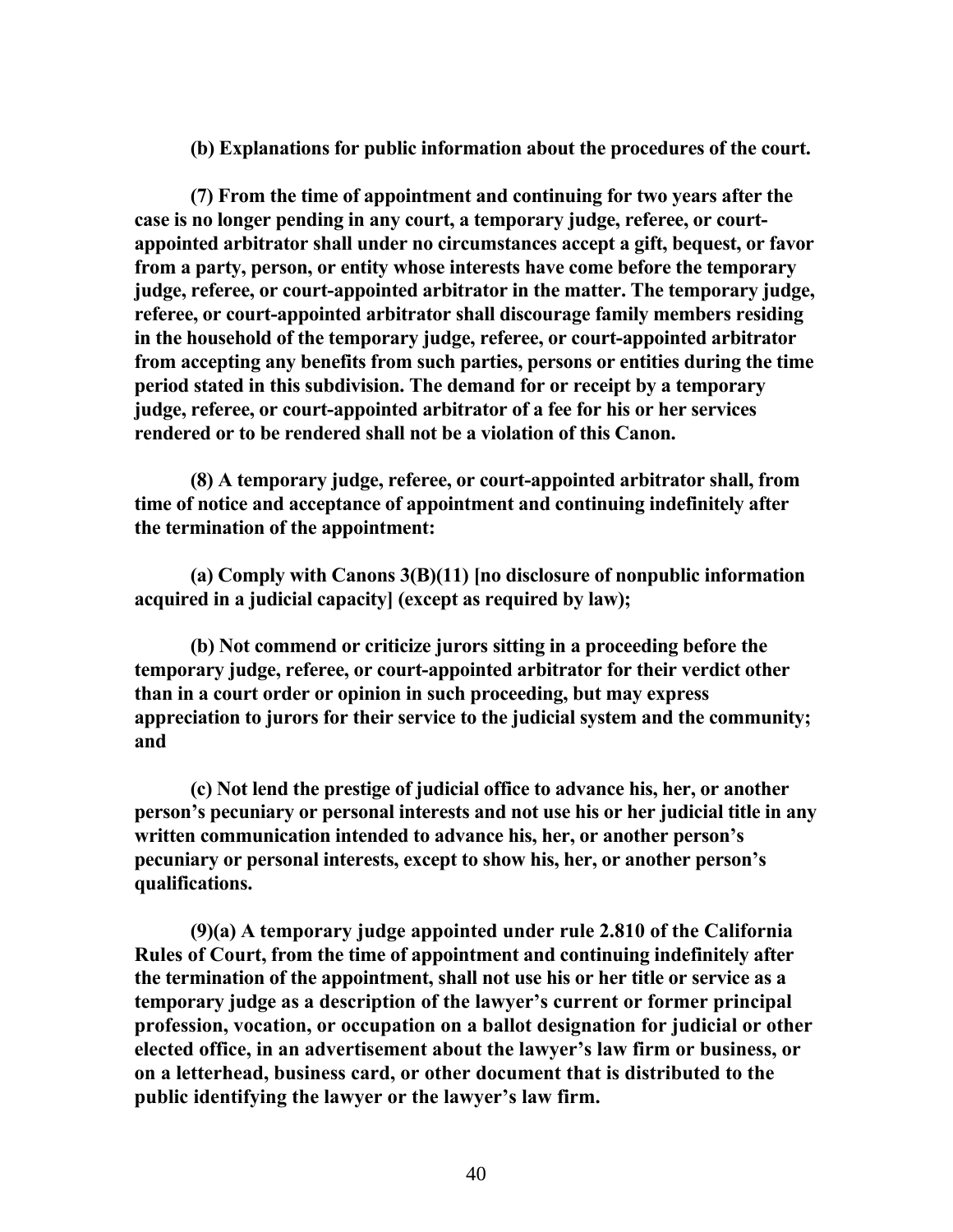**(b) This Canon does not prohibit a temporary judge appointed under rule 2.810 of the California Rules of Court from using his or her title or service as a temporary judge on an application to serve as a temporary judge, including an application in other courts, on an application for employment or for an appointment to a judicial position, on an individual resume or a descriptive statement submitted in connection with an application for employment or for appointment or election to a judicial position, or in response to a request for information about the public service in which the lawyer has engaged.** 

 **(10) A temporary judge, referee, or court-appointed arbitrator shall comply with Canon 6D(2) until the appointment has been terminated formally or until there is no reasonable probability that the temporary judge, referee, or court-appointed arbitrator will further participate in the matter. A rebuttable presumption that the appointment has been formally terminated shall arise if, within one year from the appointment or from the date of the last hearing scheduled in the matter, whichever is later, neither the appointing court nor counsel for any party in the matter has informed the temporary judge, referee, or court-appointed arbitrator that the appointment remains in effect.** 

 **(11) A lawyer who has been a temporary judge, referee, or courtappointed arbitrator in a matter shall not accept any representation relating to the matter without the informed written consent of all parties.** 

 **(12) When by reason of serving as a temporary judge, referee, or courtappointed arbitrator in a matter, he or she has received confidential information from a party, the person shall not, without the informed written consent of the party, accept employment in another matter in which the confidential information is material.** 

### *ADVISORY COMMITTEE COMMENTARY*

 *Any exceptions to the Canons do not excuse a judicial officer's separate statutory duty to disclose information that may result in the judicial officer's recusal or disqualification.* 

> *(Canon 6D amended effective January 1, 2008; adopted effective January 15, 1996; previously amended effective April 15, 1996, March 4, 1999, July 1, 2006, and January 1, 2007.)*

## **E. Judicial Candidate**

 **A candidate\* for judicial office shall comply with the provisions of Canon 5.**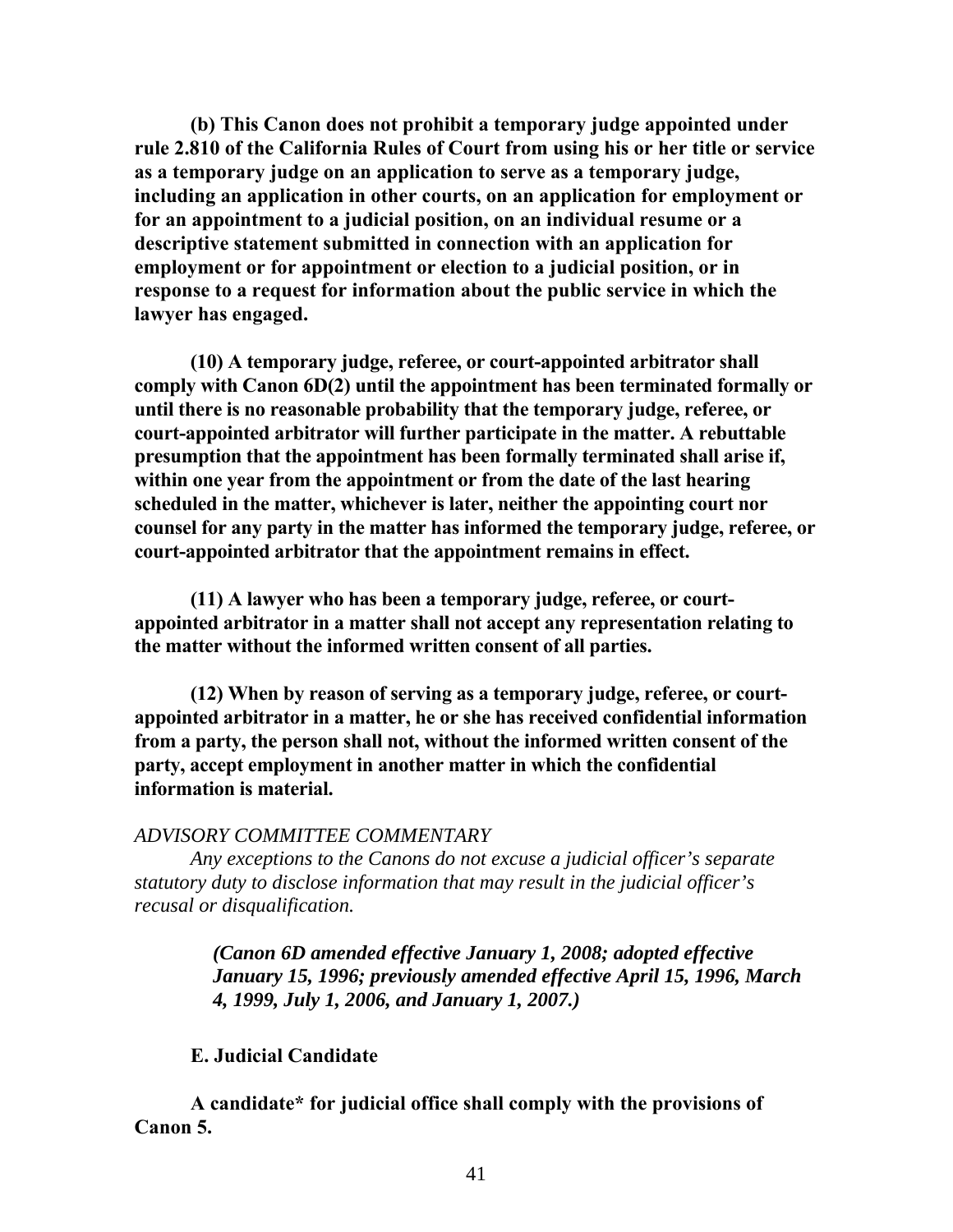## **F. Time for Compliance**

 **A person to whom this Code becomes applicable shall comply immediately with all provisions of this Code except Canons 4D(2) and 4F and shall comply with these Canons as soon as reasonably possible and shall do so in any event within a period of one year.** 

# *ADVISORY COMMITTEE COMMENTARY*

 *If serving as a fiduciary\* when selected as a judge, a new judge may, notwithstanding the prohibitions in Canon 4F, continue to serve as fiduciary\* but only for that period of time necessary to avoid adverse consequences to the beneficiary of the fiduciary relationship and in no event longer than one year. Similarly, if engaged at the time of judicial selection in a business activity, a new judge may, notwithstanding the prohibitions in Canon 4D(2), continue in that activity for a reasonable period but in no event longer than one year.* 

# *(Canon 6G repealed effective June 1, 2005; adopted December 30, 2002.)*

# **H. Judges on Leave Running for Other Public Office**

 **A judge who is on leave while running for other public office pursuant to article VI, section 17 of the California Constitution shall comply with all provisions of this Code, except for the following, insofar as the conduct relates to the campaign for public office for which the judge is on leave:** 

**2B(2)—Lending the prestige of judicial office to advance the judge's personal interest** 

**2B(4)—Using the judicial title in written communications intended to advance the judge's personal interest** 

**4C(1)—Appearing at public hearings** 

# **5—Engaging in political activity (including soliciting and accepting campaign contributions for the other public office)**

# *ADVISORY COMMITTEE COMMENTARY:*

 *These exceptions are applicable only during the time the judge is on leave while running for other public office. All of the provisions of this Code*